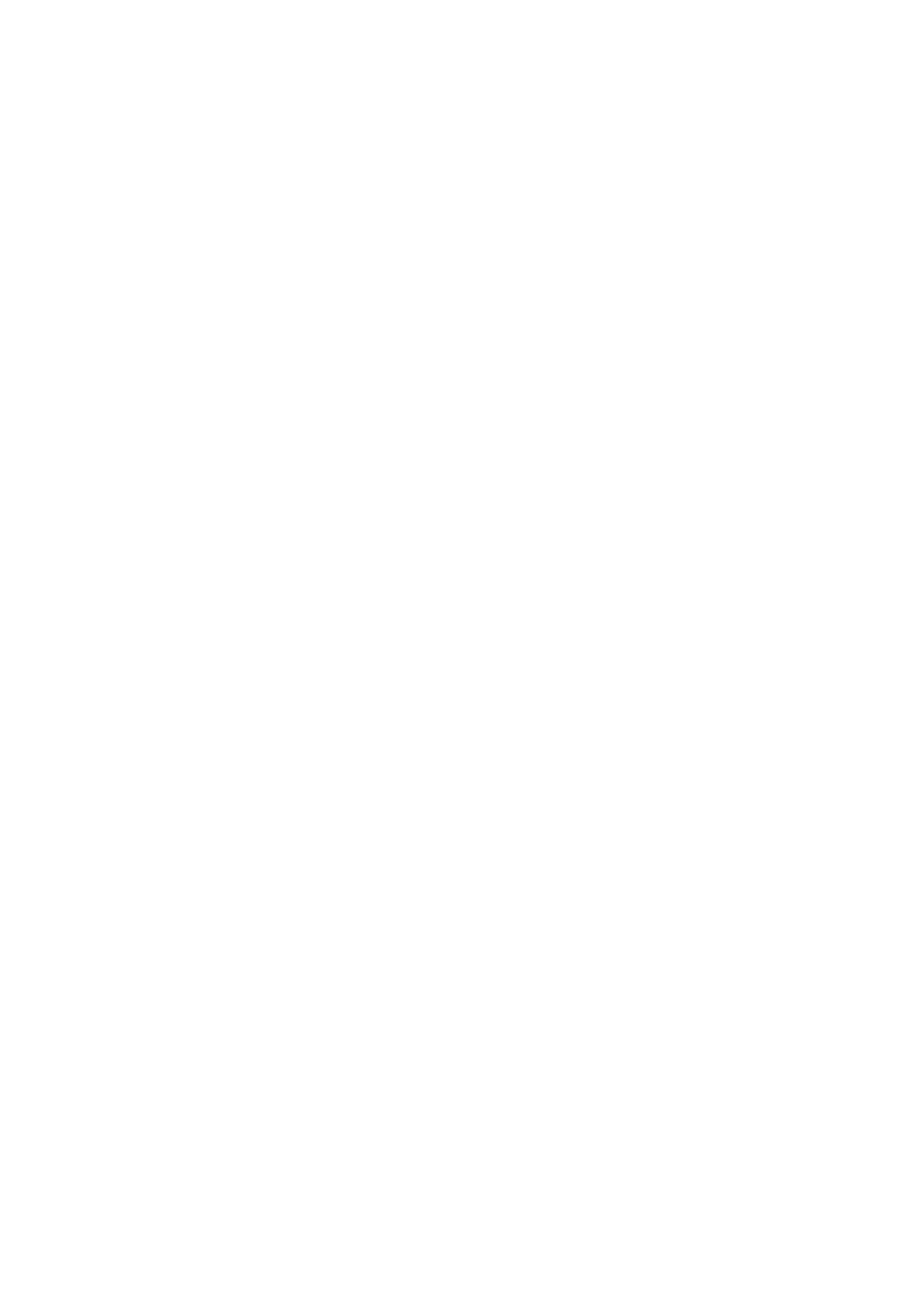# 1 Topics

- Numerical method and simulation of cosmological study
	- **–** WENO scheme of numerical cosmological hydrodynamics
	- **–** Algorithm with Galerkin discretization
- Turbulence of cosmic baryon fluid
	- **–** Turbulent cosmic flow
	- **–** Log-Poisson hierarchy of cosmic baryon fluid
	- **–** Vorticity of cosmic fluid
	- **–** Scaling relations of clusters
- Time-dependent behavior of resonant photon transfer
	- **–** The growth of ionized and heated regions
	- **–** Wouthuysen-Field effect
- Physics of reionization epoch
	- **–** 21 cm emission and absorption from early universe
	- **–** Leaking of high redshift quasar's absorption spectrum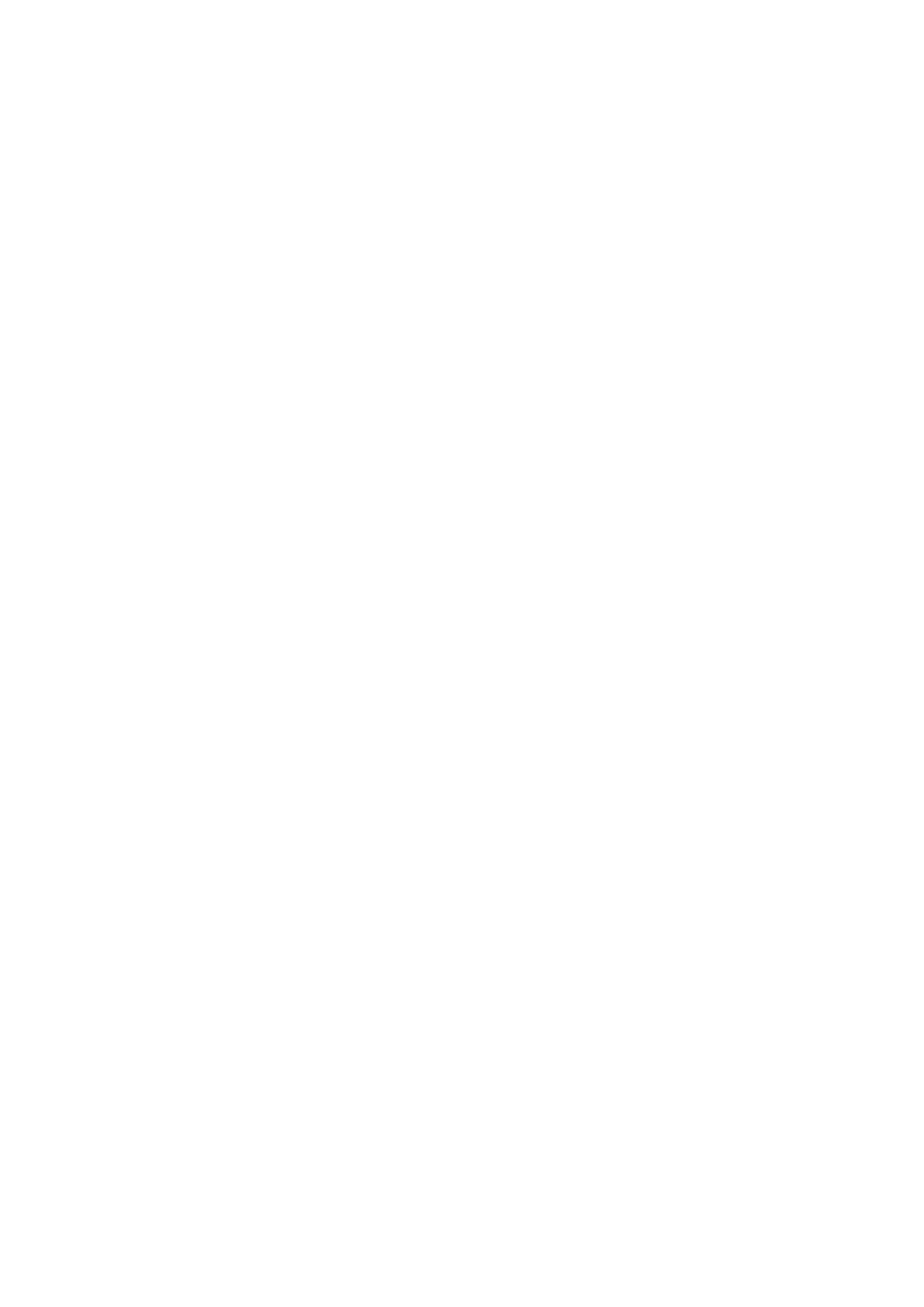# 2 Participants

## 2.1 Participants from University of Arizona

- Li-Zhi Fang
- Ji-Ren Liu
- Yi Lu
- Weishan Zhu
- Wen Xu

## 2.2 Collaborators

- Hong-Guan Bi (Purple mountain Observatory, Nanjing, PRChina)
- Yao-Quan Chu (University of Science and Technology of China, China)
- Long-long Feng (Purple mountain Observatory, Nanjing, China)
- Ping He (Institute of Theoretical Physics, Academia Sinica, Beijing)
- Jesus Pando (DePaul University, USA)
- Jian-Mai Qiu (Brown University, USA)
- Chu-Wang Shu (Brown University, USA)
- Wen Xu (Beijing Observatory)
- Tong-Jie Zhang (Beijing Normal University)
- Wei Zheng (John Hopkings University, USA)

## 2.3 Students

- Liang Cao (University of Arizona, USA)
- Ishani Roy (Brown University, USA)
- Qiang Yuan (The institute of High Energy Physics, Beijing)
- Wenshan Zhu (Purple Mountain Observatory)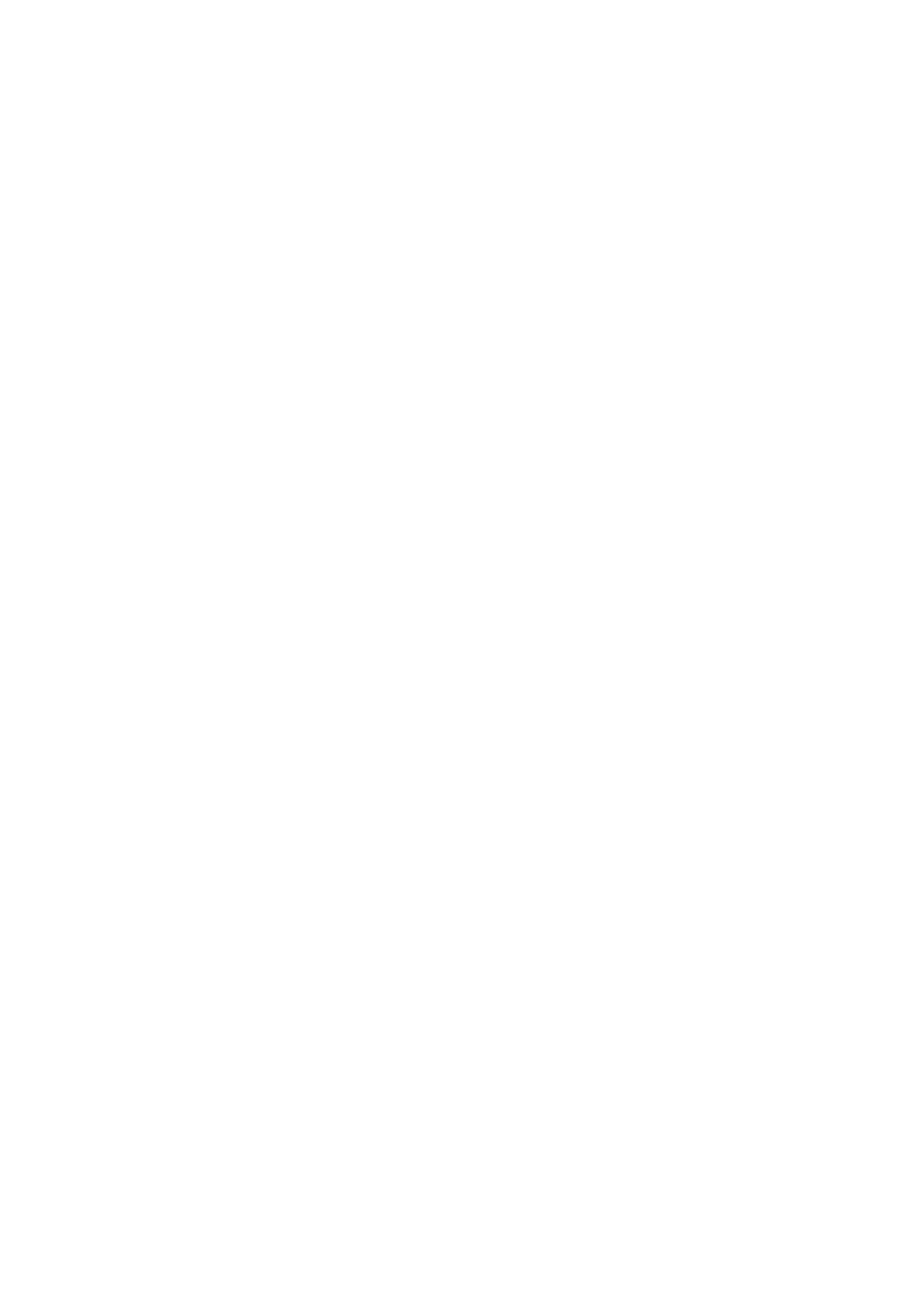# 3 Brief description

## 3.1 Numerical method and simulation of cosmological study

## 3.1.1 WENO scheme of numerical cosmological hydrodynamics

#### Introduction of WENO scheme

WENO schemes are a class of high order numerical methods for solving partial differential equations whose solutions may contain discontinuities, sharp gradient regions, and other complex solution structures. Such partial differential equations include the Euler equations or high Reynolds number Navier-Stokes equations which appear often in astronomical applications. WENO schemes are designed based on the successful essentially non-oscillatory (ENO) schemes in Harten, Engquist, Osher and Chakravarthy [\[46\]](#page-20-0) and Shu and Osher [\[108,](#page-24-0) [109\]](#page-24-1). The first WENO scheme was constructed in Liu, Osher and Chan [\[69\]](#page-22-0) for a third order finite volume version in one space dimension. In Jiang and Shu [\[54\]](#page-21-0), third and fifth order finite difference WENO schemes in multi space dimensions are constructed, with a general framework for the design of the smoothness indicators and nonlinear weights. Later developments and applications of WENO schemes mostly follow the approach in [\[54\]](#page-21-0). Very high order finite difference WENO schemes (for orders between 7 and 11) have been developed in Balsara and Shu [\[3\]](#page-18-0). Finite volume WENO schemes for 2D general triangulation have been developed in Friedrichs [\[34\]](#page-20-1) and in Hu and Shu [\[50\]](#page-21-1).

Both ENO and WENO schemes use the idea of adaptive stencils in the reconstruction procedure based on the local smoothness of the numerical solution to automatically achieve high order accuracy and non-oscillatory property near discontinuities. ENO uses just one (optimal in some sense) out of many candidate stencils when doing the reconstruction; while WENO uses a convex combination of all the candidate stencils, each being assigned a nonlinear weight which depends on the local smoothness of the numerical solution based on that stencil. WENO improves upon ENO in robustness, better smoothness of fluxes, better steady state convergence, better provable convergence properties, and more efficiency. For more details of ENO and WENO schemes, we refer to the lecture notes [\[106,](#page-24-2) [107\]](#page-24-3).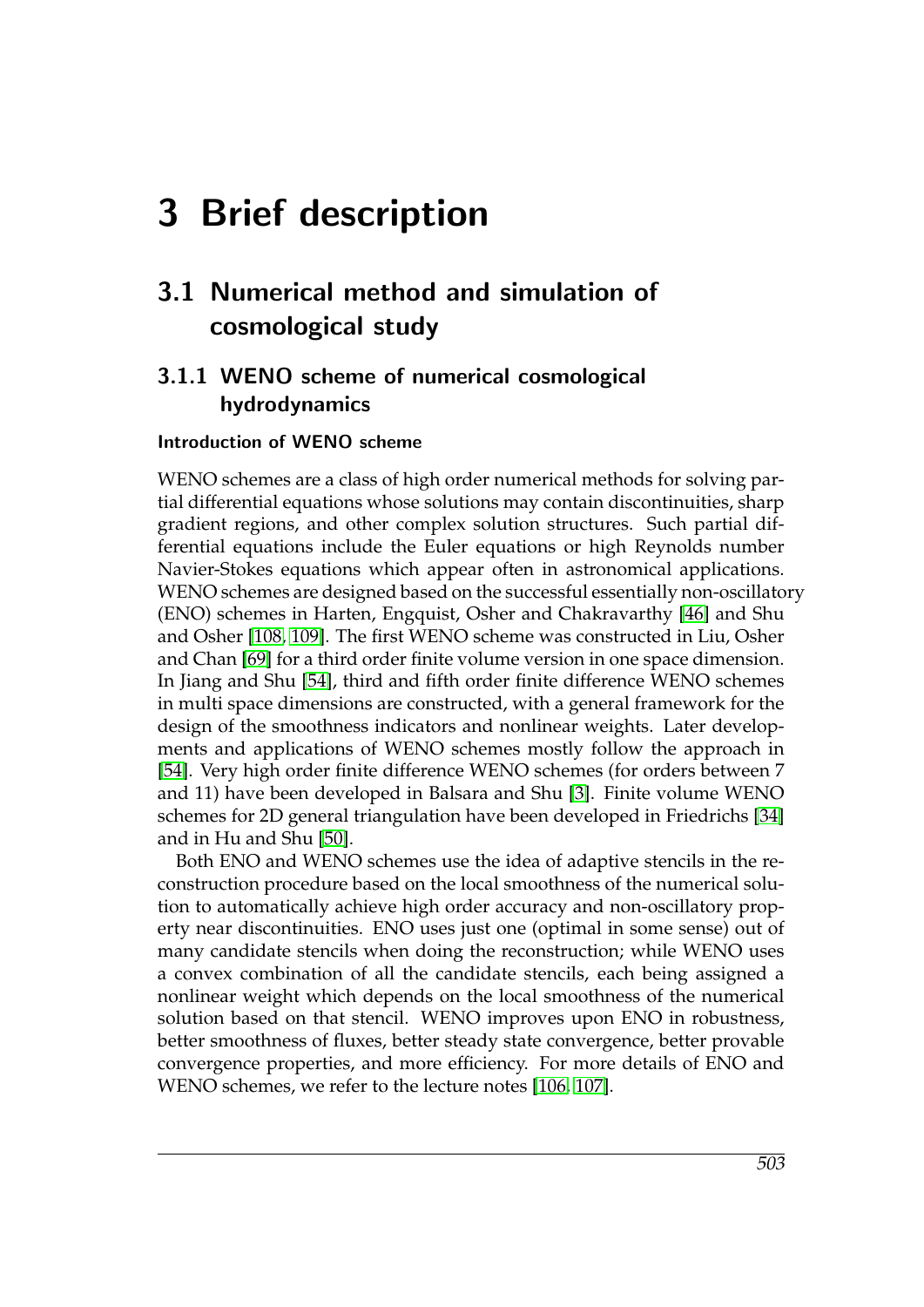WENO schemes have been widely used in applications. Some of the examples include dynamical response of a stellar atmosphere to pressure perturbations [\[26\]](#page-19-0); shock vortex interactions and other gas dynamics problems [\[41,](#page-20-2) [42\]](#page-20-3); incompressible flow problems [\[127\]](#page-25-0); Hamilton-Jacobi equations [\[53\]](#page-21-2); magneto-hydrodynamics [\[55\]](#page-21-3); underwater blast-wave focusing [\[61\]](#page-21-4); the composite schemes and shallow water equations [\[62,](#page-21-5) [63\]](#page-21-6), real gas computations [\[78\]](#page-22-1).

#### WENO method of cosmological hydrodynamic simulation

Though the universe seems to be dominated by the dark sides of both matter and energy [\[118\]](#page-25-1), the observed luminous universe has been existing in the form of baryonic matter, whose mass density, constrained by the primordial nucleosynthesis [\[120\]](#page-25-2), only occupies a small amount of the total density. To account for the observational features revealed by the baryonic matter, i.e., X-ray emitting gas in galaxies and clusters [\[79\]](#page-22-2), intergalactic medium inferred from Ly*α* forest [\[91\]](#page-23-0), X-ray background radiation [\[37\]](#page-20-4) and distorted spectrum of the cosmic background radiation due to the Sunyaev-Zeldovich effect [\[129,](#page-25-3) [84\]](#page-23-1), it would be necessary to incorporate the hydrodynamics into cosmological investigations. This motivation has stimulated great efforts to apply a variety of gas dynamics algorithms to cosmological simulations. For a general review of the state-of-the-art on this topic in non-relativistic and relativistic cases, we refer to, e.g. [\[7,](#page-18-1) [35,](#page-20-5) [71\]](#page-22-3).

Although more than 10 cosmological hydrodynamical simulation codes have been proposed, there is still a need to develop codes based on new algorithms, with the objective of trying to obtain better performance for certain specific cosmological applications (it is probably impossible to have a code which performs better than others in all cosmological applications). In 1999, 11 codes were compared for their cluster simulation [\[33\]](#page-20-6). The conclusion is that for thermal properties of clusters, such as entropy, X–ray luminosity etc., the results given by different codes are largely scattered. Therefore, new codes have been continuously proposed in recent years, e.g. [\[112,](#page-24-4) [113\]](#page-24-5). The difficulty of the cosmological hydrodynamical simulation is due to the high non-linearity of gravitational Cosmological hydrodynamic flow poses more challenges than the typical hydrodynamic simulation without self-gravity. A significant feature is the extremely supersonic motion around the density peaks developed by gravitational instability, which leads to strong shock discontinuities within complex smooth structures. It would therefore be advantageous for the high order WENO schemes to be applied here, due to their capability to resolve both strong shocks and complicated smooth flow structures accurately at the same time. Qualified cosmological hydrodynamical simulation code should probably be able to pass two basic tests: 1. the Sedov-Taylor similarity solution or Bertschinger's similarity solution; and 2. the Zeldovich pancake solution. The results of these two tests for 13 codes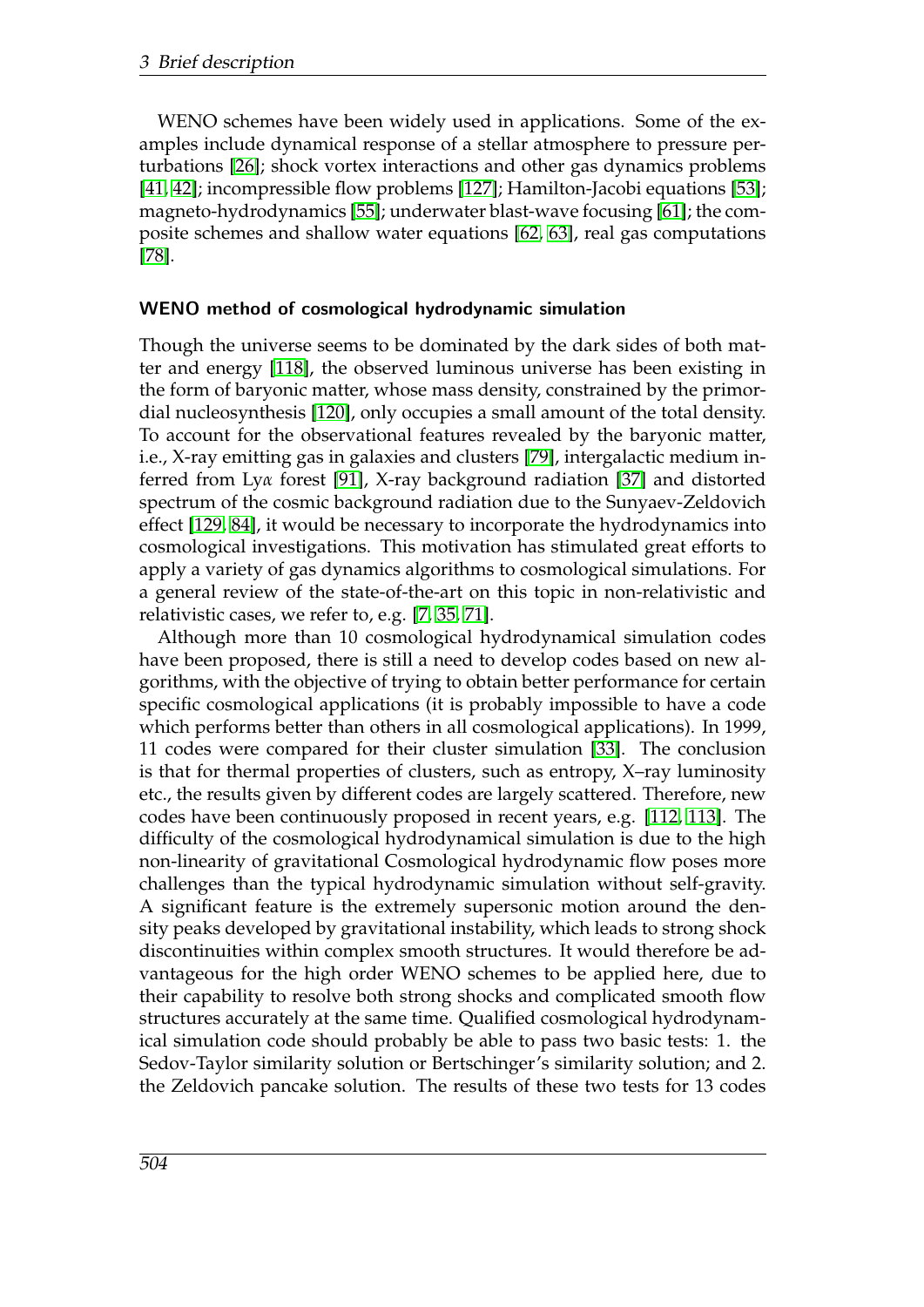| method              | Sedov Blast wave | Zeldovich pancake |
|---------------------|------------------|-------------------|
| 1. Bryan [13]       | N/A              | pass              |
| 2. Cen (Ryu) [100]  | N/A              | pass              |
| 3. Couchman [24]    | fail             | N/A               |
| 4. Evrard [27]      | N/A              | N/A               |
| 5. Gnedin [38]      | N/A              | N/A               |
| 6. Jenkins [87]     | N/A              | N/A               |
| 7. Navarro [81]     | N/A              | N/A               |
| 8. Owen [85]        | pass             | N/A               |
| 9. Pen [88]         | pass             | pass              |
| 10. Steinmetz [111] | N/A              | N/A               |
| 11. Warren [121]    | N/A              | N/A               |
| 12. Springel [113]  | pass             | N/A               |
| <b>13. WENO</b>     | pass             | pass              |

are listed in the table below:

where "pass" or "fail" refers to the result when the relevant test has been performed and reported, and " $N/A$ " refers to the situation where there is no report on whether the test has been performed.

Among the listed codes, the Lagrangian approach generally is based on the smoothed particle hydrodynamic (SPH) algorithm. A main challenge to the smoothed particle hydrodynamic (SPH) algorithm is the handling of shocks or discontinuities, because the nature of SPH is to smooth the fields considered [\[11,](#page-18-3) [83\]](#page-23-5). For the Eulerian approach in numerical cosmology, the better codes are based on the high resolution shock capturing total-variation diminishing (TVD) scheme (Harten [\[45\]](#page-20-8)) and piecewise parabolic method (PPM) (Collella and Woodward [\[23\]](#page-19-3)). Both schemes start from the integral form of conservation laws of Euler equations and compute the flux vector based on cell averages (finite volume scheme). The TVD scheme modifies the flux using an approximate solution of the Riemann problem with corrections added to ensure that there are no postshock oscillations. While in the PPM scheme, the Riemann problem is solved accurately using a quadratic interpolation of the cell-average densities that is constrained to minimize postshock oscillations.

Recently, we have performed quantitative study of applying high order WENO schemes for solving physical problems governed by high Reynolds number Navier-Stokes equations [\[105,](#page-24-8) [132\]](#page-25-5), and have obtained the conclusion that high order WENO schemes are more CPU time efficient in achieving the same level of accuracy or resolution than lower order schemes for problems containing both strong shocks and complicated smooth flow structures. This indicates that the WENO scheme has the potential to present a significant improvement on the cosmological hydrodynamical simulation, especially in considering the accuracy and better efficiency in the application of cosmological problems.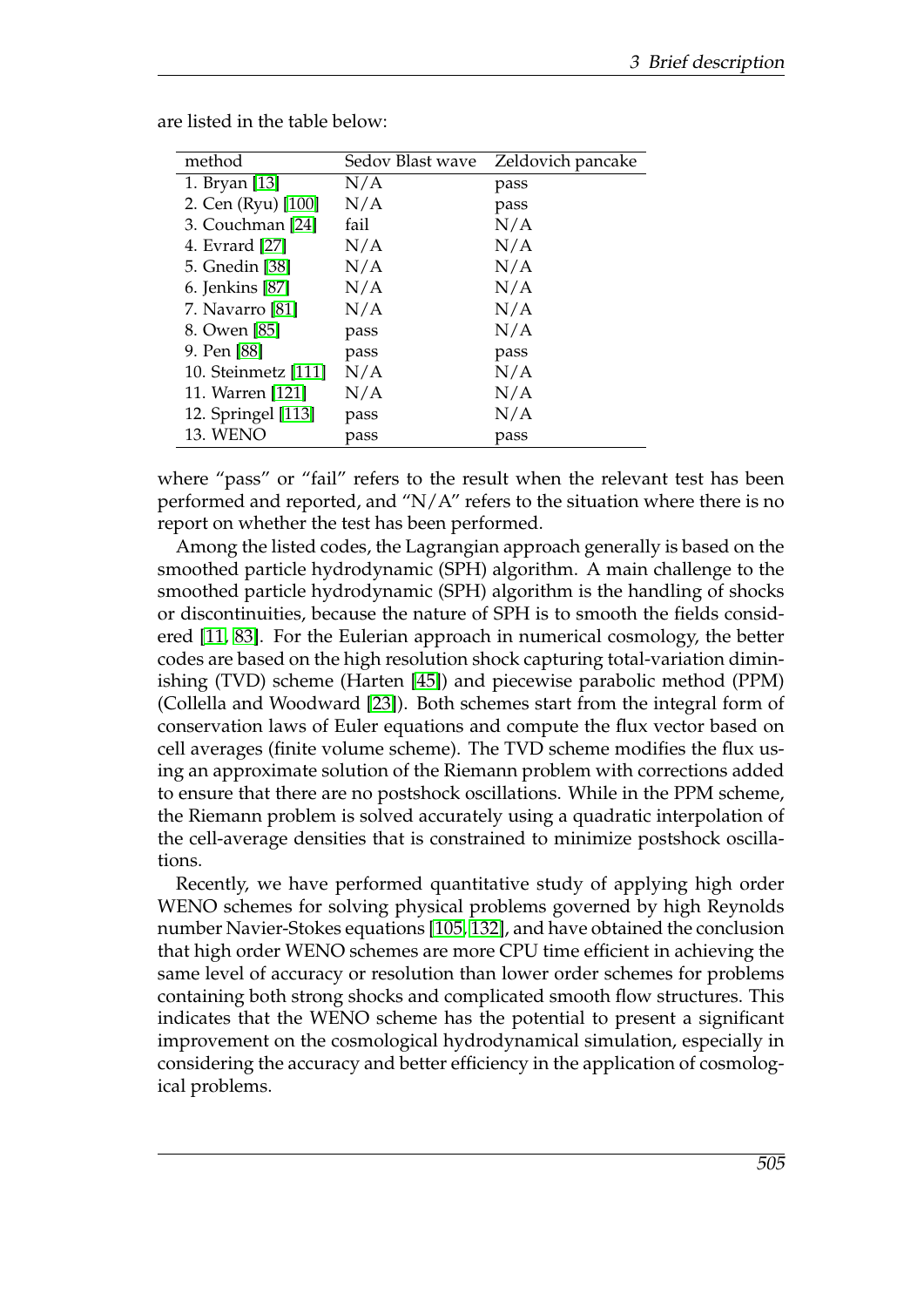The WENO scheme has been demonstrated to be a good tool for simulating compressible turbulent flows with shocks in the recent study[\[72,](#page-22-5) [116,](#page-25-6) [124,](#page-25-7) [125\]](#page-25-8). We will develop and adapt the WENO scheme to study the turbulence of cosmic fluid.

#### AMR algorithm of cosmic fluid

The WENO scheme takes a nonlinear adaptive procedure used to automatically choose the locally smoothest stencil, and hence avoiding crossing discontinuities in the interpolation procedure as much as possible. This algorithm provides a accurate way to capture shocks, especially when shock is curved. On the other hand, the smoothed particle hydrodynamic (SPH) algorithm may not be easy to handle shocks or discontinuities well because the nature of SPH is to smooth the fields [\[11,](#page-18-3) [83\]](#page-23-5).

Nevertheless, to further study turbulence of the cosmic fluid, the WENO algorithm needs to be developed in considering that the Mach number of the cosmic fluid is very high, and the turbulence would be supersonic. In this case, the evolution of the turbulence is sensitive to the heating of shocks, as it can substantially change the sound speed. On the other hand, the thermal energy is less than the kinetic energy by several orders. This feature may cause errors in calculating the temperature and entropy changes because they are determined by the difference of the thermal energy on two sides of shock.

An effective way to improve the WENO algorithm for cosmic fluid is to use the adaptive mesh refinement (AMR), which is based on the finite-volume approach with a hierarchy of grid patches of different resolution [\[82\]](#page-22-6). The idea is to represent relatively smooth flow regions on coarse grids, while the regions with steep gradients are computed with grids of higher resolution. Thus, we may have a better numerical result of the identification of shocks. It has been noted that the turbulence may lead to spatial correlation on the large scale, such as large scale vortical mode. This might pose a challenge to the AMR of turbulent fluid. We plan to develop a fully conservative and high order finite difference WENO scheme within the AMR framework for cosmological simulation, which should save computational cost significantly over finite volume WENO schemes. This point will be elaborated more in Section 2.4.4.

### 3.1.2 Algorithm with Galerkin discretization

#### The need of Galerkin discretization

In cosmological and astrophysical study, sometimes we need to find maps  $g_i(\mathbf{r})$  from observed maps  $f_i(\mathbf{r})$ , with the theoretical relationships between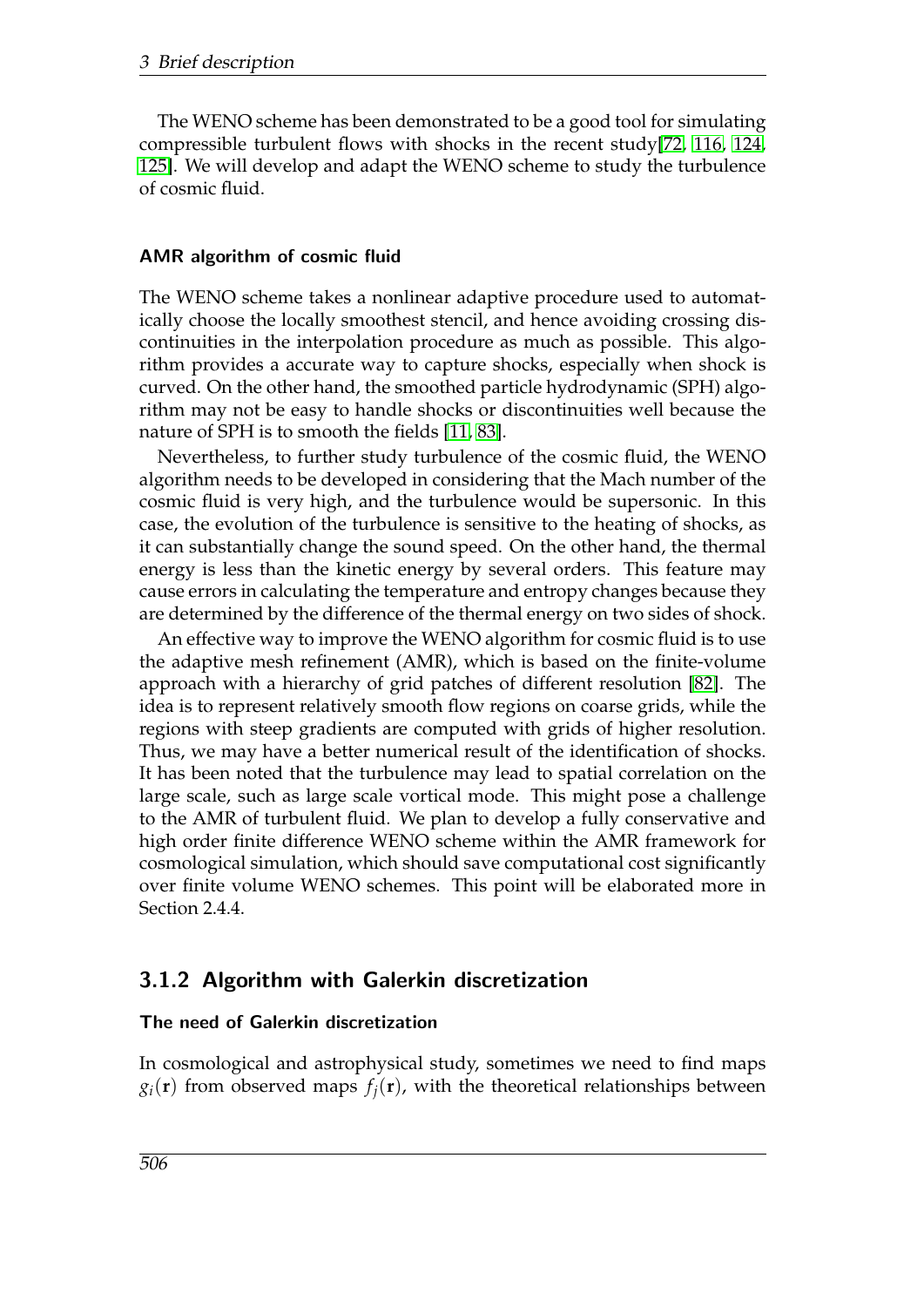$g(\mathbf{r})$  are  $f(\mathbf{r})$  being differential, such as

<span id="page-10-0"></span>
$$
Of = g,\tag{3.1.1}
$$

where *O* is a linear continuous operator, like Laplace or derivative, and *f* and *g* are functions in space **r**. However, observed maps generally are pixelized. That is, we do not know  $f(\mathbf{r})$ , but only  $\tilde{f}_i$ , which is given in N pixels (cells) of a finite space. That is, we have

<span id="page-10-1"></span>
$$
f(\mathbf{r}) = \sum_{i=1}^{N} \tilde{f}_i w_i(\mathbf{r}).
$$
\n(3.1.2)

where the function  $w_i(\mathbf{r})$  is the binning function of pixel *i*.

The operator *O*, such as a derivative *∂x*, is a continuous linear operator to map functions defined in a Hilbert space, while the maps  $\tilde{f}_j$  are defined in the the N-dimensional space spanned by bases  $[v_1(\mathbf{r}),...,v_N(\mathbf{r})]$ . Therefore, we should approximate the derivative operator from a mapping between functions defined in a Hilbert space, to a mapping in a subspace spanned by *v<sup>i</sup>* . This is a Galerkin problem.

With eqs.[\(3.1.1](#page-10-0)[,3.1.2\)](#page-10-1), we have  $g_i \equiv \langle g, v_i \rangle = \sum_{k=1}^{N} \langle O w_k, v_i \rangle \tilde{f}_k$ , where the matrix  $O_{ik} \equiv \langle Ow_k,v_i \rangle$  is a discretization of operator  $O$  from the space  $\mathbf r$  to a finite-dimensional subspace [*v<sup>i</sup>* ]. A Galerkin discretization requires the following equation to be held

<span id="page-10-2"></span>
$$
\langle g, v_i \rangle = \langle \mathcal{O}f, v_i \rangle. \tag{3.1.3}
$$

That is, for any functions of the N-dimensional space spanned by the bases  $v_i(\mathbf{r})$ , equation [\(3.1.3\)](#page-10-2) should be held.

The discretization of operator *O* actually is inevitable for all algorithms on the data  $\tilde{f}_i$ . Any algorithm on eq.[\(3.1.1\)](#page-10-0) with the base  $v_i$  in the spatial domain will reach  $g_i = \sum_{k=1}^{N} \langle O w_k , v_i \rangle \tilde{f}_k$ , regardless of whether eq.[\(3.1.3\)](#page-10-2) holds. The condition of Galerkin discretization, eq.[\(3.1.3\)](#page-10-2), gives the best discretization [\[60\]](#page-21-7). To properly handle the observed maps, we developed efficient algorithms for solving differential equations incorporating the Galerkin discretization.

#### Galerkin algorithm of E/B mode separation

The perturbations of space-time metric at inflation can cause both scalar and tensor components of the primordial perturbations. The tensor component can be probed by the Stokes parameter of the linear polarization of CMB. A tensor field generally contains electric-like *E*-mode and magnetic-like *B*mode. In linear regime, the perturbed density field initially can only yield the *E*-mode, but not the *B*-mode. On the other hand, the *B* mode can be pro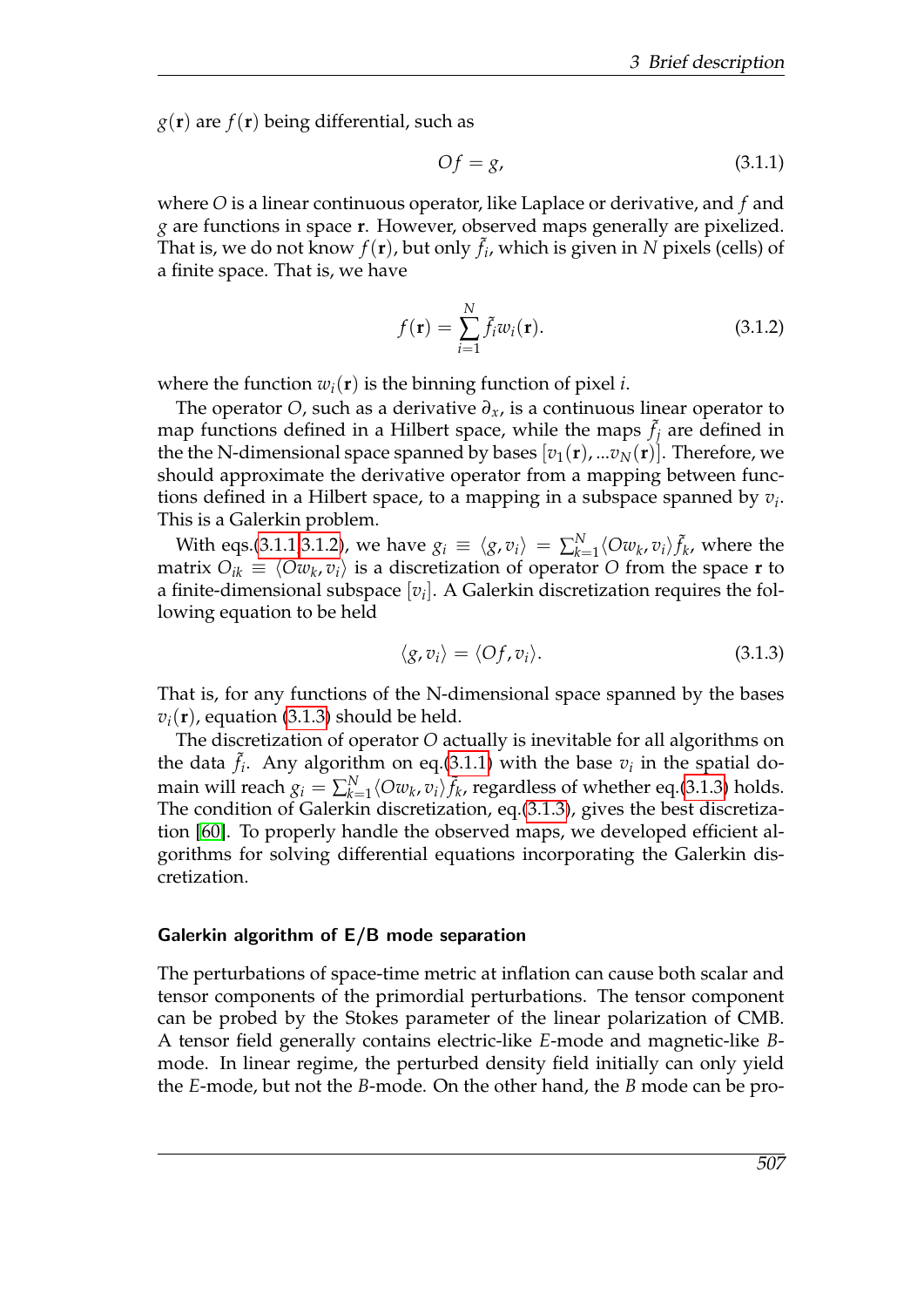duced by gravitational waves. Therefore, to extract *B*-mode information from CMB polarization maps is crucial to verify the existence of gravitational wave background produced at inflationary epoch. Moreover, gravitational lensing of clusters and hot electron scattering of reionization would be able to yield both *E* and *B*-modes. Therefore, an effective algorithm of the decomposition of *E* and *B* modes from observed maps of Stokes parameters is required.

The challenge of *E*/*B* mode separation comes from the differential relation between the maps of observed Stokes parameters and the *E*, *B* modes. The observed maps actually are discrete, noisy, and in finite area. The derivative operator acting on the discrete and noisy maps generally leads to large numerical errors. It leads to a leakage of *E* power to *B* power. Therefore, it is difficult to extract the information of *B* mode from observed polarization maps of the CMB if the power of *B* mode is much less than the *E* mode.

A Galerkin discretization of the differential operator would be helpful. With proper Galerkin discretization, the errors can be reduced, especially, it does not produce false correlations. For instance, with wavelet-Galerkin discretization, the discretized differential operator is represented by a matrix, which is exactly diagonal in the scale space, and narrowly banded in the spatial space. We developed wavelet-Galerkin method to draw the *B* mode maps from the observed CMB polarization maps.

## 3.2 Turbulence of cosmic baryonic fluid

### 3.2.1 Turbulent cosmic fluid

Although the IGM is a Navier-Stokes fluid, and dynamically governed by the gravity of dark matter, it has been recognized that the growth modes of cosmic baryon gas in nonlinear regime is like Burgers fluid. The theory of Zeldovich's pancake and the succeed adhesion model first indicated that the non-linear evolution of the gravitational clustering of cosmic matter can be sketched by a Burgers' equation [\[43\]](#page-20-9). Considering that the cosmic matter is dissipative, the dynamical equation of the velocity field of the large scale structure is found essentially to be a variant of the random-force-driven Burgers equation or the KPZ equation [\[6\]](#page-18-4). Later, with a two-component (dark matter and baryon gas) generalization of the adhesion model, it was also found that the velocity potential of the baryon gas is described by the Burgers equation driven by the dark matter gravitational potential [\[6,](#page-18-4) [56,](#page-21-8) [74\]](#page-22-7). Consequently, when the Reynolds number is large (in nonlinear regime, IGM generally is in this case), the Burgers turbulence will be developed.

We have showed that the velocity field of cosmic baryon fluid in the nonlinear regime is intermittent[\[58\]](#page-21-9). In the scale range from the Jeans length to about 16 h<sup>-1</sup> Mpc, this field can be extremely well described by the She-Lévěque's scaling formula. The baryon fluid also possesses the features: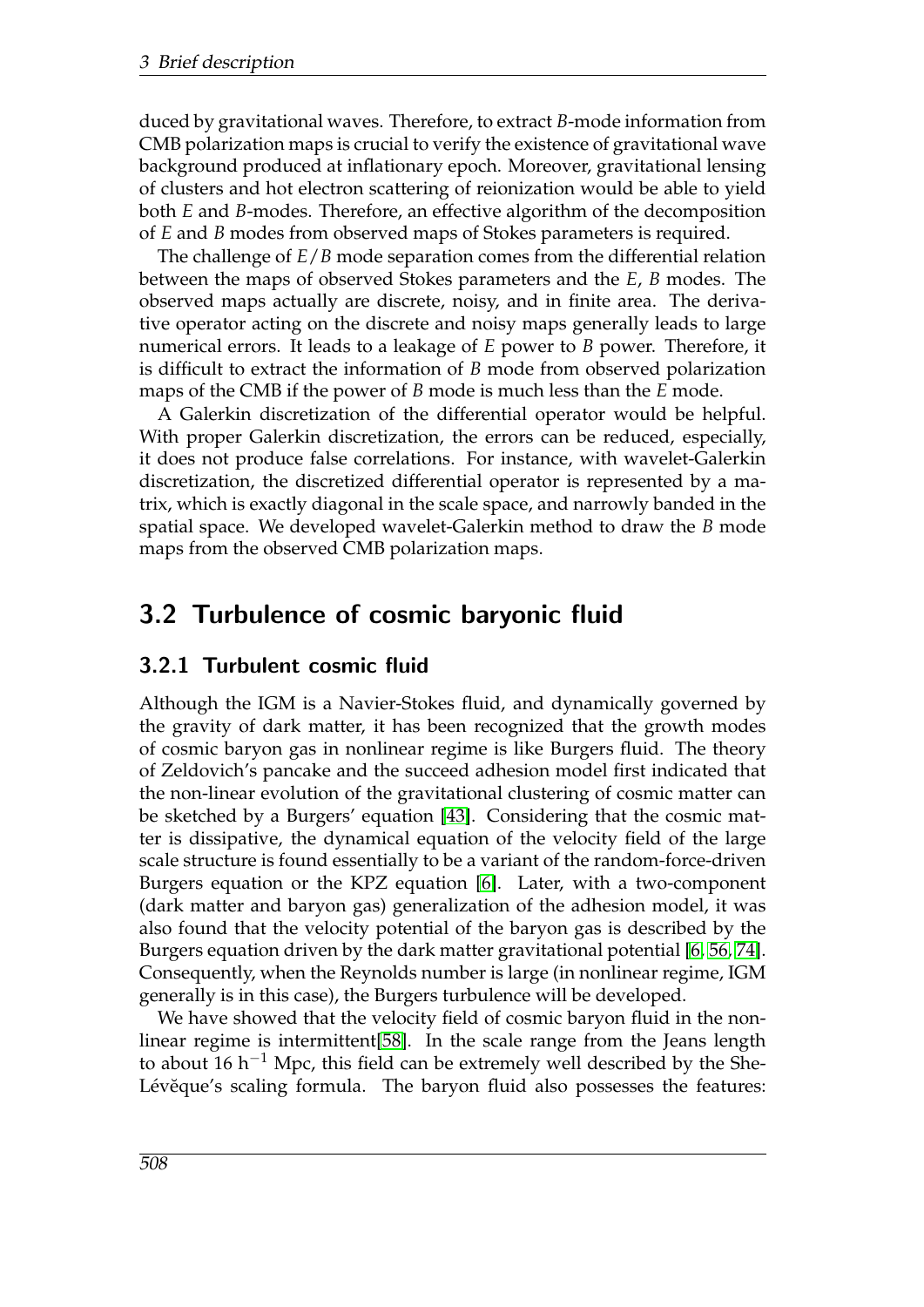(1) for volume weight statistics, the dissipative structures are dominated by sheets, and (2) the relation between the intensities of fluctuations is hierarchical. These results imply that the evolution of highly evolved cosmic baryon fluid is similar to a fully developed turbulence[\[47,](#page-20-10) [101\]](#page-24-9).

## 3.2.2 Log-Poisson hierarchy of cosmic baryon fluid

In the scale-free range, the non-Gaussian features of the mass density field of cosmic baryon fluid can be well described by a log-Poisson hierarchical cascade, which yields the She-Lévěque's scaling. All the predictions given by the log-Poisson RMP model, including the hierarchical relation, the order dependence of the intermittent exponent, the moments, and the scale-scale correlation, are found to be in good agreement with the statistical results from 2nd to, at least, 12th orders of the samples of hydrodynamic simulation[\[67\]](#page-22-8). With hydrodynamic simulation samples of the concordance ΛCDM universe, we further show that the mass density field of neutral hydrogen, is also well described by the log-Poisson hierarchy.

We then investigate the field of Ly*α* transmitted flux of QSO absorption spectrum [\[30,](#page-19-4) [52,](#page-21-10) [86,](#page-23-6) [130\]](#page-25-9). Due to redshift distortion, Ly*α* transmitted flux fluctuations are no longer to show all features of the log-Poisson hierarchy. However, some non-Gaussian features predicted by the log-Poisson hierarchy are not affected by the redshift distortion. We test these predictions with the high resolution and high S/N data of quasars Ly*α* absorption spectra. All statistical results given by real data, including *β*-hierarchy, high order moments and scale-scale correlation, are found to be well consistent with the log-Poisson hierarchy. We compare the log-Poisson hierarchy with the popular log-normal model of the Ly*α* transmitted flux. The non-Gaussianity given by later is too strong at high orders, while the log-Poisson hierarchy is in agreement with observed data.

This result is also useful to understand both the dynamical and thermal properties of cosmic hydrogen gas. A comparison of the absorption features of HeII and HI of HE2347-4342 indicates that the absorption lines probably are turbulent-broadening[\[133\]](#page-26-0).

### 3.2.3 Vorticity of cosmic fluid

The vorticity can only be produced by nonlinear processes, and therefore, the field of vorticity is fundamentally important to describe the evolved cosmic fluid. The dynamical equation of vorticity is free from gravity. It is very helpful to study the statistical and dynamical decoupling of cosmic baryon matter from the underlying dark matter. Moreover, the relation between the vorticity and velocity is nonlocal, and hence, vorticity is more effective to "feel" clustering happening at a distant position.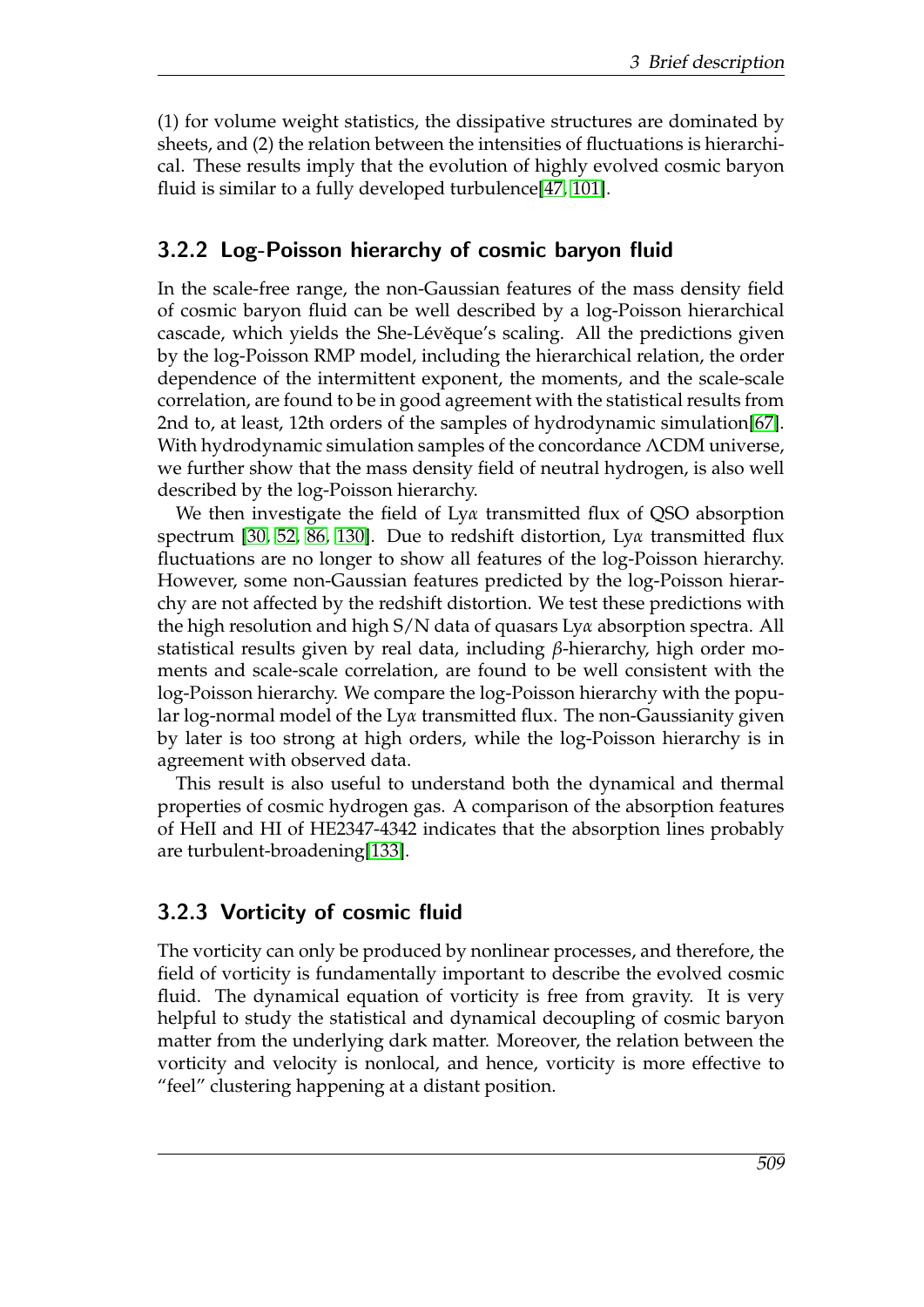High order accurate solutions of hydrodynamics allows us to reasonably estimate the turbulence pressure, which is an important factor to prevent the gravitational collapsing of the cosmic fluid [\[20,](#page-19-5) [9\]](#page-18-5). This approach can directly be applied to study 1) the baryon fractions in the halos of collapsed objects generally are lower than cosmic fraction of baryons [\[57,](#page-21-11) [5,](#page-18-6) [128\]](#page-25-10), and 2.) how the mass center of baryon matter around a hole is offsetting the mass center of dark matter [\[12\]](#page-18-7).

The kSZ effect is given by a line integral over the momentum density field of the IGM along a line of sight. The integral should be very small if the velocity field is irrotational, or curl-free [\[119,](#page-25-11) [131\]](#page-25-12). However, it is sensitive to the vorticity of the IGM velocity field. Therefore, the kSZ would be an effective tool to probe the turbulence of IGM. Since turbulent IGM yields special non-Gaussianity, we will study the high order behavior of the kSZ map.

Turbulence enhances the transfer of kinetic energy into thermal energy. This process actually is a dissipation of the kinetic energy of vortical structures on large scales. It will yield entropy production of turbulent cosmic fluid. Considering vorticity of turbulent fluid probably would be an origin of magnetic field in cosmic fluid [\[25,](#page-19-6) [100\]](#page-24-6), magnetic field would also join the dissipation. We will study these problems with the WENO algorithm.

We should emphasize again that the WENO scheme has been demonstrated to be a good tool for simulating compressible turbulent flows with shocks in the recent study [\[72,](#page-22-5) [116,](#page-25-6) [124,](#page-25-7) [125\]](#page-25-8). We will develop and adapt the WENO scheme for our specific models here to study the turbulence effects.

### 3.2.4 Scaling relations of clusters

As a result of the turbulence, the relations among various physical quantities of cosmic baryon fluid should be scale invariant, if the physical quantities are measured in cells on scales larger than the dissipation scale. We examine this property with the relation between the Compton parameter of the thermal Sunyaev-Zeldovich effect,  $y(r)$ , and X-ray luminosity,  $Lx(r)$ , where  $r$ being the scale of regions in which *y* and *Lx* are measured. According to the self-similar hierarchical scenario of nonlinear evolution, one should expect that 1.) in the  $y(r) - Lx(r)$  relation,  $y(r) = 10A(r)[Lx(r)]^{\alpha(r)}$ , the coefficients *A*(*r*) and *α*(*r*) are scale-invariant; 2.) The relation  $y(r) = 10A(r)[Lx(r)]^{\alpha(r)}$ given by cells containing collapsed objects is also available for cells without collapsed objects, only if r is larger than the dissipation scale. These two predictions are well established with a scale decomposition analysis of observed data, and a comparison of observed  $y(r) - Lx(r)$  relation with hydrodynamic simulation samples.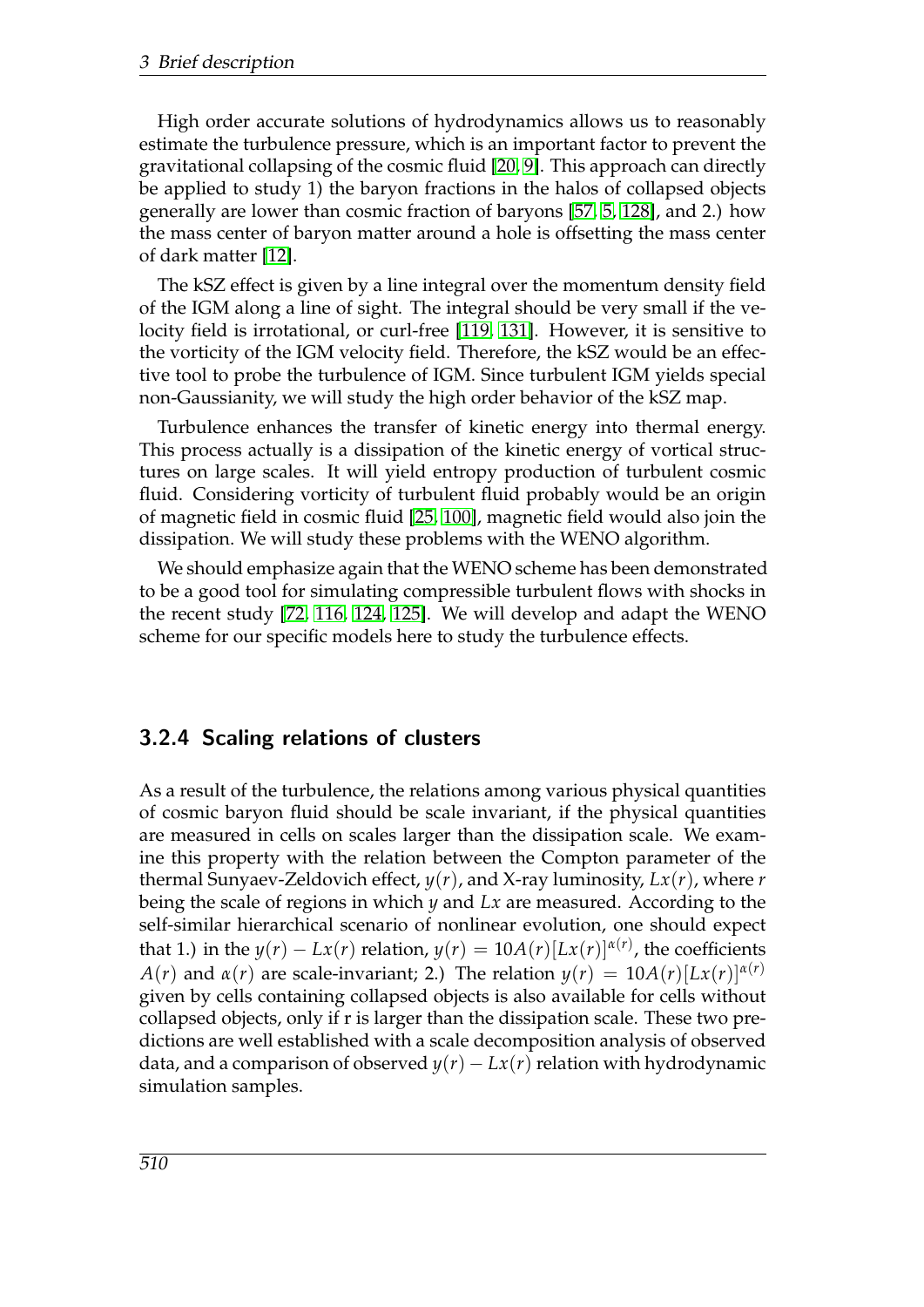## 3.3 Time-dependent behavior of resonant photo transfer

Ly*α* photons have been widely applied to study cosmological problems in the redshift range from 2 to 6. The time-dependent problem of Ly*α* photon transfer becomes serious at high redshifts, as the time scales of high redshift sources generally are short. Since early 1970s, many solutions on the radiative transfer of Ly*α* photons in optically thick medium have been done analytically and numerically. However, the time-dependent analytical solutions are available only for the cases that the distributions of sources and IGM are homogeneous [\[32\]](#page-20-11). Right now, there are very few numerical solvers of the time-dependent problem of radiative transfer equation with resonant scattering. The newest time-dependent solver [\[75\]](#page-22-9) still cannot pass the test of analytical solutions [\[32\]](#page-20-11). The Monte Carlo simulation method is capable to study the time-dependent problems. However, only the time scale of the photon escaping with a "single longest excursion" is estimated by the Monte Carlo method [\[2,](#page-18-8) [10\]](#page-18-9). It has not yet show even the time evolution of the local thermal equilibrium of Wouthuysen-Field (W-F) effect.

On the other hand, the WENO solver can very well pass these tests [\[96\]](#page-23-7). We have successfully to solve the radiative transfer by using the WENO scheme for both the one dimensional (one space dimension, two phase dimension plus time) and two dimensional (two space dimension, three phase dimension plus time) situations [\[14,](#page-18-10) [15,](#page-19-7) [16\]](#page-19-8). The WENO code developed in these references perform significantly better than other solvers.

An eventual development of a WENO code for radiative transfer has been done in the time-dependent problems of resonant photo transfer. It reveals many interesting features of the time evolution of resonant photons Ly*α* in optical thick medium, including 1) the time-scale of the formation of the W-F effect; 2) the light-curve of a flash sources surrounded by optically thick halo; 3.) the deviation of two-peak structure of escaped Ly*α* from the analytical solution of the Fokker-Planck approximation [\[28,](#page-19-9) [96,](#page-23-7) [97,](#page-23-8) [98,](#page-23-9) [99\]](#page-23-10).

### 3.3.1 The growth of ionized and heated regions

Ionized and heated regions are important problem of early universe. There are also two approaches on the evolution of radiation field. The first is to describe the reionization with a rate equation of ionizing photons, i.e. the conservation equation of the ionizing photon number[\[102,](#page-24-10) [70,](#page-22-10) [76\]](#page-22-11). The second approach is based on static radiative transfer, i.e. to drop the time derivative term of the radiative transfer equation. It is equal to assume the speed of light is infinite[\[92,](#page-23-11) [1,](#page-18-11) [22,](#page-19-10) [40,](#page-20-12) [110,](#page-24-11) [80,](#page-22-12) [93,](#page-23-12) [18,](#page-19-11) [73,](#page-22-13) [103,](#page-24-12) [95,](#page-23-13) [51,](#page-21-12) [115,](#page-24-13) [122\]](#page-25-13).

Our works revealed that all the above-mentioned solutions are shortage in the following three aspects. 1. Their approximations would be reasonable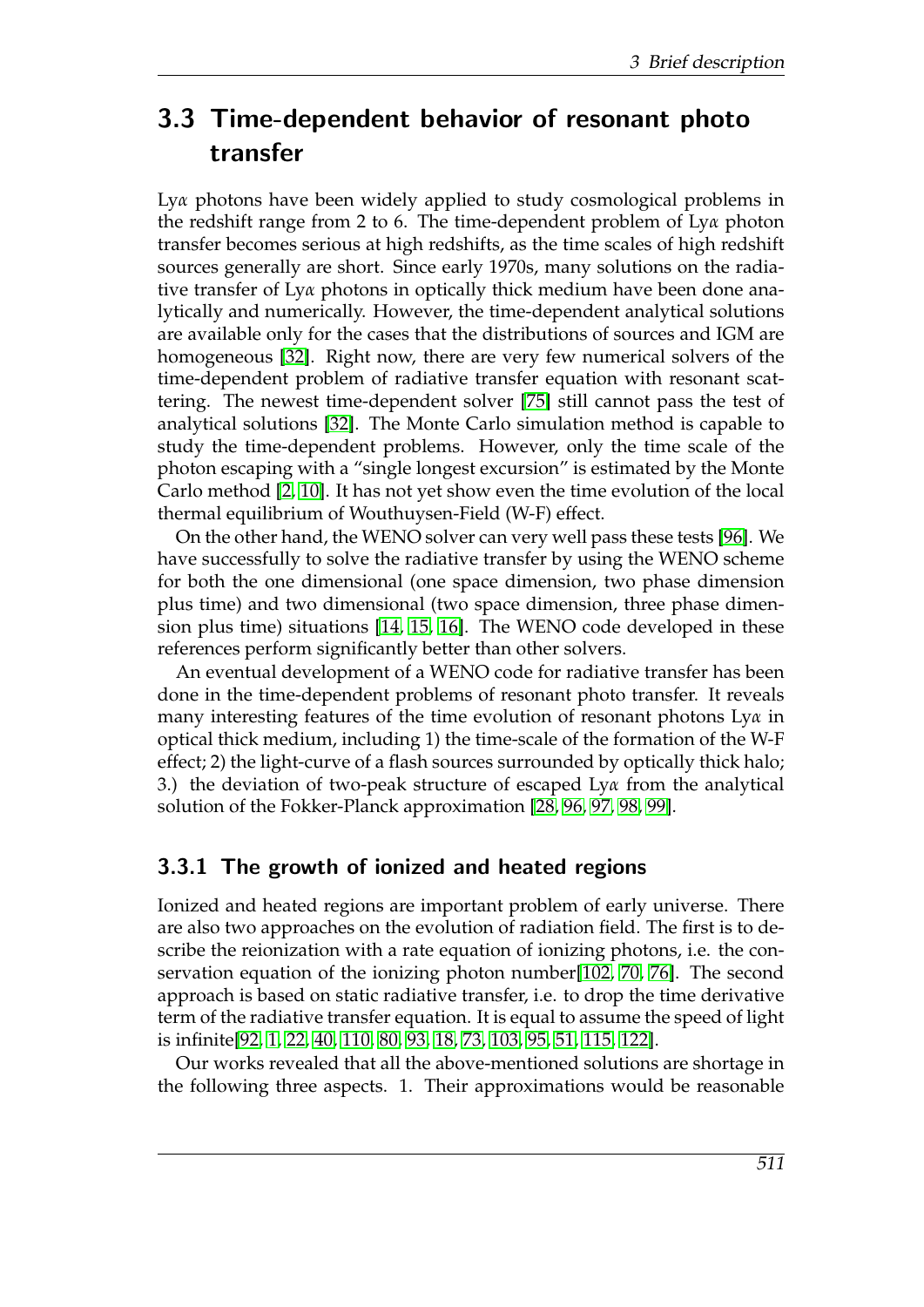only if the retardation effect is negligible. The retardation effect is not trivial. The time- and space-dependencies of the ionized region are substantially affected by the retardation[\[123,](#page-25-14) [104,](#page-24-14) [89,](#page-23-14) [90\]](#page-23-15). This problem is more serious at high redshift, as the time scale of the retardation is comparable with the age of the universe [\[90\]](#page-23-15). 2. The effects related to the time-dependence of photon's frequency spectrum are omitted. However, For instance, to calculate the heating or the temperature profile if IGM around UV photon sources, the evolution of the photon distribution function in phase space is essential. 3. The dynamical behavior of cosmic baryon fluid is treated separately with the evolution of radiation. This approximation is reasonable only it the time scale of photon's retardation is much less than that of cosmic baryon fluid. However, it will not be so at high redshift epoch. It would also therefore be advantageous for the WENO algorithm, which can be the solver of evolution of baryon fluid in density and velocity spaces, and radiations in phase space.

### 3.3.2 Wouthuysen-Field effect

The radiative transfer of Ly*α* photons and other resonant photons is crucial to study the physics of reionization epoch of the universe.

First, the 21 cm emission and absorption from gaseous halos around the first generation of stars depend on the Wouthuysen-Field (W-F) coupling, which relates the spin temperature with the kinetic temperature of hydrogen gas via the resonant scattering between Ly*α* photons and neutral hydrogen. Therefore, the transfer of Ly*α* photons in both spatial and frequency spaces are essential to predict the 21 cm signal from the halos. The time-dependence of the transfer is especially important considering that the lifetime of first stars generally is short. There are very few solver of the time-dependent radiative transfer equation with resonant scattering[\[75\]](#page-22-9). These solvers generally cannot pass the test of analytical solutions [\[32\]](#page-20-11). On the other hand, the WENO solver is found to be very well pass these tests.

Second, the profile of red damping wing of high redshift Gamma Ray Burst (GRB) spectrum is determined by the distribution of the neutral hydrogen. Therefore, the red damping wing of high redshift GRB would be very useful to probe the neutral hydrogen at reionization. However, the profile generally is calculated by a Gunn-Peterson absorption without considering the resonant scattering [\[94\]](#page-23-16). If the red damping wing is mainly due to the absorption and re-emission of neutral hydrogen located at the position close to the GRB, the resonant scattering should be considered. That is, to extract information of the reionization epoch, we should find the profile of red damping wing by solving the radiative transfer equation with resonant scattering. Some profiles have been given by our solution of the radiative transfer with resoant scattering.

Third, the absorption spectra of quasars at redshift *z* > 5 consist of com-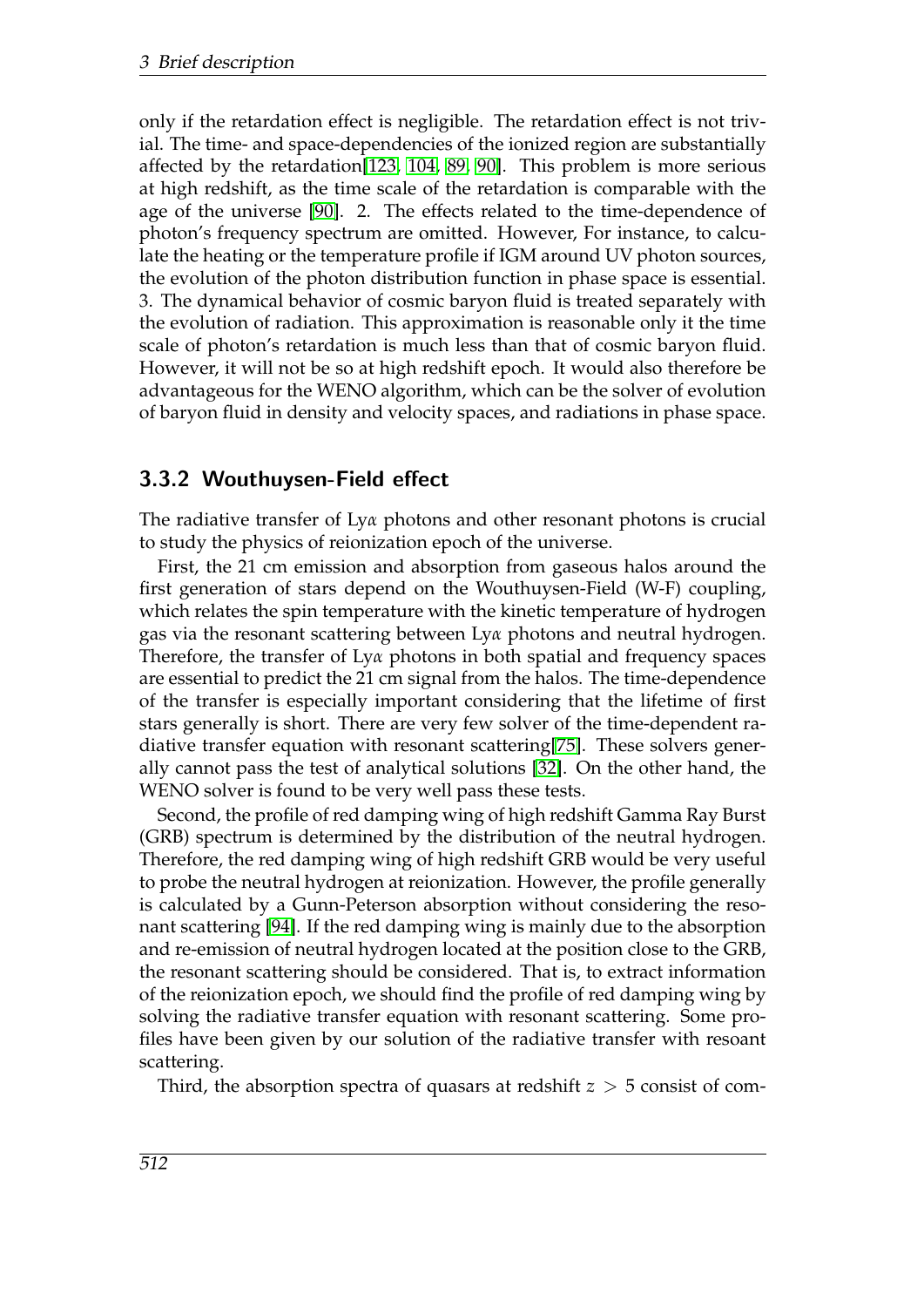plete absorption troughs (Gunn-Peterson troughs) separated by tiny regions, which are Gunn-Peterson transparent[\[4,](#page-18-12) [29\]](#page-19-12). The transparent might have two origins: a.) the vestige of ionized patch around first generation stars and b.) low mass density areas of hydrogen gas at early universes. Obviously, to discriminate the two models, it is necessary to identify the features of leaks given by the two models. Since the WENO schemes are able to handle both of the hydrodynamics of baryon fluid and radiative transform, it is able to do the simulation of the evolution of ionized patch, i.e. the evolutions of the profiles of HI, HII in the physical space, and radiative distribution in the phase space.

## 3.4 Physics of reionization epoch

The onset of the first generation star formation marks the time at which the Universe emerged from the so-called "Dark Ages" and is referred to as the epoch of reionization. The physics of the epoch of reionization is one of the most important topics in cosmology. It has attracted many theoretical investigations after the SDSS and WMAP showing some evidences of the reionization [\[29,](#page-19-12) [59\]](#page-21-13). Hydrodynamics and radiative transfer are essential to study the formation of first stars and the reionization of neutral hydrogen clouds. How does the gas evolve from the state of primordial baryons to clustered clouds suitable to form the first generation stars? What are the major sources of heating neutral gas? How long did the history last from the first star formation to a full reionization? Can the clustering of primeval hydrogen gas be described by a similar mapping of the collapsing of dark matter? What are the statistical features of the spatial distributions of gaseous temperature and density of neutral and ionized hydrogen during the first star formation? What are the statistical features of the redshifted 21 cm emission of the neutral hydrogen? Preliminary theoretical investigations done by different groups, including ours, have shown that these problems are complicated [\[17,](#page-19-13) [44,](#page-20-13) [126,](#page-25-15) [49,](#page-21-14) [8,](#page-18-13) [64,](#page-21-15) [48\]](#page-21-16). Although simeanalytical models can provide interesting results, but they are far from enough. A precise hydrodynamic simulation is necessary.

### 3.4.1 21 cm emission and absorption at early universe

Cosmic 21 cm signal is due to the decoupling of the spin temperature of neutral hydrogen atoms from the temperature of CMB. Therefore, the detection of redshifted 21 cm signals from the early universe is attracting many attentions in the study of cosmology[\[36,](#page-20-14) [48\]](#page-21-16). The 21 cm signals from individual UV ionizing sources in the reionization epoch may provide a direct identification of the ionized patches of the reionization[\[117,](#page-25-16) [21,](#page-19-14) [19,](#page-19-15) [66\]](#page-22-14). All these calculation rely on the so-called Wouthuysen-Field mechanism, which leads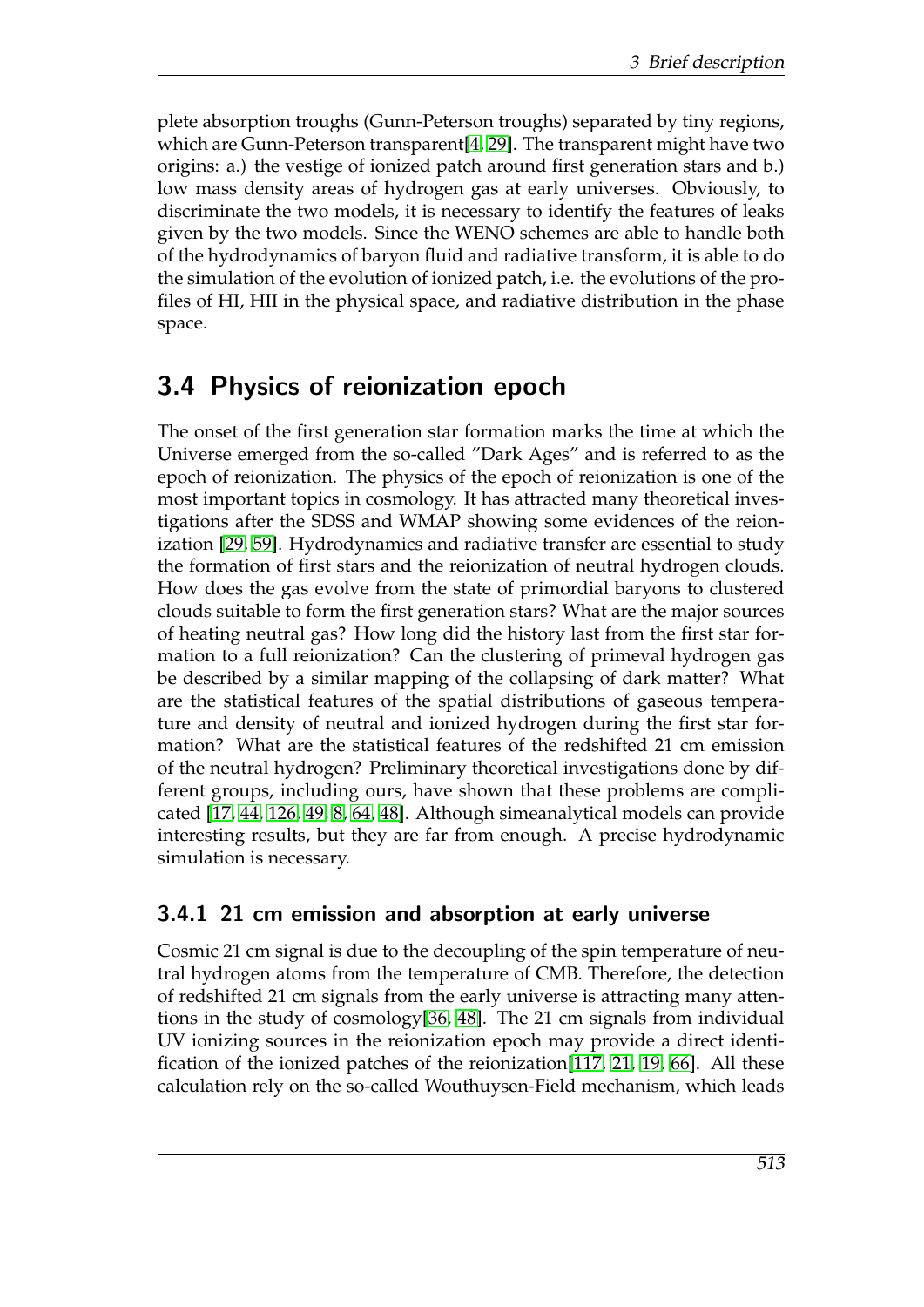to the color temperature of the radiation spectrum near Ly*α* frequency to be equal to the kinetic temperature of the baryonic gas if the resonant scattering of Ly*α* photons by neutral hydrogen is effective. If there are enough Ly*α* photons, the Wouthuysen-Field mechanism works well.

There are more questions about the 21 cm signal in the early universe. For instance, whether there are correlation between the Ly*α* leaks and 21 cm absorption, and whether died sources will left a 21 cm absorption region. These problems are related to physics of non-thermal equilibrium. It require a detail calculation of the evolution of the Ly*α* photons in phase space caused by the resonant scattering. Since the resonant scattering will lead to rapid change of photon distribution function in frequency space, the WENO method would be advantaged.

#### 3.4.2 Leaking of high redshift quasar's absorption spectrum

The absorption spectra of quasars at redshift *z* > 5 consist of complete absorption troughs (Gunn-Peterson troughs) separated by tiny regions, which are Gunn-Peterson transparent and lead to Ly*α* photon leaking[\[4,](#page-18-12) [29\]](#page-19-12). The nature of the leaking is crucial to understand the physics of reionization. According to commonly accepted scenario of reionization, at early stage, only isolated patches around ionizing sources are highly ionized. The subsequent growing and overlapping of the ionizing patches lead to a uniform ionizing background and the end of reionization[\[22,](#page-19-10) [110,](#page-24-11) [39,](#page-20-15) [76\]](#page-22-11). The ionization fraction of the IGM and the ionizing radiation underwent an evolution from highly non-uniform patches to a quasi-homogeneous field. Before the patchto-uniform transition, only ionized patches would be transparent to Ly*α* photons. After the transition, the low density voids will also be Gunn-Peterson transparent. Therefore, Ly*α* leaks might have two origins: 1. the vestige of ionized patch around first generation stars and 2. low mass density areas of hydrogen gas at early universes. We find the model 2 is consistent with all the statistical features of Ly*α* leaks at redshift from 5 to 6.

Ly*α* leaks originate from low mass density areas (voids) is important for cosmology, because the statistics of Ly*α* leaks actually is the statistics of voids formed in the early universe. The size (or width) and its distribution of Ly*α* leaks would be similar to the mass function of galactic clusters. The zise (width) distribution of voids would be able to yield effective constrain on cosmological parameters.

It has been pointed out that the transition of the ionization state of cosmic hydrogen is similar to similar to a phase transition, and mean optical depth plays the role as order parameter[\[8,](#page-18-13) [65\]](#page-21-17). Therefore, like phase transition in general the correlation length of the Ly*α* underwent a dramatic evolution during the phase transition.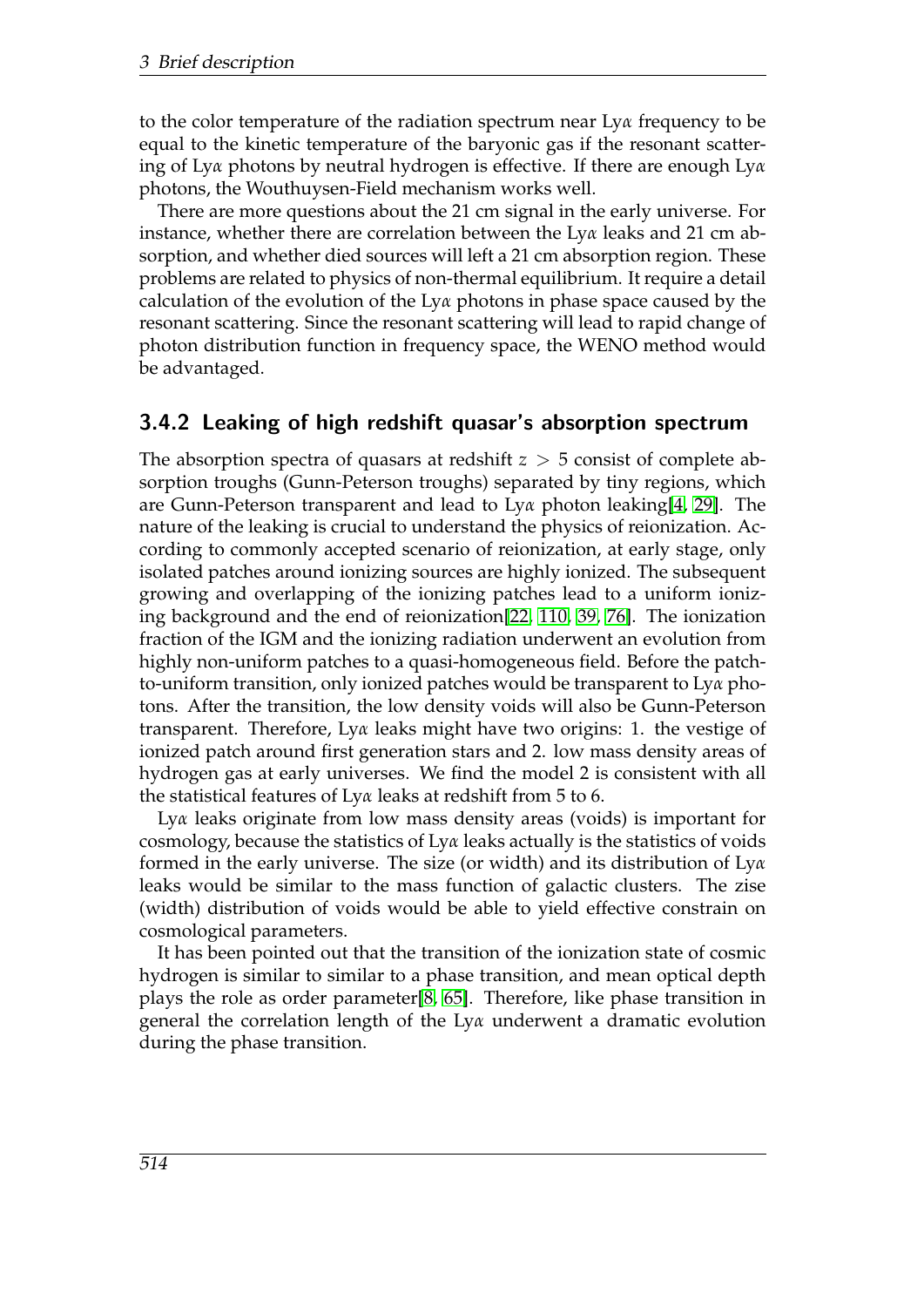# Bibliography

- <span id="page-18-11"></span>[1] T. Abel; M. Norman; P. Madau, Photon-conserving Radiative Transfer around Point Sources in Multidimensional Numerical Cosmology, ApJ, 523, (1999), 66.
- <span id="page-18-8"></span>[2] T.F. Adams, *The Mean Photon Path Length in Extremely Opaque Media*, Astrophys. J., 201, (1975), 350
- <span id="page-18-0"></span>[3] D. Balsara and C.-W. Shu, Monotonicity preserving weighted essentially non-oscillatory schemes with increasingly high order of accuracy, Journal of Computational Physics, v160 (2000), pp.405-452.
- <span id="page-18-12"></span>[4] R. Becker, et al. Evidence for Reionization at z 6: Detection of a Gunn-Peterson Trough in a z=6.28 Quasar, AJ, 122, (2001), 2850.
- <span id="page-18-6"></span>[5] A. Benson; R. Bower; C. Frenk; C. Lacey; C. Baugh; S. Cole, S. *What Shapes the Luminosity Function of Galaxies?*, ApJ, 599, (2003), 38
- <span id="page-18-4"></span>[6] A. Berera, & L.Z. Fang, Stochastic fluctuations and structure formation in the universe, Phys. Rev. Lett., 72, (1994), 458
- <span id="page-18-1"></span>[7] E. Bertschinger, Simulations of structure formation in the universe, Annual Review of Astronomy and Astrophysics, v36 (1998), pp.599-654.
- <span id="page-18-13"></span>[8] H.G. Bi, L.Z. Fang, L.L. Feng, and Y.P. Jing, Hydrogen Clouds before Reionization: A Lognormal Model Approach, ApJ, 598, (2003), 1.
- <span id="page-18-5"></span>[9] S. Bonazzola, H, Falgarone, J. Heyvaerts, M, Perault, M. & J. Puget, *Jeans collapse in a turbulent medium*, Astr. & Astrophys. 172, (1987) 293
- <span id="page-18-9"></span>[10] J. R. M. Bonilha, R. Ferch, E.E. Salpeter, G. Slater, P.D. Noerdlinger, *Monte Carlo calculations for resonance scattering with absorption or differential expansion*, Astrophys. J. 233, (1979) 649
- <span id="page-18-3"></span>[11] S. Borve, M. Omang, and J. Trulsen, Regularized Smoothed Particle Hydrodynamics: A New Approach to Simulating Magnetohydrodynamic Shocks, ApJ, 561, (2001), 82
- <span id="page-18-7"></span>[12] M. Bradac, et al. *Strong and Weak Lensing United. III. Measuring the Mass Distribution of the Merging Galaxy Cluster 1ES 0657-558*, Astrophys. J. 652, (2006), 937
- <span id="page-18-2"></span>[13] G.L. Bryan, M.L. Norman, J.M. Stone, R. Cen and J.P. Ostriker, A piecewise parabolic method for cosmological hydrodynamics, Computer Physics Communications, v89 (1995), pp.149-168.
- <span id="page-18-10"></span>[14] J.A. Carrillo, I.M. Gamba, A. Majorana and C.-W. Shu, A WENO-solver for the 1D nonstationary Boltzmann-Poisson system for semiconductor devices, Journal of Computational Electronics, v1 (2002), pp.365-370.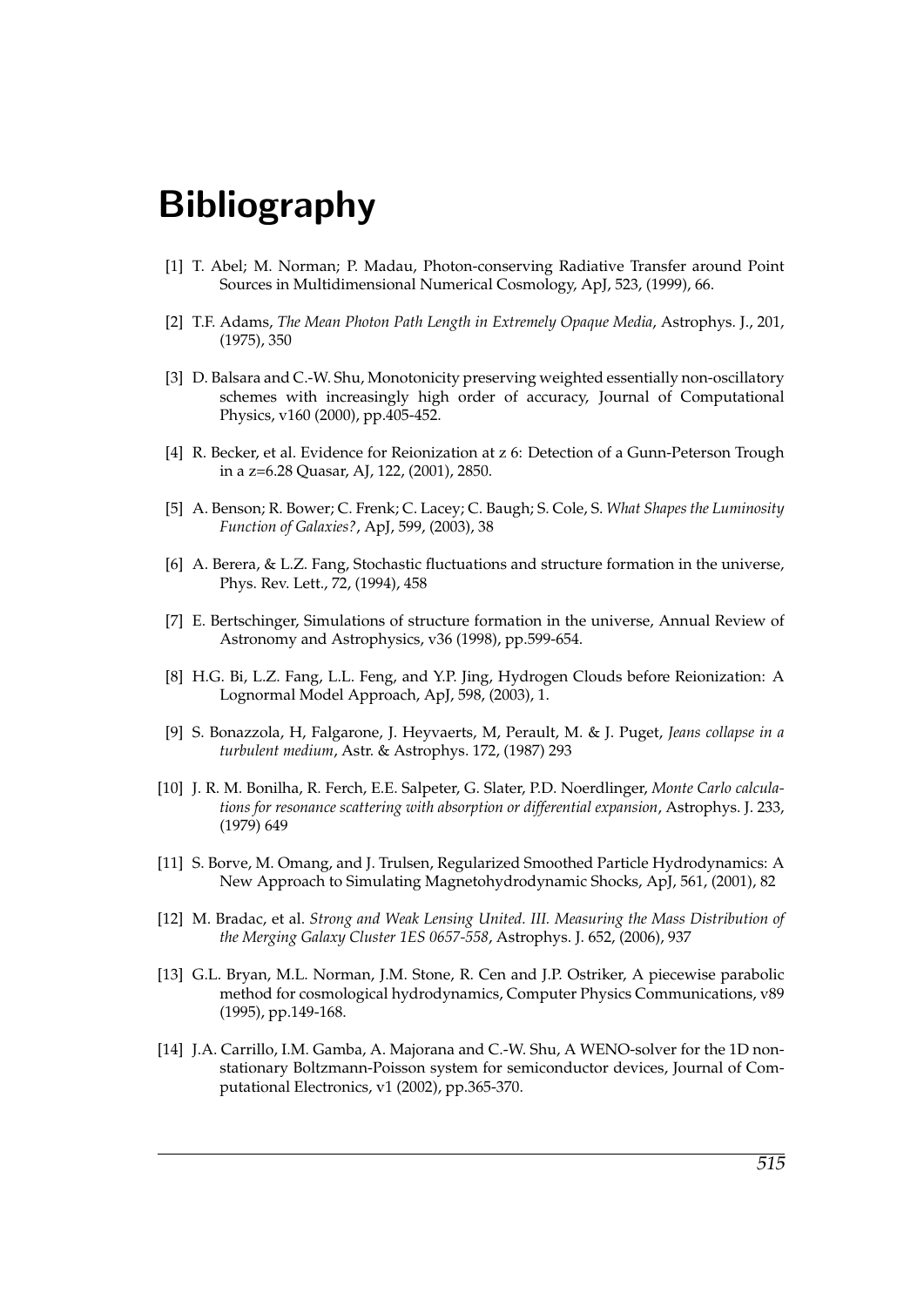- <span id="page-19-7"></span>[15] J.A. Carrillo, I.M. Gamba, A. Majorana and C.-W. Shu, A WENO-solver for the transients of Boltzmann–Poisson system for semiconductor devices. Performance and comparisons with Monte Carlo methods, Journal of Computational Physics, v184 (2003), pp.498-525.
- <span id="page-19-8"></span>[16] J. Carrillo, I. Gamba, A. Majorana and C.-W. Shu, A direct solver for 2D non-stationary Boltzmann-Poisson systems for semiconductor devices: a MESFET simulation by WENO-Boltzmann schemes, Journal of Computational Electronics, v2 (2003), pp.375-380.
- <span id="page-19-13"></span>[17] R.Y. Cen, The Universe Was Reionized Twice, ApJ, 591, (2003), 12
- <span id="page-19-11"></span>[18] R. Cen, A Fast, Accurate, and Robust Algorithm for Transferring Radiation in Threedimensional Space, ApJS, 141, 211.
- <span id="page-19-15"></span>[19] R. Cen, Detection and Fundamental Applications of Individual First Galaxies ApJ, 648, (2006), 47.
- <span id="page-19-5"></span>[20] S. Chandrasekhar, *The Gravitational Instability of an Infinite Homogeneous Turbulent Medium* Proc. Roy. Soc. A210, (1951), 26
- <span id="page-19-14"></span>[21] L. Chuzhoy; M. Alvarez; P. Shapiro, Recognizing the First Radiation Sources through Their 21 cm Signature ApJ, 648, (2006), 1.
- <span id="page-19-10"></span>[22] B. Ciardi; A. Ferrara; S. Marri; G. Raimondo, Cosmological reionization around the first stars: Monte Carlo radiative transfer, MNRAS, 324, (2001), 381.
- <span id="page-19-3"></span>[23] P. Colella and P.R. Woodward, The piecewise-parabolic method (PPM) for gasdynamical simulations, Journal of Computational Physics, v54 (1984), pp.174-201.
- <span id="page-19-1"></span>[24] H. Couchman, P. Thomas, F. Pearce, Hydra: an Adaptive-Mesh Implementation of P 3M-SPH, ApJ, 452, (1995) 797.
- <span id="page-19-6"></span>[25] G. Davis & L.M. Widrow *A Possible Mechanism for Generating Galactic Magnetic Fields*, Astrophys. J., 540, (2000), 755
- <span id="page-19-0"></span>[26] L. Del Zanna, M. Velli and P. Londrillo, Dynamical response of a stellar atmosphere to pressure perturbations: numerical simulations, Astron. Astrophys., v330 (1998), pp.L13-L16.
- <span id="page-19-2"></span>[27] A. Evrard, Beyond N-body - 3D cosmological gas dynamics, MNRAS, 235, (1988), 911
- <span id="page-19-9"></span>[28] L.Z. Fang, *The zeroth Law of thermodynamics of photon-hydrogen system and 21 cm cosmology*, Int. J. of Mod. Phys. D, 18, (2009), 1943
- <span id="page-19-12"></span>[29] X. Fan, et al. Constraining the Evolution of the Ionizing Background and the Epoch of Reionization with z 6 Quasars. II. A Sample of 19 Quasars, AJ, 132, (2006), 117.
- <span id="page-19-4"></span>[30] L. L. Feng, J. Pando, and L. Z. Fang, Intermittent features of the QSO Ly*α* transmitted flux: results from hydrodynamic cosmological simulations, Astrophys. J., 587, (2003), 487.
- [31] L.-L. Feng, C.-W. Shu and M. Zhang, A hybrid cosmological hydrodynamic/N-body code based on a weighted essentially non-oscillatory scheme, Astrophysical Journal, v612 (2004), pp.1-13.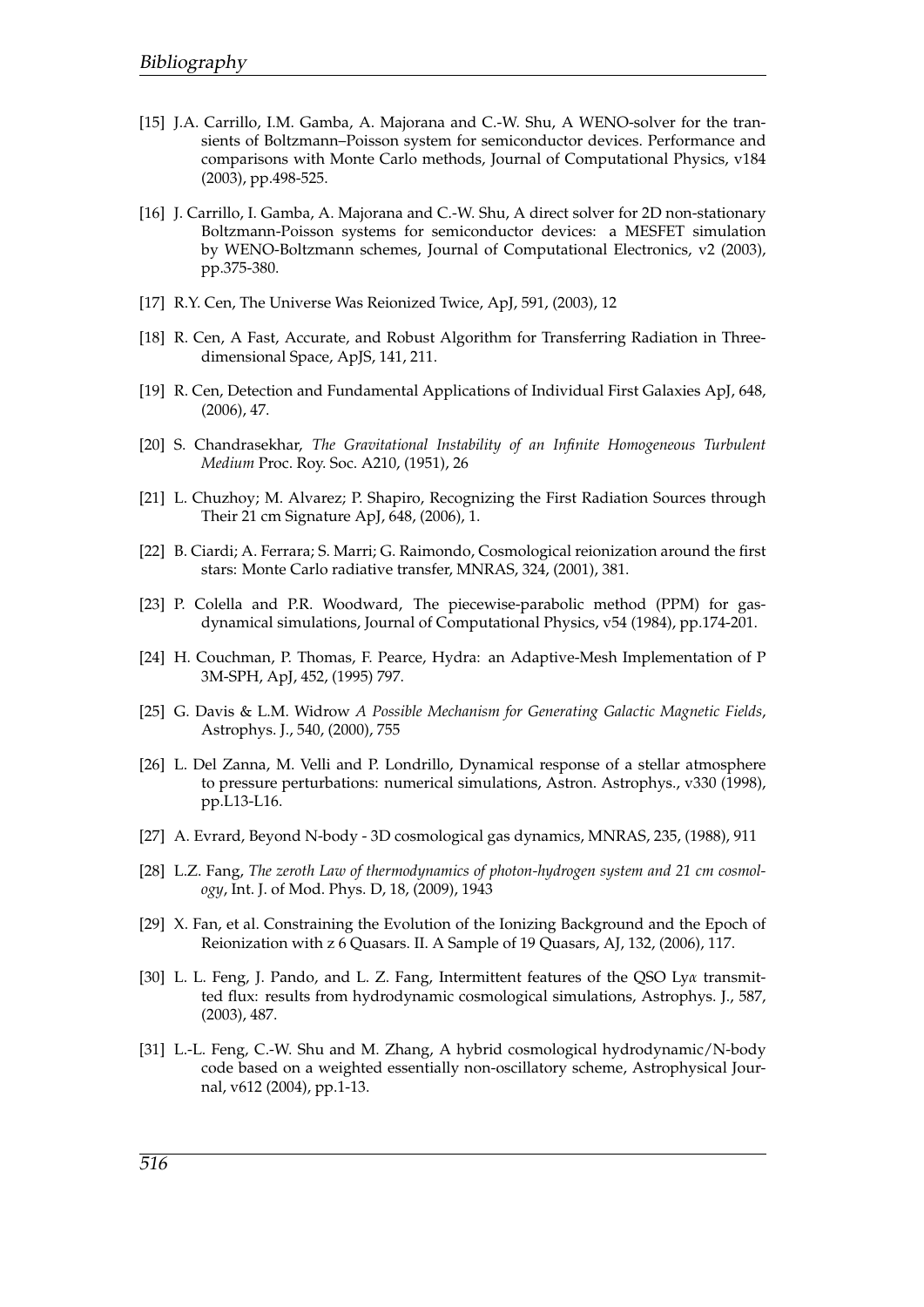- <span id="page-20-11"></span>[32] G. Field, The Time Relaxation of a Resonance-Line Profile, Astrophysical Journal, 129, (1959), p.551
- <span id="page-20-6"></span>[33] C. Frenk, S. White, P. Bode, J. Bond, G. Bryan, R. Cen, H. Couchman, A. Evrard, N. Gnedin, A. Jenkins, A. Khokhlov, A. Klypin, J. Navarro, M. Norman, J. Ostriker, J Owen, F Pearce, U. Pen, M. Steinmetz, P. Thomas, J. Villumsen, J. Wadsley, M. Warren, G. Xu, G. Yepes, The Santa Barbara Cluster Comparison Project: A Comparison of Cosmological Hydrodynamics Solutions, ApJ, 525, (1999), 554
- <span id="page-20-1"></span>[34] O. Friedrichs, Weighted essentially non-oscillatory schemes for the interpolation of mean values on unstructured grids, Journal of Computational Physics, v144 (1998), pp.194-212.
- <span id="page-20-5"></span>[35] J.A. Font, Numerical hydrodynamics in general relativity, Living Rev. Relativity, 6, (2003), 4. Online Article: cited November 1, 2004, http://www.livingreviews.org/lrr-2003-4
- <span id="page-20-14"></span>[36] S. Furlanetto; S. Oh; F. Briggs, Cosmology at low frequencies: The 21 cm transition and the high-redshift Universe Physics Report, 433, (2006), 181.
- <span id="page-20-4"></span>[37] R. Giacconi, H. Gursky, F. Paolini and B. Rossi, Evidence for x Rays From Sources Outside the Solar System, Physical Review Letters, v9 (1962), pp.439.
- <span id="page-20-7"></span>[38] N. Gnedin, Softened Lagrangian hydrodynamics for cosmology, ApJS, 97, (1995), 231
- <span id="page-20-15"></span>[39] N.Y. Gnedin, Effect of Reionization on the Structure Formation in the Universe, ApJ, 542, (2000), 535.
- <span id="page-20-12"></span>[40] N. Gnedin; T. Abel, Multi-dimensional cosmological radiative transfer with a Variable Eddington Tensor formalism, New Astronomy, 6, (2001), 437
- <span id="page-20-2"></span>[41] F. Grasso and S. Pirozzoli, Shock-wave-vortex interactions: Shock and vortex deformations, and sound production, Theor. Comp. Fluid Dyn., v13 (2000), pp.421-456.
- <span id="page-20-3"></span>[42] F. Grasso and S. Pirozzoli, Shock wave-thermal inhomogeneity interactions: Analysis and numerical simulations of sound generation, Phys. Fluids, v12 (2000), pp.205- 219.
- <span id="page-20-9"></span>[43] S. Gurbatov, A. Saichev, S. Shandarin, The large-scale structure of the universe in the frame of the model equation of non-linear diffusion, MNRAS, 236, (1989) 385
- <span id="page-20-13"></span>[44] Z. Haiman, and G. Holder, G. The Reionization History at High Redshifts I: Physical Models and New Constraints from CMB Polarization, ApJ, 595, (2003), 1
- <span id="page-20-8"></span>[45] A. Harten, *High resolution schemes for hyperbolic conservation laws*, Journal of Computational Physics, v49 (1983), pp.357-393.
- <span id="page-20-0"></span>[46] A. Harten, B. Engquist, S. Osher and S. Chakravarthy, *Uniformly high order essentially non-oscillatory schemes, III*, Journal of Computational Physics, v71 (1987), pp.231- 303.
- <span id="page-20-10"></span>[47] P. He; J.R. Liu; L.L. Feng; C-W. Shu; L.Z.Fang, Li-Zhi, Low-Redshift Cosmic Baryon Fluid on Large Scales and She-Leveque Universal Scaling Phys. Rev. Lett. 96, (2006), 1302.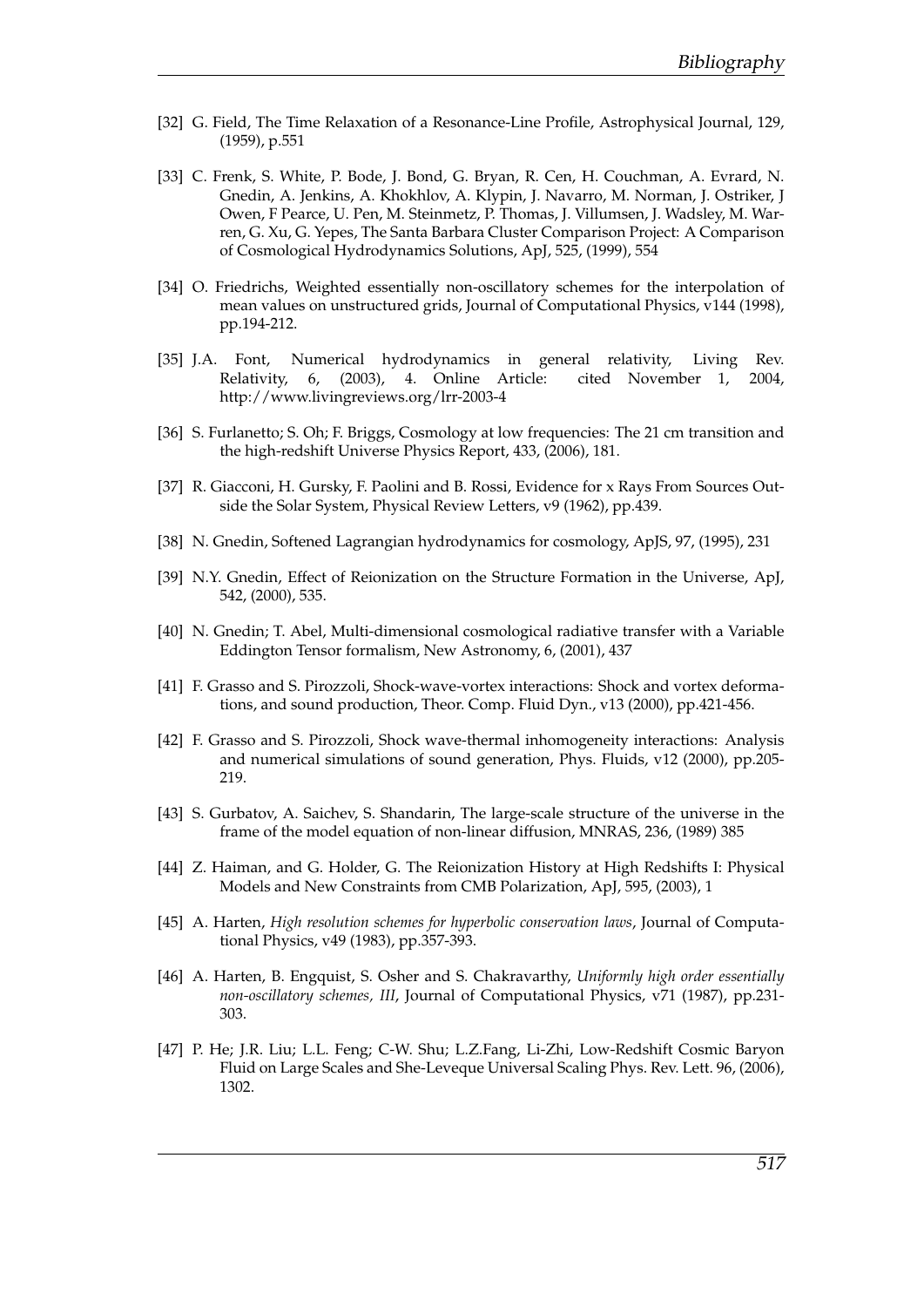- <span id="page-21-16"></span>[48] P. He, J. Liu, L.-L. Feng, H.-G. Bi, & L.Z. Fang, Statistical Features of 21 Centimeter Emission from the Epoch between Reionization and the Gunn-Peterson Transparency ApJ, 614, (2004), 6
- <span id="page-21-14"></span>[49] G. Holder, Z. Haiman, M. Kaplinghat, and L. Knox, The Reionization History at High Redshifts II: Estimating the Optical Depth to Thomson Scattering from CMB Polarization, ApJ, 595, (2003), 13.
- <span id="page-21-1"></span>[50] C. Hu and C.-W. Shu, *Weighted essentially non-oscillatory schemes on triangular meshes*, Journal of Computational Physics, v150 (1999), pp.97-127.
- <span id="page-21-12"></span>[51] I. Iliev; G. Mellema; U. Pen; H. Merz; P. Shapiro; M. Alvarez, Simulating cosmic reionization at large scales - I. The geometry of reionization, MNRAS, 369, (2006), 1625.
- <span id="page-21-10"></span>[52] P. Jamkhedkar, H. Zhan, and L.Z. Fang, Intermittent behavior of cosmic mass field revealed by QSO's Ly*α* forests, ApJ, 543, (2000), L1
- <span id="page-21-2"></span>[53] G. Jiang and D.-P. Peng, *Weighted ENO schemes for Hamilton-Jacobi equations*, SIAM Journal on Scientific Computing, v21 (2000), pp.2126-2143.
- <span id="page-21-0"></span>[54] G. Jiang and C.-W. Shu, *Efficient implementation of weighted ENO schemes*, Journal of Computational Physics, v126 (1996), pp.202-228.
- <span id="page-21-3"></span>[55] G. Jiang and C.-C. Wu, A high order WENO finite difference scheme for the equations of ideal magnetohydrodynamics, Journal of Computational Physics, v150 (1999), pp.561-594.
- <span id="page-21-8"></span>[56] B. Jones, The origin of scaling in the galaxy distribution, MNRAS, 307, (1999), 376
- <span id="page-21-11"></span>[57] G. Kauffmann; S. White; B. Guiderdoni, *The Formation and Evolution of Galaxies Within Merging Dark Matter Haloes*, MNRAS, 264, (1993), 201
- <span id="page-21-9"></span>[58] B. Kim, P.He, J. Pando, L.L. Feng and L. Z. Fang, The velocity field of baryonic gas in the universe, ApJ., 625, 599, (2006)
- <span id="page-21-13"></span>[59] A. Kogut et al. Wilkinson Microwave Anisotropy Probe (WMAP) First Year Observations: TE Polarization. Astrophys.J.Suppl. 148 (2003) 161.
- <span id="page-21-7"></span>[60] A.K. Louis, P. Maass & A. Rieder, Wavelets: Theory and Applications, Wiley 1997
- <span id="page-21-4"></span>[61] S. Liang and H. Chen, *Numerical simulation of underwater blast-wave focusing using a highorder scheme*, AIAA Journal, v37 (1999), pp.1010-1013.
- <span id="page-21-5"></span>[62] R. Liska and B. Wendroff, *Composite schemes for conservation laws*, SIAM Journal on Numerical Analysis, v35 (1998), pp.2250-2271.
- <span id="page-21-6"></span>[63] R. Liska and B. Wendroff, *Two-dimensional shallow water equations by composite schemes*, Int. J. Numer. Meth. Fl., v30 (1999), pp.461-479.
- <span id="page-21-15"></span>[64] J.R. Liu, L.Z. Fang, L.L. Feng, H.G. Bi, The reionization history in the lognormal model, ApJ, (2004) in press
- <span id="page-21-17"></span>[65] J.R. Liu; H.G. Bi; L.L. Feng; L.Z. Fang, Is the Cosmic Ultraviolet Background Fluctuating at Redshift z =  $6$ ?, ApJL,  $645$ , (2006), 1.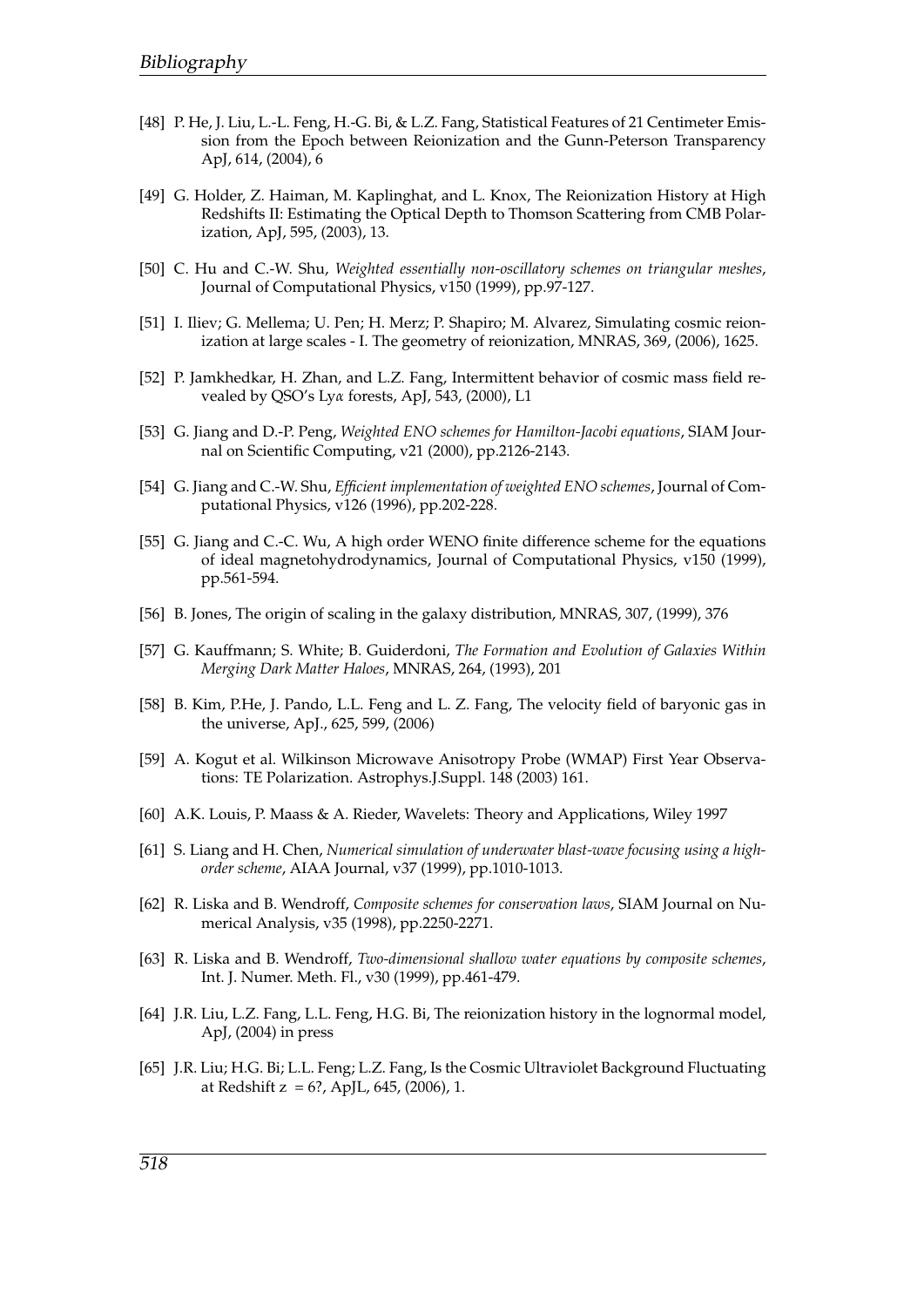- <span id="page-22-14"></span>[66] J.R. Liu; J.M. Qiu; L.L. Feng; C.-W. Shu; L.Z. Fang, 21 cm Signals from Early Ionizing Sources, ApJ, 663, (2007), 1.
- <span id="page-22-8"></span>[67] J.R. Liu; L.Z. Fang, Non-Gaussianity of the Cosmic Baryon Fluid: Log-Poisson Hierarchy Model, ApJ, in press (2008)
- [68] A. Lazarian; D. Pogosyan, Studying Turbulence Using Doppler-broadened Lines: Velocity Coordinate Spectrum, ApJ, 652, (2006), 1348.
- <span id="page-22-0"></span>[69] X.-D. Liu, S. Osher and T. Chan, *Weighted essentially non-oscillatory schemes*, Journal of Computational Physics, v115 (1994), pp.200-212.
- <span id="page-22-10"></span>[70] P. Madau; F. Haardt; M. Rees, Radiative Transfer in a Clumpy Universe. III. The Nature of Cosmological Ionizing Sources ApJ, 514, (1999), 648.
- <span id="page-22-3"></span>[71] J.M. Marti and E. Muller, *Numerical hydrodynamics in special relativity*, Living Rev. Relativity, 6, (2003), 7. Online Article: cited November 1, 2004, http://www.livingreviews.org/lrr-2003-7
- <span id="page-22-5"></span>[72] M.P. Martin, *Direct numerical simulation of hypersonic turbulent boundary layers. Part 1. Initialization and comparison with experiments*, Journal of Fluid Mechanics, 570 (2007), 347-364.
- <span id="page-22-13"></span>[73] A. Maselli; A. Ferrara; B. Ciardi, CRASH: a radiative transfer scheme, MNRAS, 345, (2003), 379.
- <span id="page-22-7"></span>[74] S. Matarrese, & R. Mohayaee, The growth of structure in the intergalactic medium, MN-RAS, 329, (2002), 37
- <span id="page-22-9"></span>[75] A. Meiksin, *Energy transfer by the scattering of resonant photons*, Monthly Notices of the Royal Astronomical Society, 370, (2006) pp. 2025-2037.
- <span id="page-22-11"></span>[76] G. Mellema; I. Iliev; M. Alvarez; P. Shapiro, C2-ray: A new method for photonconserving transport of ionizing radiation, New Astronomy, 11, (2006), 374
- [77] J. Miralda-Escude, Reionization of the Intergalactic Medium and the Damping Wing of the Gunn-Peterson Trough, ApJ, 501, (1998), 15.
- <span id="page-22-1"></span>[78] P. Montarnal and C.-W. Shu, *Real gas computation using an energy relaxation method and high order WENO schemes*, Journal of Computational Physics, v148 (1999), pp.59-80.
- <span id="page-22-2"></span>[79] J.S. Mulchaey, *X-ray properties of groups of galaxies*, Annual Review of Astronomy and Astrophysics, v38 (2000), pp.289-335.
- <span id="page-22-12"></span>[80] T. Nakamoto; M. Umemura; H. Susa, The effects of radiative transfer on the reionization of an inhomogeneous universe, MNRAS, 321, (2001), 593.
- <span id="page-22-4"></span>[81] J. Navarro, and S. White, Simulations of dissipative galaxy formation in hierarchically clustering universes-2. Dynamics of the baryonic component in galactic haloes, MNRAS, 267, (1994), 401
- <span id="page-22-6"></span>[82] J. Niemeyer, W. Schmidt & C. Klingenberg, *The FEARLESS cosmic turbulence projects*, in *Ringberg Proceedings on Interdisciplinary Aspects of Turbulence*, MPA/P15, 175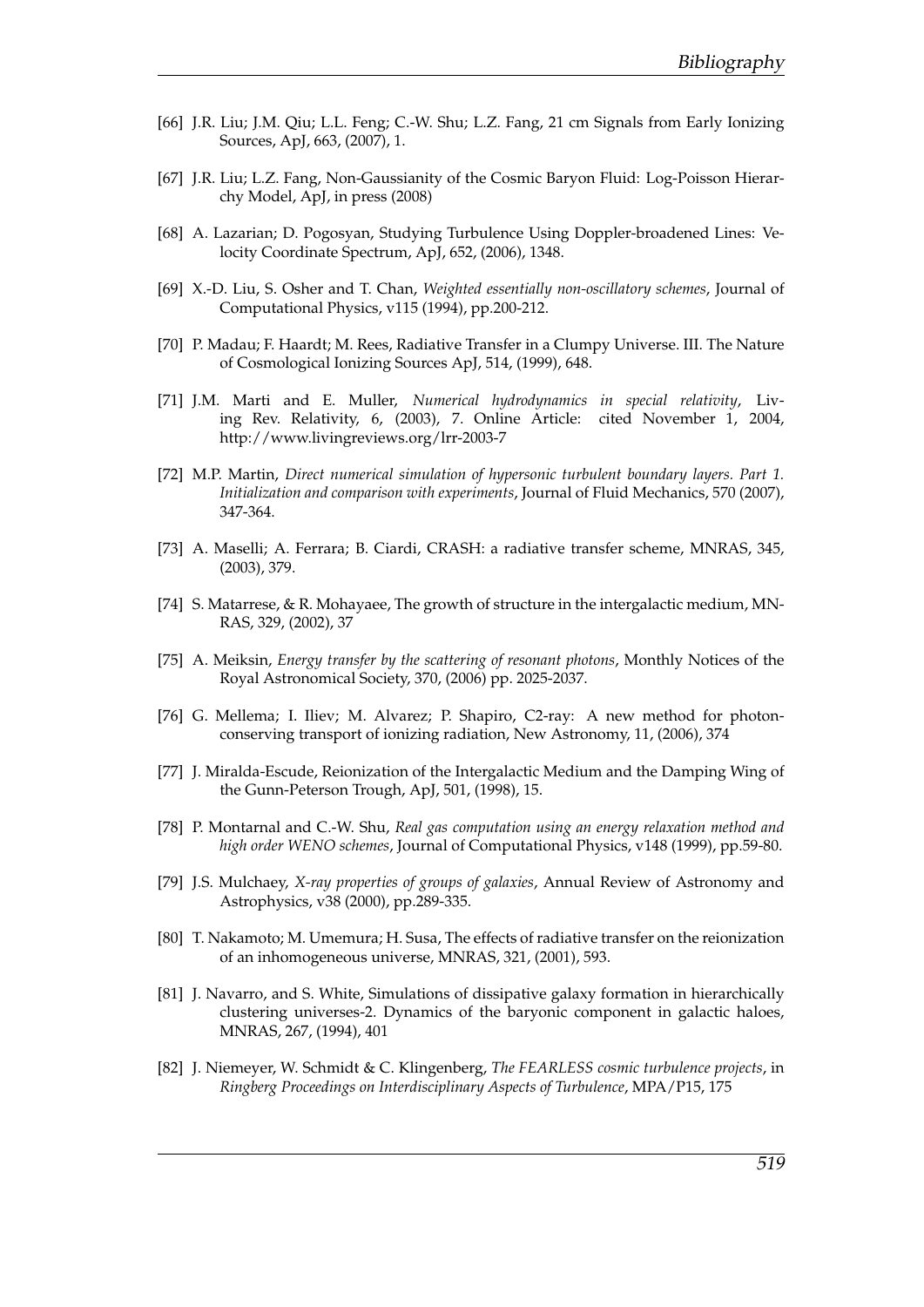- <span id="page-23-5"></span>[83] M. Omang, S. Borve, and J. Trulsen, Numerical simulation of shock-vortex interactions using regularized smoothed particle hydrodynamics, Computational Fluid Dynamics Journal, 12(2):32, (2003).
- <span id="page-23-1"></span>[84] J.P. Ostriker and E.T. Vishniac, Generation of microwave background fluctuations from nonlinear perturbations at the ERA of galaxy formation, Astrophysical Journal, v306 (1986), pp.L51.
- <span id="page-23-3"></span>[85] J. Owen, J. Villumsen, P. Shapiro, H. Martel, Adaptive Smoothed Particle Hydrodynamics: Methodology. II. ApJS, 116, (1998), 155
- <span id="page-23-6"></span>[86] J. Pando; L. Feng; P. Jamkhedkar; W. Zheng; D. Kirkman; D. Tytler; L.Z. Fang, Non-Gaussian Features of Transmitted Flux of QSOs' Ly Absorption: Intermittent Exponent, ApJ, 574, (2002), 575.
- <span id="page-23-2"></span>[87] F. Pearce, H. Couchman, Hydra: a parallel adaptive grid code, New Astronomy, 2, (1977), 411
- <span id="page-23-4"></span>[88] U-L. Pen, A High-Resolution Adaptive Moving Mesh Hydrodynamic Algorithm, ApJS, 115, (1998), 19.
- <span id="page-23-14"></span>[89] J.M. Qiu; L.L. Feng; C.-W. Shu; L.Z. Fang, A WENO algorithm of the t emperature and ionization profiles around a point source, New Astronomy, 12, (2006), 398.
- <span id="page-23-15"></span>[90] J.M. Qiu; J.R. Liu; C.-W. Shu; L.Z. Fang, A WENO Algorithm for the Growth of Ionized Regions at the Reionization Epoch, New Astronomy, in press (2008)
- <span id="page-23-0"></span>[91] M. Rauch, The lyman alpha forest in the spectra of quasistellar objects, Annual Review of Astronomy and Astrophysics, v36 (1998), pp.267-316.
- <span id="page-23-11"></span>[92] A. Razoumov; D. Scott, Three-dimensional numerical cosmological radiative transfer in an inhomogeneous medium, MNRAS, 309, (1999), 287.
- <span id="page-23-12"></span>[93] A. Razoumov; M. Norman; T. Abel; D. Scott, Cosmological Hydrogen Reionization with Three-dimensional Radiative Transfer, ApJ, 572 (2002), 695.
- <span id="page-23-16"></span>[94] J. Miralda-Escude & M. Rees, Searching for the Earliest Galaxies Using the Gunn-Peterson Trough and the Ly alpha Emission Line, ApJ, 479, (1998) 21.
- <span id="page-23-13"></span>[95] E. Rijkhorst; T. Plewa; A. Dubey; G. Mellema, Hybrid characteristics: 3D radiative transfer for parallel adaptive mesh refinement hydrodynamics, A&A, 452, (2006), 907.
- <span id="page-23-7"></span>[96] I. Roy, J.-M. Qiu, C.-W. Shu and L.-Z. Fang, *A WENO algorithm for radiative transfer with resonant scattering: the time scale of the Wouthuysen-Field Coupling*, New Astronomy, v14 (2009), pp.513-520.
- <span id="page-23-8"></span>[97] I. Roy, C.-W. Shu and L.-Z. Fang, *Resonant scattering and Lyα radiation emergent from neutral hydrogen halos*, The Astrophysical Journal, v716 (2010), pp.604-614.
- <span id="page-23-9"></span>[98] I. Roy, W. Xu, J.-M. Qiu, C.-W. Shu and L.-Z. Fang, *Time evolution of Wouthuysen-Field coupling*, The Astrophysical Journal, v694 (2009), pp.1121-1130.
- <span id="page-23-10"></span>[99] I. Roy, W. Xu, J.-M. Qiu, C.-W. Shu, and L. Z. Fang, *Wouthuysen-Field coupling in 21 cm region around high redshift sources,* Astrophys. J., 703, (2009), 1992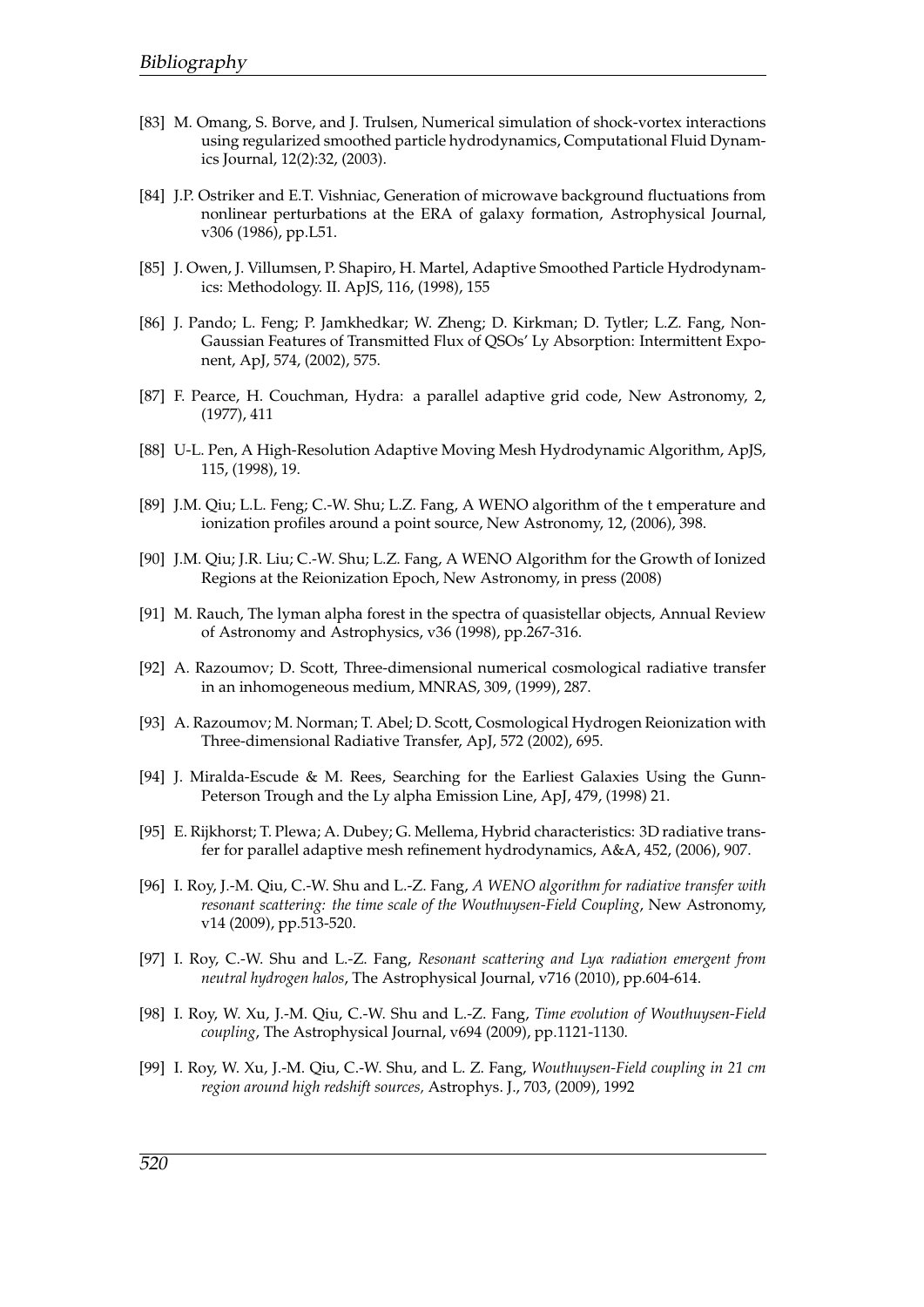- <span id="page-24-6"></span>[100] D. Ryu, J.P. Ostriker, H. Kang and R. Cen, A cosmological hydrodynamic code based on the total variation diminishing scheme, Astrophysical Journal, v414 (1993), pp.1- 19.
- <span id="page-24-9"></span>[101] S. F. Shandarin and Ya. B. Zeldovich, The large-scale structure of the universe: Turbulence, intermittency, structures in a self-gravitating medium, Rev. Mod. Phys. 61, 185, (1989), 220.
- <span id="page-24-10"></span>[102] P. R. Shapiro; M.L. Giroux, Mark L. Cosmological H II regions and the photoionization of the intergalactic medium, ApJ, 321, (1987), 107.
- <span id="page-24-12"></span>[103] P. Shapiro; I. Iliev; A. Raga, Photoevaporation of cosmological minihaloes during reionization, MNRAS, 348, (2004), 753.
- <span id="page-24-14"></span>[104] P. Shapiro; I. Iliev; M. Alvarez; E. Scannapieco, Relativistic Ionization Fronts, ApJ, 648, (2006), 922
- <span id="page-24-8"></span>[105] J. Shi, Y.-T. Zhang and C.-W. Shu, Resolution of high order WENO schemes for complicated flow structures, Journal of Computational Physics, v186 (2003), pp.690-696.
- <span id="page-24-2"></span>[106] C.-W. Shu, Essentially non-oscillatory and weighted essentially non-oscillatory schemes for hyperbolic conservation laws, in *Advanced Numerical Approximation of Nonlinear Hyperbolic Equations*, B. Cockburn, C. Johnson, C.-W. Shu and E. Tadmor (Editor: A. Quarteroni), Lecture Notes in Mathematics, volume 1697, Springer, 1998, pp.325-432.
- <span id="page-24-3"></span>[107] C.-W. Shu, High order ENO and WENO schemes for computational fluid dynamics, in *High-Order Methods for Computational Physics*, T.J. Barth and H. Deconinck, editors, Lecture Notes in Computational Science and Engineering, volume 9, Springer, 1999, pp.439-582.
- <span id="page-24-0"></span>[108] C.-W. Shu and S. Osher, Efficient implementation of essentially non-oscillatory shock capturing schemes, Journal of Computational Physics, v77 (1988), pp.439-471.
- <span id="page-24-1"></span>[109] C.-W. Shu and S. Osher, Efficient implementation of essentially non-oscillatory shock capturing schemes, II, Journal of Computational Physics, v83 (1989), pp.32-78.
- <span id="page-24-11"></span>[110] A. Sokasian; T. Abel; L. Hernquist, Simulating reionization in numerical cosmology, New Astronomy, 6, (2001), 359.
- <span id="page-24-7"></span>[111] M. Steinmetz, GRAPESPH: cosmological smoothed particle hydrodynamics simulations with the special-purpose hardware GRAPE, MNRAS, 278, (1996), 1005.
- <span id="page-24-4"></span>[112] V. Springel, N. Yoshida, S. White, GADGET: a code for collisionless and gasdynamical cosmological simulations New Astronomy, 6, (2001) 79
- <span id="page-24-5"></span>[113] V. Springel and L. Hernquist, Cosmological smoothed particle hydrodynamics simulations: a hybrid multiphase model for star formation, MNRAS, 339, (2003), 289.
- [114] R. Sunyaev; M. Norman; G. Bryan, On the Detectability of Turbulence and Bulk Flows in X-ray Clusters, AstL. 29, (2003), 783.
- <span id="page-24-13"></span>[115] H. Susa, Smoothed Particle Hydrodynamics Coupled with Radiation Transfer PASJ, 58, (2006), 45.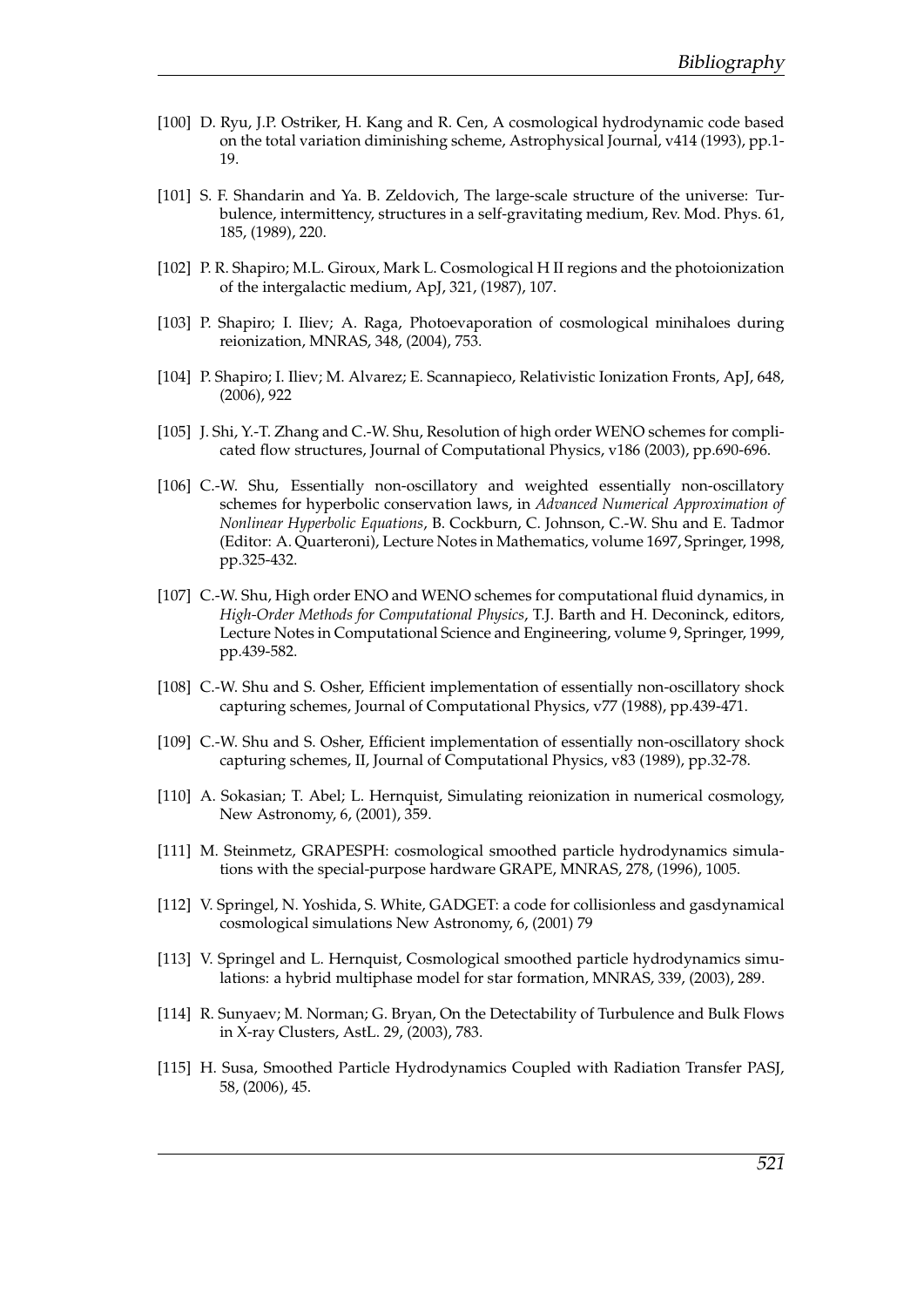- <span id="page-25-6"></span>[116] E.M. Taylor, M.W. Wu and P. Martin, Optimization of nonlinear error for weighted essentially non-oscillatory methods in direct numerical simulations of compressible turbulence, Journal of Computational Physics, 223 (2007), 384-397.
- <span id="page-25-16"></span>[117] P. Tozzi; P. Madau; A. Meiksin; M. Rees, Radio Signatures of H I at High Redshift: Mapping the End of the "Dark Ages" ApJ, 528, (2000), 597.
- <span id="page-25-1"></span>[118] M.S. Turner, *The case for Omega(M)=0.33 +/- 0.035*, Astrophysical Journal, v576 (2002), pp.L101-L104.
- <span id="page-25-11"></span>[119] E.T. Vishiniac, *Reionization and small-scale fluctuations in the microwave background* Astrophys. J., 322, (1987), 597
- <span id="page-25-2"></span>[120] T. Walker, G. Steigma, D.N. Schramm, K.A. Olive and H.S. Kang, Primordial nucleosynthesis redux, Astrophysical Journal, v376 (1991), pp.51-69.
- <span id="page-25-4"></span>[121] M. Warren, J. Salmon, A portable parallel particle program, Computer Physics Communications, 87, (1995), 266.
- <span id="page-25-13"></span>[122] D. Whalen; M. Norman, A Multistep Algorithm for the Radiation Hydrodynamical Transport of Cosmological Ionization Fronts and Ionized Flows, ApJS, 162, (2006), 281.
- <span id="page-25-14"></span>[123] R. White; R. Becker; X. Fan; M. Strauss, Probing the Ionization State of the Universe at z¿6, AJ, 126, (2003), 1.
- <span id="page-25-7"></span>[124] M.W. Wu and M.P. Martin, Direct numerical simulation of supersonic turbulent boundary layer over a compression ramp, AIAA Journal, 45 (2007), 879-889.
- <span id="page-25-8"></span>[125] M.W. Wu and M.P. Martin, Analysis of shock motion in shockwave and turbulent boundary layer interaction using direct numerical simulation data, Journal of Fluid Mechanics, 594 (2008), 71-83.
- <span id="page-25-15"></span>[126] S. Wyithe, and A. Loeb, Was the Universe Reionized by Massive Population-III Stars? ApJ, 588, (2003), 69.
- <span id="page-25-0"></span>[127] J. Yang, S. Yang, Y. Chen and C. Hsu, Implicit weighted ENO schemes for the threedimensional incompressible Navier-Stokes equations, Journal of Computational Physics, v146 (1998), pp.464-487.
- <span id="page-25-10"></span>[128] X. Yang; H. Mo; van den Bosch, *Constraining galaxy formation and cosmology with the conditional luminosity function of galaxie* MNRAS, 339, (2003), 1057
- <span id="page-25-3"></span>[129] Ya. B. Zel'dovich and R.A. Sunyaev, The Interaction of Matter and Radiation in a Hot-Model Universe, ApSS, v4 (1969), p.301.
- <span id="page-25-9"></span>[130] H. Zhan, P. Jamkhedkar, and L.Z. Fang, 2001, The local power spectrum and correlation hierarchy of the cosmic mass field, ApJ. 555, (2001), 58.
- <span id="page-25-12"></span>[131] P.J. Zhang, U,-L, Pen, & H. Trac, *Precision era of the kinetic Sunyaev-Zel'dovich effect: simulations, analytical models and observations and the power to constrain reionization*, Month Not. Roy. Astr. Soc., 347, (2004), 1224
- <span id="page-25-5"></span>[132] Y.-T. Zhang, J. Shi, C.-W. Shu and Y. Zhou, Numerical viscosity and resolution of highorder weighted essentially nonoscillatory Schemes for compressible flows with high Reynolds numbers, Physical Review E, v68 (2003), article number 046709, pp.1-16.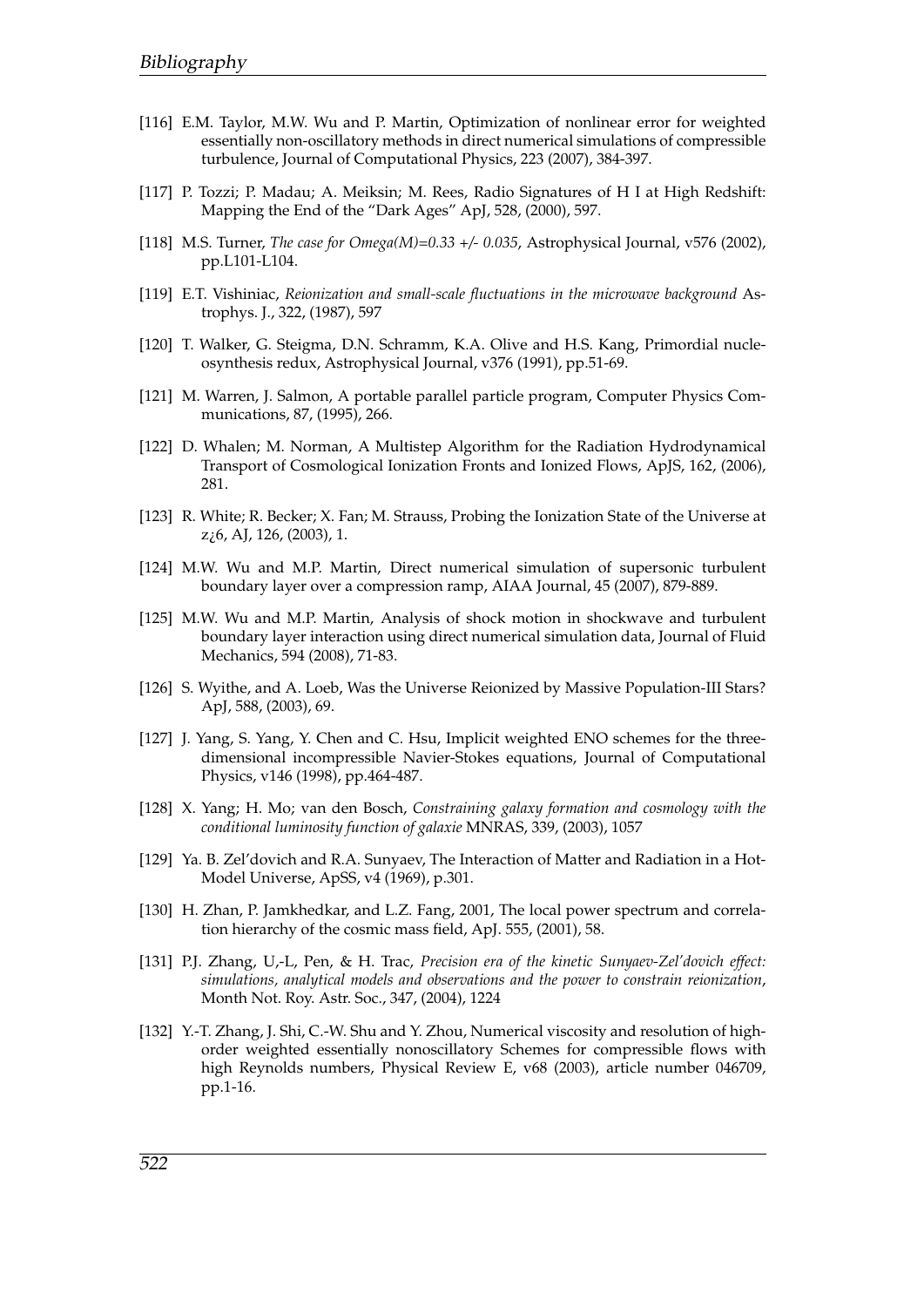<span id="page-26-0"></span>[133] Zheng, W., et al., A Study of the Reionization History of Intergalactic Helium with FUSE and the Very Large Telescope, ApJ, 605, (2004), 631.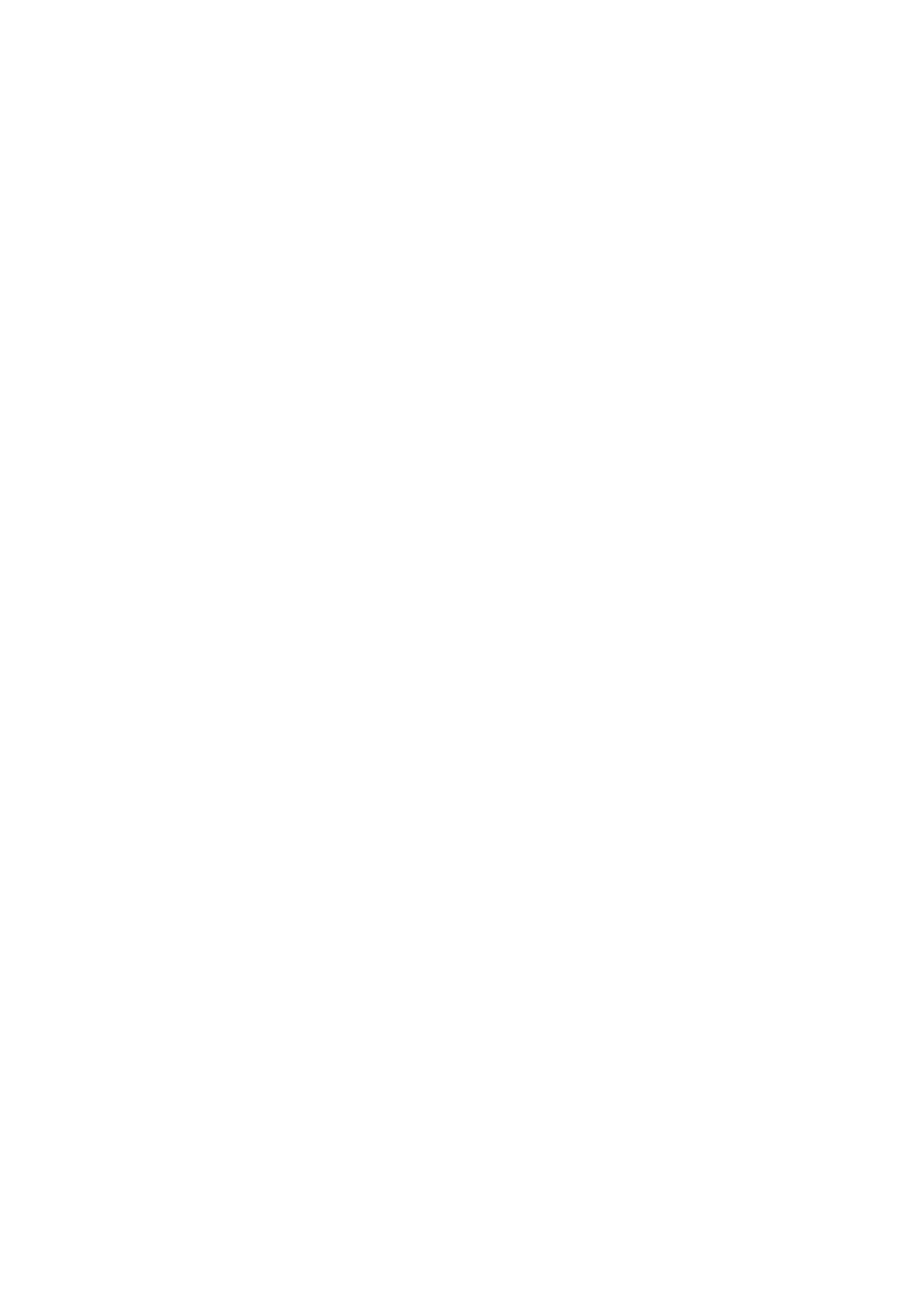# 4 Publications (2005 - 2011)

#### **Refereed journals**

1. Distributions of baryon fraction on large scales in the universe, P. He, L.L. Feng and L.Z. Fang, *Astrophys. J.*, **623**, 601, (2005)

The nonlinear evolution of a system consisting of baryons and dark matter is generally characterized by strong shocks and discontinuities. The baryons slow down significantly at postshock areas of gravitational strong shocks, which can occur in high overdense as well as low overdense regions. Consequently, the baryon fraction would be nonuniform on large scales. We studied these phenomena with simulation samples produced by the WENO hybrid cosmological hydrodynamic/N-body code. We find that the baryon fraction in high mass density regions is lower on average than the cosmic baryon fraction, and many baryons accumulate in the regions with moderate mass density to form a high baryon fraction phase (HBFP). In dense regions with rho<sub>i</sub>100, which are the possible hosts for galaxy clusters, the baryon fraction can be lower than the cosmic baryon fraction by about  $10\% - 20\%$  at z 0. Our simulation samples show that about 3% of the cosmic baryon budget was hidden in the HBFP at redshift z=3, while this percentage increases to about 14% at the present day. The gas in the HBFP cannot be detected either by Ly-alpha forests of QSO absorption spectra or by soft X-ray background. That is, the HBFP would be missed in the baryon budget given by current observations.

2. The velocity field of baryonic gas in the universe, B. Kim, P.He, J. Pando, L.L. Feng and L. Z. Fang, *Astrophys. J.*, **625**, 599, (2005)

The dynamic evolution of the baryonic intergalactic medium (IGM) caused by the underlying dark matter gravity is governed by the Navier-Stokes equations in which many cooling and heating processes are involved. However, it has long been recognized that the growth mode dynamics of cosmic matter clustering can be sketched by a random force driven Burgers' equation if cooling and heating are ignored. Just how well the dynamics of the IGM can be described as a Burgers fluid has not been fully investigated probably because cooling and heating are essential for a detailed understanding of the IGM. Using IGM samples produced by a cosmological hydrodynamic simulation in which heating and cooling processes are properly accounted for, we show that the IGM velocity field in the nonlinear regime shows the features of a Burgers fluid, that is, when the Reynolds number is high, the velocity field consists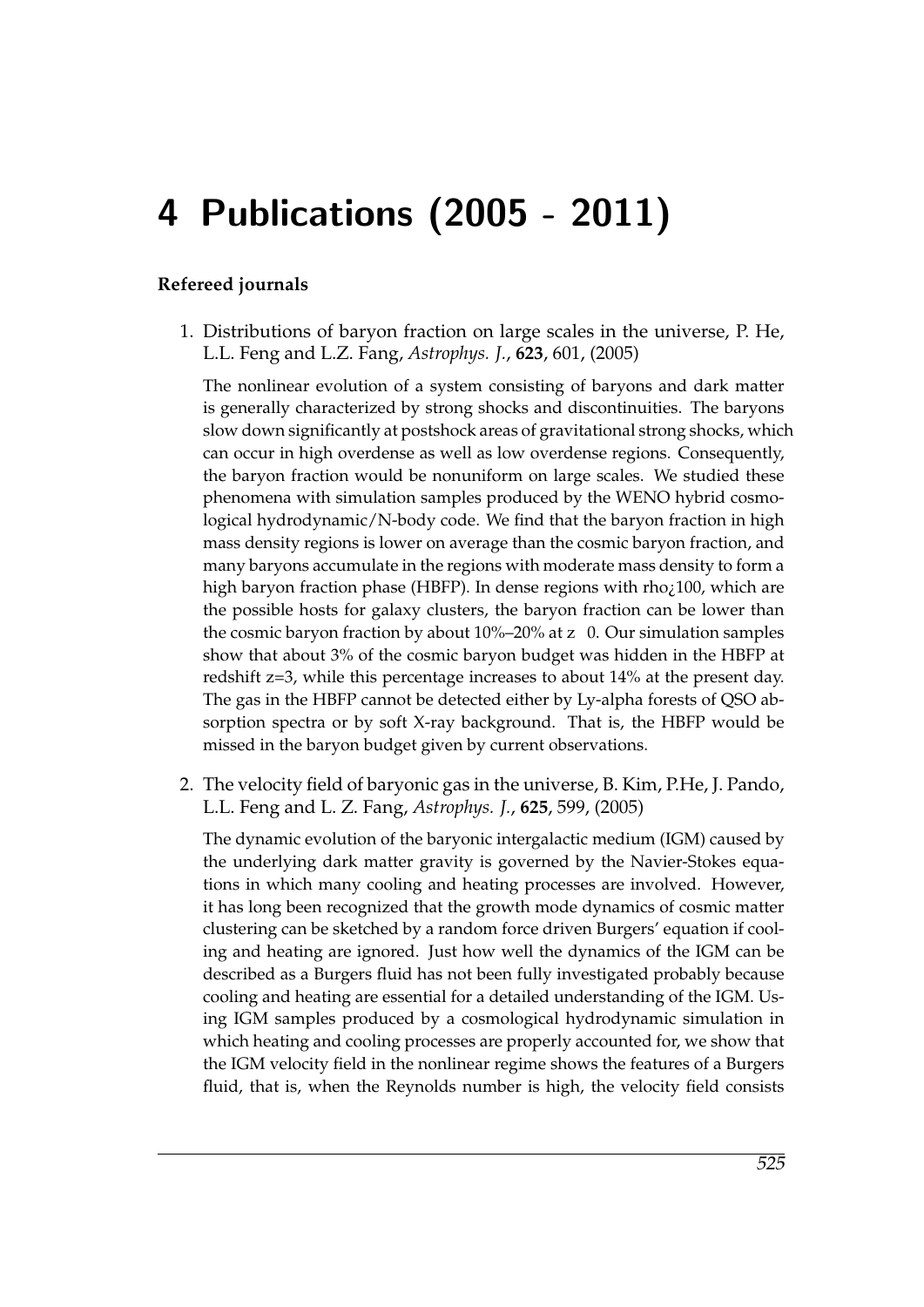of an ensemble of shocks. Consequently, (1) the IGM velocity *v* is generally smaller than that of dark matter; (2) for the smoothed field, the IGM velocity shows tight correlation with dark matter given by  $v \simeq sv_{dm}$ , with  $s < 1$ , such that the lower the redshift, the smaller *s*; (3) the velocity PDFs are asymmetric between acceleration and deceleration events; (4) the PDF of velocity difference  $\Delta v = v(x + r) - v(x)$  satisfies the scaling relation for a Burgers fluid, i.e.,  $P(\Delta v) = (1r^y)F(\Delta v/r^y)$ . We find the scaling function and parameters for the IGM which are applicable to the entire scale range of the samples (0.26 - 8 h<sup>-1</sup> Mpc). These properties show that the similarity mapping between the IGM and dark matter is violated on scales much larger than the Jeans length of the IGM.

3. A parameter-free statistical measurement of halos with power spectra, P. He, L.L. Feng and L.Z. Fang, *Astrophys. J.*, **628**, 14, (2005)

We show that, in the halo model of large-scale structure formation, the difference between the Fourier and the DWT (discrete wavelet transform) power spectra provides a statistical measurement of the halos. This statistical quantity is free from parameters related to the shape of the mass profile and the identification scheme of halos. That is, the statistical measurement is invariant in the sense that models with reasonably defined and selected parameters of the halo models should yield the same difference of the Fourier and DWT spectra. This feature is useful to extract ensemble averaged properties of halos, which cannot be obtained with the identification of individual halo. To demonstrate this point, we show with WIGEON hydrodynamical simulation samples that the spectrum difference provides a quantitative measurement of the discrepancy of the distribution of baryonic gas from that of the underlying dark matter field within halos. We also show that the mass density profile of halos in physical space can be reconstructed with this statistical measurement. This profile essentially is the average over an ensemble of halos, including well virialized halos as well as halos with significant internal substructures. Moreover, this reconstruction is sensitive to the tail of the mass density profile. We showed that the profile with  $1/r^3$  tail gives very different result from that of  $1/r<sup>2</sup>$ . Other possible applications of this method are discussed as well.

4. Power spectrum and intermittency of Lyman*α* transmitted flux of QSO HE2347-4342, P. Jamkhedkar, L.L. Feng, W. Zheng and L.Z. Fang, *Astrophys. J.*, **633**, 52, (2005)

We have studied the power spectrum and the intermittent behavior of the fluctuations in the transmitted flux of HE2347-4342 Ly*α* absorption in order to investigate if there is any discrepancy between the LCDM model with parameters given by the WMAP and observations on small scales. If the non-Gaussianity of cosmic mass field is assumed to come only from halos with an universal mass profile of the LCDM model, the non-Gaussian behavior of mass field would be effectively measured by its intermittency, because intermittency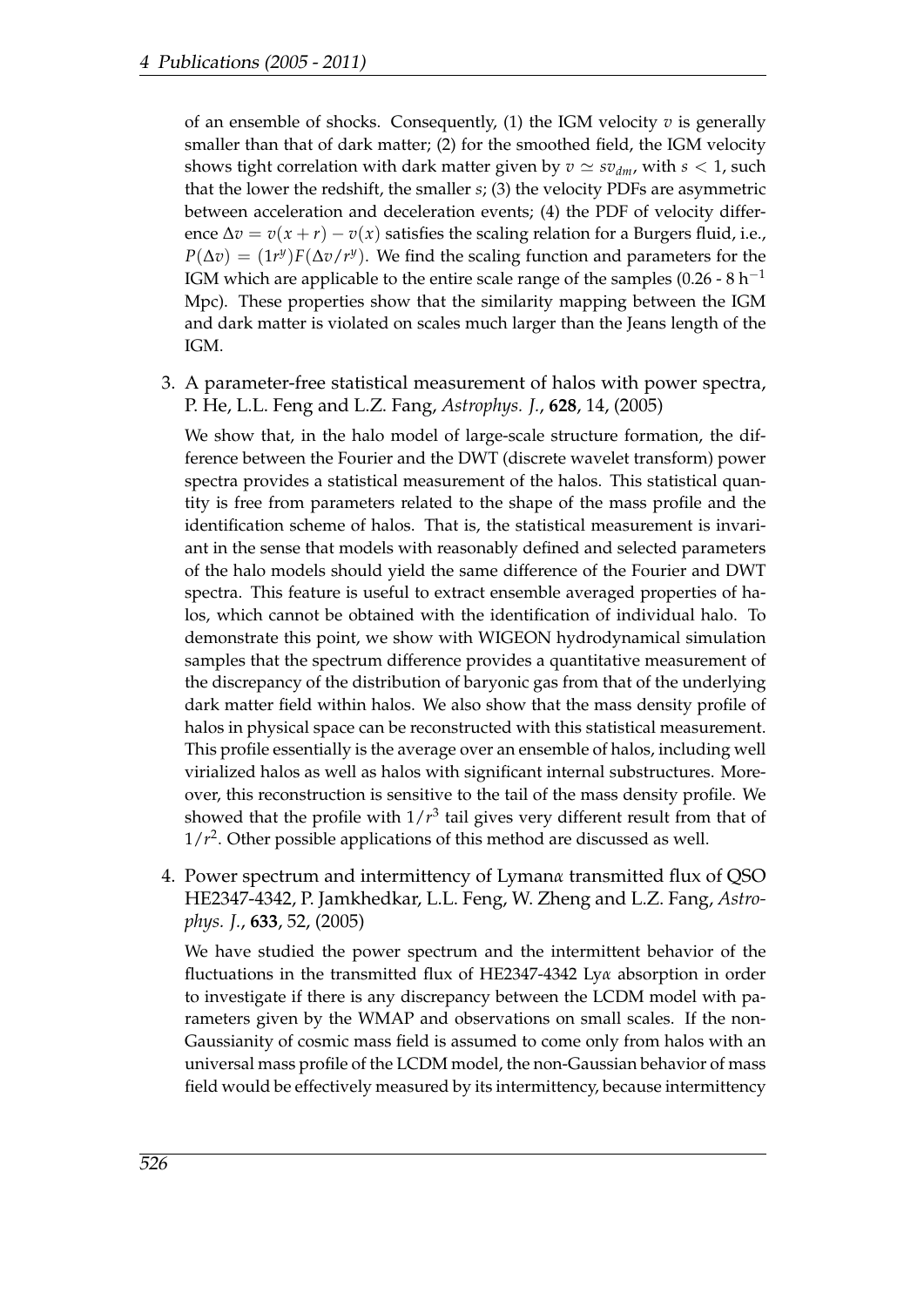is a basic statistical feature of the cuspy structures. We have shown that the Ly*α* transmitted flux field of HE2347-4342 is significantly intermittent on small scales. With the hydrodynamic simulation, we demonstrate that the LCDM model is successful in explaining the power spectrum and intermittency of Ly*α* transmitted flux. Using statistics ranging from the second to eighth order, we find no discrepancy between the LCDM model and the observed transmitted flux field, and no evidence to support the necessity of reducing the power of density perturbations relative to the standard LCDM model up to comoving scales as small as about 0.08h−1Mpc. Moreover, our simulation samples show that the intermittent exponent of the Ly*α* transmitted flux field is probably scale-dependent. This result is different from the prediction of universal mass profile with a constant index of the central cusp. The scale-dependence of the intermittent exponent indicates that the distribution of baryonic gas is decoupled from the underlying dark matter.

5. Low-redshift cosmic baryon fluid on large scales and She-Levueque's universal scaling, P. He, J.R. Liu, L.L. Feng, C.W. Shu and L.Z. Fang, *Phys. Rev. Lett.*, **96**, 051302, (2006)

We investigate the statistical properties of cosmic baryon fluid in the nonlinear regime, which is crucial for understanding the large-scale structure formation of the universe. With the hydrodynamic simulation sample of the Universe in the cold dark matter model with a cosmological constant, we show that the intermittency of the velocity field of cosmic baryon fluid at r edshift z=0 in the scale range from the Jeans length to about 16 Mpc/h can be extremely well described by She-Leveque's universal scaling formula. The baryon fluid also possesses the following features: (1) for volume weight statistics, the dissipative structures are dominated by sheets, and (2) the relation between the intensities of fluctuations is hierarchical. These results imply that the evolution of highly evolved cosmic baryon fluid is similar to a fully developed turbulence.

6. X-ray emission of baryonic gas in the universe: luminosity-temperature relationship and soft band background, T.J. Zhang, J.R. Liu, L.L. Feng, P. He and L.Z. Fang, *Astrophys. J.*, **642**, 625, (2006)

We study the X-ray emission of baryon fluid in the universe using the WIGEON cosmological hydrodynamic simulations. It has been revealed that cosmic baryon fluid in the nonlinear regime behaves like Burgers turbulence, i.e. the fluid field consists of shocks. Like turbulence in incompressible fluid, the Burgers turbulence plays an important role in converting the kinetic energy of the fluid to thermal energy and heats the gas. We show that the simulation sample of the ΛCDM model without adding extra heating sources can fit well the observed distributions of X-ray luminosity versus temperature  $(L_x \text{ vs. } T)$  of galaxy groups and is also consistent with the distributions of X-ray luminosity versus velocity dispersion ( $L_x$  vs.  $\sigma$ ). Because the baryonic gas is multiphase, the  $L_x - T$  and  $L_x - \sigma$  distributions are significantly scattered. If we describe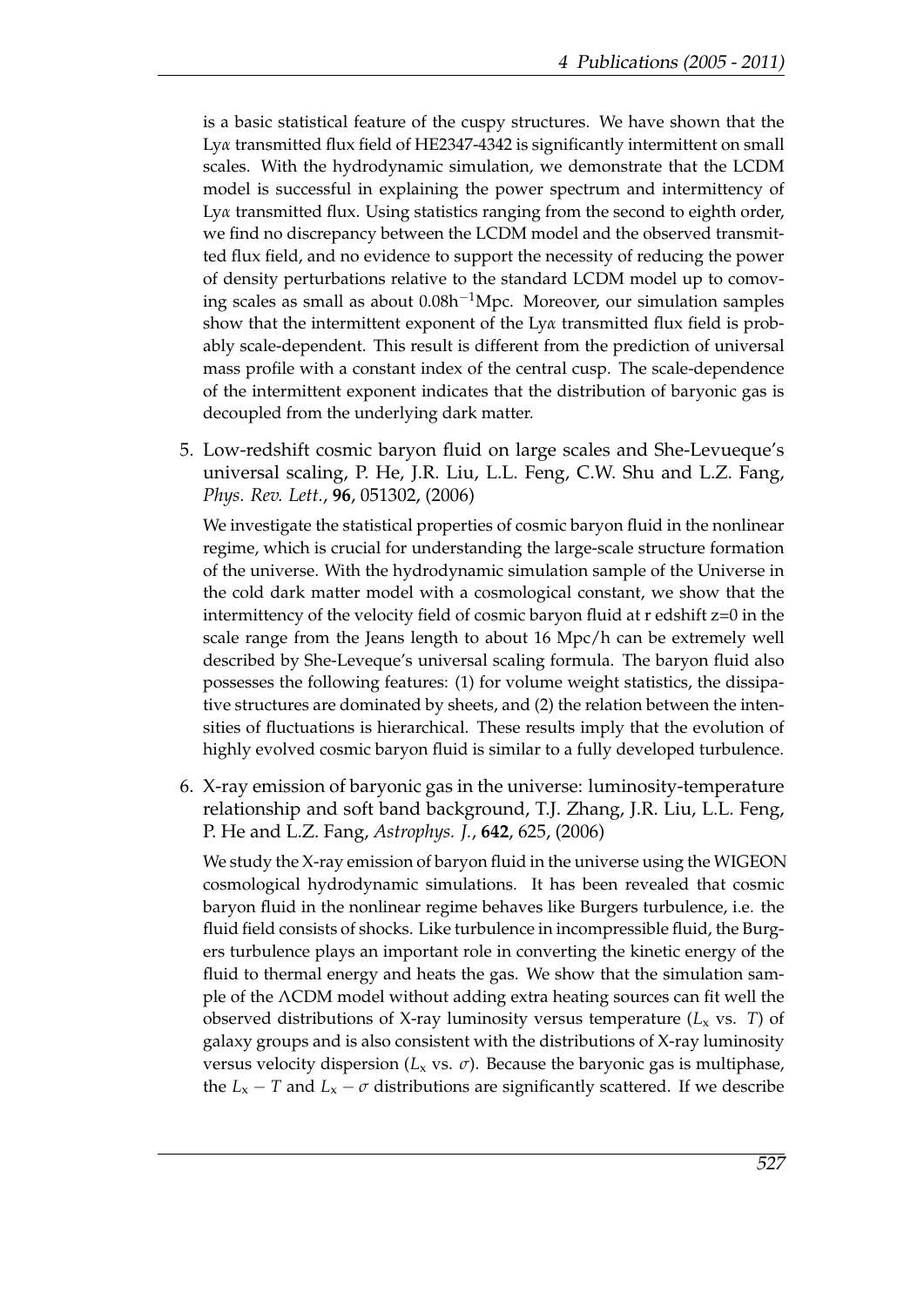the relationships by power laws  $L_x \propto T^{\alpha_{LT}}$  and  $L_x \propto \sigma^{\alpha_{LV}}$ , we find  $\alpha_{LT} > 2.5$ and  $\alpha_{LV} > 2.1$ . The X-ray background in the soft  $0.5 - 2$  keV band emitted by the baryonic gas in the temperature range  $10^5 < T < 10^7$  K has also been calculated. We show that of the total background, (1) no more than 2% comes from the region with temperature less than  $10^{6.5}$  K, and (2) no more than  $7\%$ is from the region of dark matter with mass density  $\rho_{dm} < 50 \bar{\rho}_{dm}$ . The region of  $\rho_{dm}$  > 50 $\bar{\rho}_{dm}$  is generally clustered and discretely distributed. Therefore, almost all of the soft X-ray background comes from clustered sources, and the contribution from truly diffuse gas is probably negligible. This point agrees with current X-ray observations.

7. Cross-correlation between WMAP and 2MASS: non-Gaussianity induced by SZ effect, L. Cao, Y.Q. Chu and L.Z. Fang, *Mon. Not. R. Astr. Soc.*, **369**, 645, (2006)

We study the SZ-effect-induced non-Gaussianity in the cosmic microwave background (CMB) fluctuation maps. If a CMB map is contaminated by the SZ effect of galaxies or galaxy clusters, the CMB maps should have similar non-Gaussian features as the galaxy and cluster fields. Using the WMAP data and 2MASS galaxy catalog we show that the non-Gaussianity of the 2MASS galaxies is imprinted on WMAP maps. The signature of non-Gaussianity can be seen with the 4*th* order cross correlation between the wavelet variables of the WMAP maps and 2MASS clusters. The intensity of the 4*th* order non-Gaussian features is found to be consistent with the contamination of the SZ effect of 2MASS galaxies. We also show that this non-Gaussianity can not be seen by the high order auto-correlation of the WMAP. This is because the SZ signals in the auto-correlations of the WMAP data generally is weaker than the WMAP-2MASS cross correlations by a factor  $f^2$ , which is the ratio between the powers of SZ effect map and the CMB fluctuations on the scale considered. Therefore, the ratio of high order auto-correlations of CMB maps to cross-correlations of the CMB maps and galaxy field would be effective to constrain the powers of SZ effect on various scales.

8. Is the cosmic UV background fluctuating at redshift  $z \approx 6$  ? J.R. Liu, H.G Bi, L.L. Feng and L.Z. Fang, *Astrophys. J. Lett.* **645**, L1, (2006)

We study the Gunn-Peterson effect of the photo-ionized intergalactic medium(IGM) in the redshift range 5¡ z ¡6.4 using semi-analytic simulations based on the lognormal model. Assuming a rapidly evolved and spatially uniform ionizing background, the simulation can produce all the observed abnormal statistical features near redshift z 6. They include: 1) rapidly increase of absorption depths; 2) large scatter in the optical depths; 3) long-tailed distributions of transmitted flux and 4) long dark gaps in spectra. These abnormal features are mainly due to rare events, which correspond to the long-tailed probability distribution of the IGM density field, and therefore, they may not imply significantly spatial fluctuations in the UV ionizing background at z 6.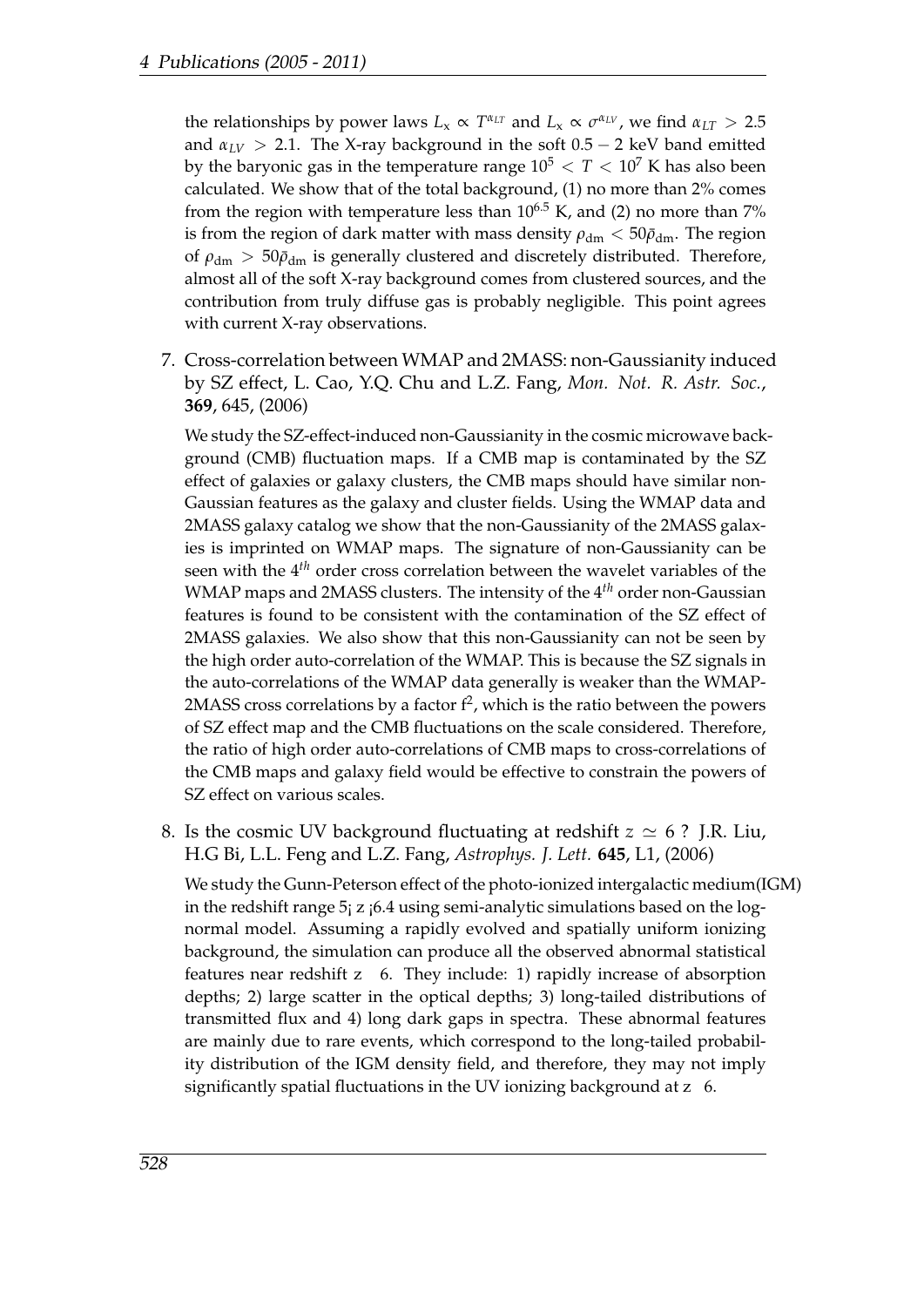9. A unified fitting of HI and HeII Ly*α* transmitted flux of QSO HE2347 with ΛCDM hydrodynamic simulations, J.R. Liu, P. Jamkhedkar, W. Zheng, L.L. Feng, and L. Z. Fang, *Astrophys. J.*, **645**, 861, (2006)

Using cosmological hydrodynamic simulations of the LCDM model, we present a comparison between the simulation sample and real data sample of HI and HeII Ly*α* transmitted flux in the absorption spectra of the QSO HE2347-4342. The LCDM model is successful in simultaneously explaining the statistical features of both HI and HeII Ly*α* transmitted flux. It includes: 1.) the power spectra of the transmitted flux of HI and HeII can be well fitted on all scales ¿ 0.28h−<sup>1</sup> Mpc for H, and ¿ 1.1*h* <sup>−</sup><sup>1</sup> Mpc for He; 2.) the Doppler parameters of absorption features of HeII and HI are found to be turbulent-broadening; 3.) the ratio of HeII to HI optical depths are substantially scattered, due to the significant effect of noise. A large part of the *η*-scatter is due to the noise in the HeII flux. However, the real data contain more low-*η* events than simulation sample. This discrepancy may indicate that the mechanism leading extra fluctuations upon the simulation data, such as a fluctuating UV radiation background, is needed. Yet, models of these extra fluctuations should satisfy the constraints: 1.) if the fluctuations are Gaussian, they should be limited by the power spectra of observed HI and HeII flux; 2.) if the fluctuations are non-Gaussian, they should be limited by the observed non-Gaussian features of the HI and HeII flux.

10. A WENO algorithm for the radiative transfer and ionized sphere at reionization, J.-M. Qiu, C.-W. Shu, L.-L. Feng and L. Z. Fang, *New Astronomy*, **12**, 1, (2006)

We show that the algorithm based on the weighted essentially nonoscillatory (WENO) scheme with anti-diffusive flux corrections can be used as a solver of the radiative transfer equations. This algorithm is highly stable and robust for solving problems with both discontinuities and smooth solution structures. We test this code with the ionized sphere around point sources. It shows that the WENO scheme can reveal the discontinuity of the radiative or ionizing fronts as well as the evolution of photon frequency spectrum with high accuracy on coarse meshes and for a very wide parameter space. This method would be useful to study the details of the ionized patch given by individual source in the epoch of reionization. We demonstrate this method by calculating the evolution of the ionized sphere around point sources in physical and frequency spaces. It shows that the profile of the fraction of neutral hydrogen and the ionized radius are sensitively dependent on the intensity of the source.

11. A WENO algorithm of the temperature and ionization profiles around a point source, J.M. Qiu, L. L. Feng, C.W. Shu and L. Z. Fang, *New Astronomy*, **12**, 398, (2007)

We develop a numerical solver for radiative transfer problems based on the weighted essentially nonoscillatory (WENO) scheme modified with anti-diffusive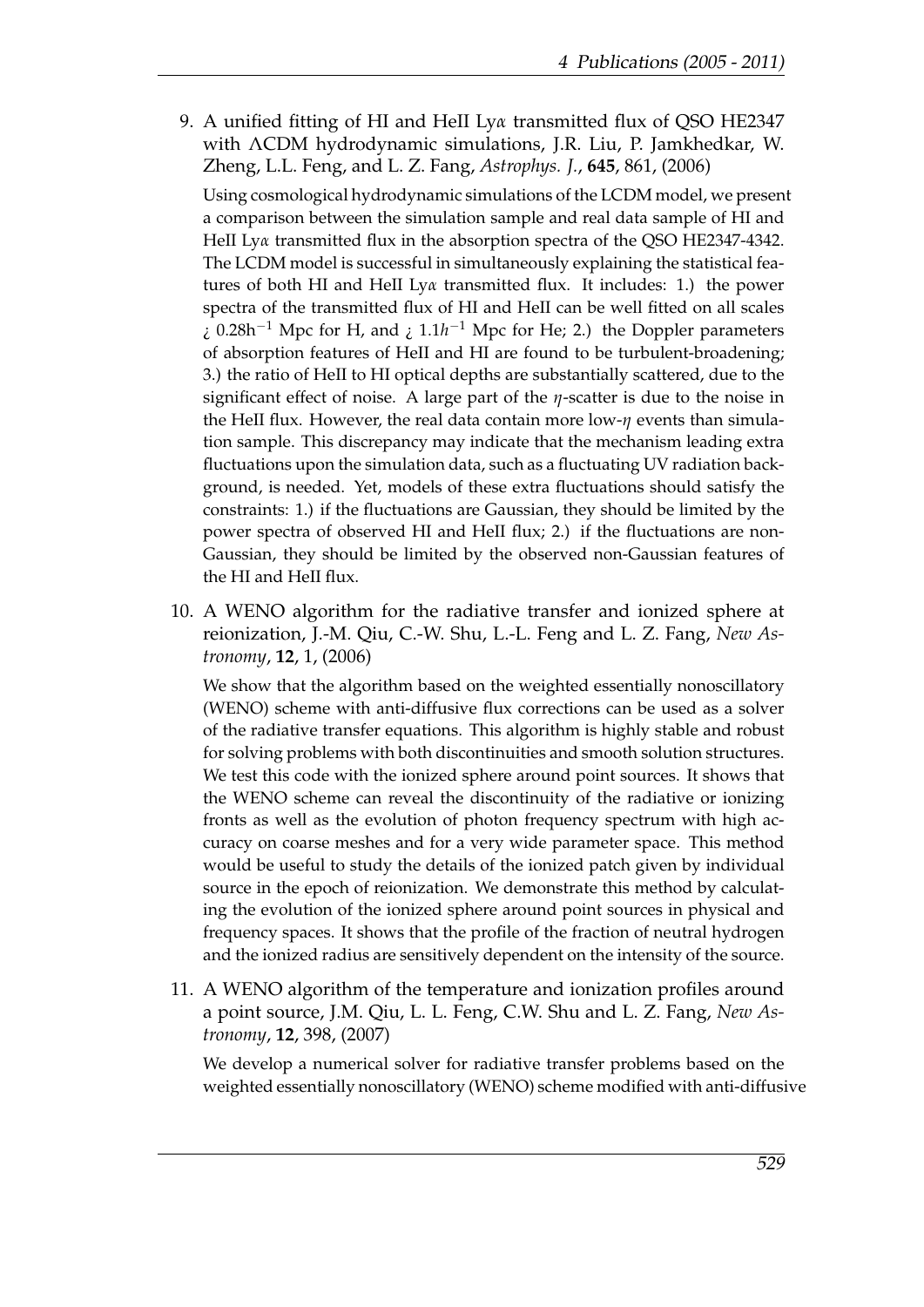flux corrections, in order to solve the temperature and ionization profiles around a point source of photons in the reionization epoch. Algorithms for such simulation must be able to handle the following two features: 1. the sharp profiles of ionization and temperature at the ionizing front (I-front) and the heating front (T-front), and 2. the fraction of neutral hydrogen within the ionized sphere is extremely small due to the stiffness of the rate equations of atom processes. The WENO scheme can properly handle these two features, as it has been shown to have high order of accuracy and good convergence in capturing discontinuities and complicated structures in fluid as well as to be significantly superior over piecewise smooth solutions containing discontinuities. With this algorithm, we show the time-dependence of the preheated shell around a UV photon source. In the first stage the I-front and T-front are coincident, and propagate with almost the speed of light. In later stage, when the frequency spectrum of UV photons is hardened, the speeds of propagation of the ionizing and heating fronts are both significantly less than the speed of light, and the heating front is always beyond the ionizing front. In the spherical shell between the I- and T-fronts, the IGM is heated, while atoms keep almost neutral. The time scale of the preheated shell evolution is dependent on the intensity of the photon source. We also find that the details of the pre-heated shell and the distribution of neutral hydrogen remained in the ionized sphere are actually sensitive to the parameters used. The WENO algorithm can provide stable and robust solutions to study these details.

12. Estimating power spectrum of Sunyaev-Zeldovich effect from the crosscorrelation between WMAP and 2MASS, L. Cao, J.R. Liu, and L.Z. Fang, *Astrophys. J.*, **661**, 641, (2007)

Abstract: We estimate the power spectrum of SZ(Sunyaev-Zel'dovich)-effectinduced temperature fluctuations on sub-degree scales by using the cross correlation between the three-year WMAP maps and 2MASS galaxy distribution. We produced the SZ effect maps by hydrodynamic simulation samples of the ΛCDM model, and show that the SZ effect temperature fluctuations are highly non-Gaussian. The PDF of the temperature fluctuations has a long tail. More than 70% power of the SZ effect temperature fluctuations attributes to top  $\sim$  1% wavelet modes (long tail events). On the other hand, the CMB temperature fluctuations basically are Gaussian. Although the mean power of CMB temperature fluctuations on sub-degree scales is much higher than that of SZ effect map, the SZ effect temperature fluctuations associated with top 2MASS clusters is comparable to the power of CMB temperature fluctuations on the same scales. Thus, from noisy WMAP maps, one can have a proper estimation of the SZ effect power at the positions of the top 2MASS clusters. The power spectrum given by these top wavelet modes is useful to constrain the parameter of density fluctuations amplitude  $\sigma_8$ . We find that the power spectrum of these top wavelet modes of SZ effect on sub-degree scales basically is consistent with the simulation maps produced with  $\sigma_8 = 0.84$ . The simula-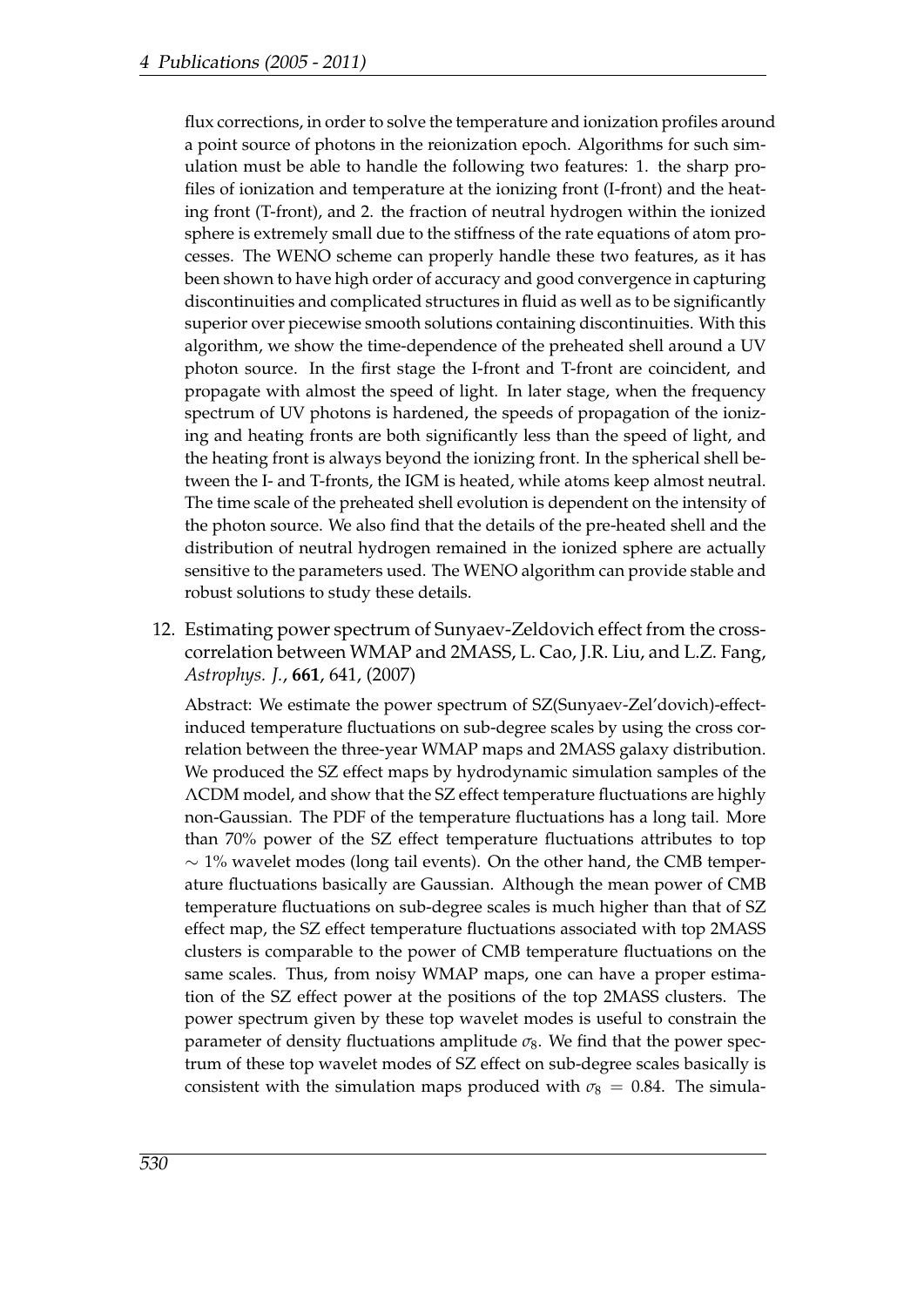tion samples of  $\sigma_8 = 0.74$  show, however, significant deviation from detected SZ power spectrum. It can be ruled out with confidence level 99% if all other cosmological parameters are the same as that given by the three-year WMAP results.

13. 21 cm signals from early ionizing sources, J. R. Liu, J.M. Qiu, L. L. Feng, C. W. Shu and L.Z. Fang *Astrophys. J.*, **663**, 1, (2007)

We investigate the 21 cm signals from the UV ionizing sources in the reionization epoch. The formation and evolution of 21 cm emission and absorption regions depend essentially on the kinetics of photons in the physical and frequency spaces. To solve the radiative transfer equation, we use the WENO algorithm, which is effective to capture the sharp ionization profile and the cut-off at the front of light  $(r = ct)$  and to handle the small fraction of neutral hydrogen and helium in the ionized sphere. We show that a spherical shell of 21 cm emission and absorption will develop around a point source once the speed of the ionization front (I-front) is significantly lower than the speed of light. The 21 cm shell extends from the I-front to the front of light; its inner part is the emission region and its outer part is the absorption region. The 21 cm emission region depends strongly on the intensity, frequency-spectrum and life-time of the UV ionizing source. For a source of short life-time, no 21 cm emission region can be formed if the source dies out before the I-front speed is significantly lower than the speed of light. Yet, a 21 cm absorption region can form and develop even after the emission of the source ceases.

14. Ly*α* Leaks in the Absorption Spectra of High Redshift QSOs, J.R Liu, H.G. Bi & L.Z. Fang, *Astrophys. J. Lett.*, **671**, L89, (2007)

Spectra of high redshift QSOs show deep Gunn-Peterson absorptions on the blue sides of the Lya emissions lines. They can be decomposed into components called Lya leaks, defined to be emissive regions in complementary to otherwise zero-fluxed absorption gaps. Just like Lya absorption forests at low redshifts, Lya leaks are both easy to find in observations and containing rich sets of statistical properties that can be used to study the early evolution of the IGM. Among all properties of a leak profile, we investigate its equivalent width in this paper, since it is weakly affected by instrumental resolution and noise. Using 10 Keck QSO spectra at *z* ∼ 6, we have measured the number density distribution function  $n(W, z)$ , defined to be the number of leaks per equivalent width *W* and per redshift *z*, in the redshift range  $5.4 - 6.0$ . These new observational statistics, in both the differential and cumulative forms, fit well to hydro numerical simulations of uniform ionizing background in the ΛCDM c osmology. In this model, Ly *α* leaks are mainly due to low density voids. It supports the early studies that the IGM at  $z \simeq 6$  would still be in a highly ionized state with neutral hydrogen fraction  $\simeq 10^{-4}.$  Measurements of  $n(W, z)$  at  $z > 6$  would be effective to probe the reionization of the IGM.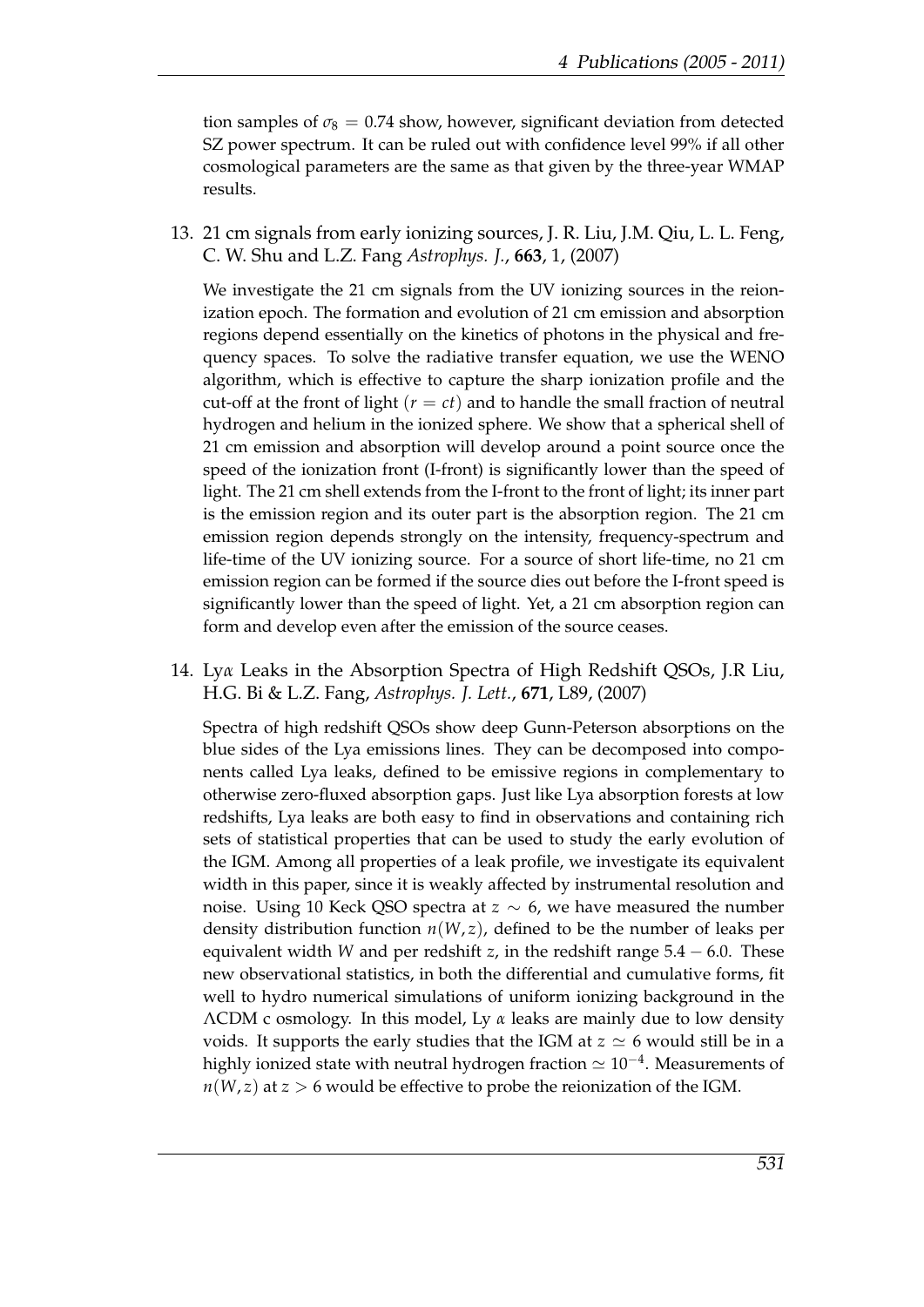15. A WENO algorithm for the growth of ionized regions at the reionization epoch, J. M. Qiu, C.W. Shu, J.R. Liu ans L.Z. Fang, *New Astronomy* **13**, 1, (2008)

We investigate the volume growth of ionized regions around UV photon sources with the WENO algorithm, which is an effective solver of photon kinetics in the phase space described by the radiative transfer equation. We show that the volume growth rate, either of isolated ionized regions or of clustered regions in merging, generally consists of three phases: fast or relativistic growth phase at the early stage, slow growth phase at the later stage, and a transition phase between the fast and slow phases. We also show that the volume growth of ionized regions around clustered sources with intensity  $\dot{E}_i$   $(i = 1, 2, ...)$  would have the same behavior as a single source with intensity  $\dot{E} = \sum_i \dot{E}_i$ , if all the distances between nearest neighbor sources *i* and *j* are smaller than  $c(t_c^i + t_c^j)$ ,  $t_c^i$  being the time scale  $t_c$  of source *i*. Therefore, a tightly clustered UV photon sources would lead to a slow growth of ionized volume. This effect would be important for studying the redshift-dependence of 21cm signals from the reionization epoch.

16. Non-Gaussianity of the Cosmic Baryon Fluid: Log-Poisson Hierarchy Model, J.R. Liu and L. Z. Fang, *Astrophys. J.*, **672**, 11, (2008)

In the nonlinear regime of cosmic clustering, the mass density field of the cosmic baryon fluid is highly non-Gaussian. It shows different dynamical behavior from collisionless dark matter. Nevertheless, the evolved field of baryon fluid is scale-covariant in the range from the Jeans length to a few ten  $h^{-1}$ Mpc, in which the dynamical equations and initial perturbations are scale free. We show that in the scale-free range, the non-Gaussian features of the cosmic baryon fluid, governed by the Navier-Stokes equation in an expanding universe, can be well described by a log-Poisson hierarchical cascade. The log-Poisson scheme is a random multiplicative process (RMP), which causes non-Gaussianity and intermittency even when the original field is Gaussian. The log-Poisson RMP contains two dimensionless parameters: *β* for the intermittency and  $\gamma$  for the most singular structure. All the predictions given by the log-Poisson RMP model, including the hierarchical relation, the order dependence of the intermittent exponent, the moments, and the scale-scale correlation, are in good agreement with the results given by hydrodynamic simulations of the standard cold dark matter model. The intermittent parameter *β* decreases slightly at low redshift and indicates that the density field of baryon fluid contains more singular structures at lower redshifts. The applicability of the model is addressed.

17. Ly*α* Leaks and Reionization,.L. Feng, H.G. Bi, J.R. Liu, and L.Z. Fang, MNRAS, **383**, 1459, (2008)

Ly*α* absorption spectra of QSOs at redshifts  $z \approx 6$  show complete Gunn-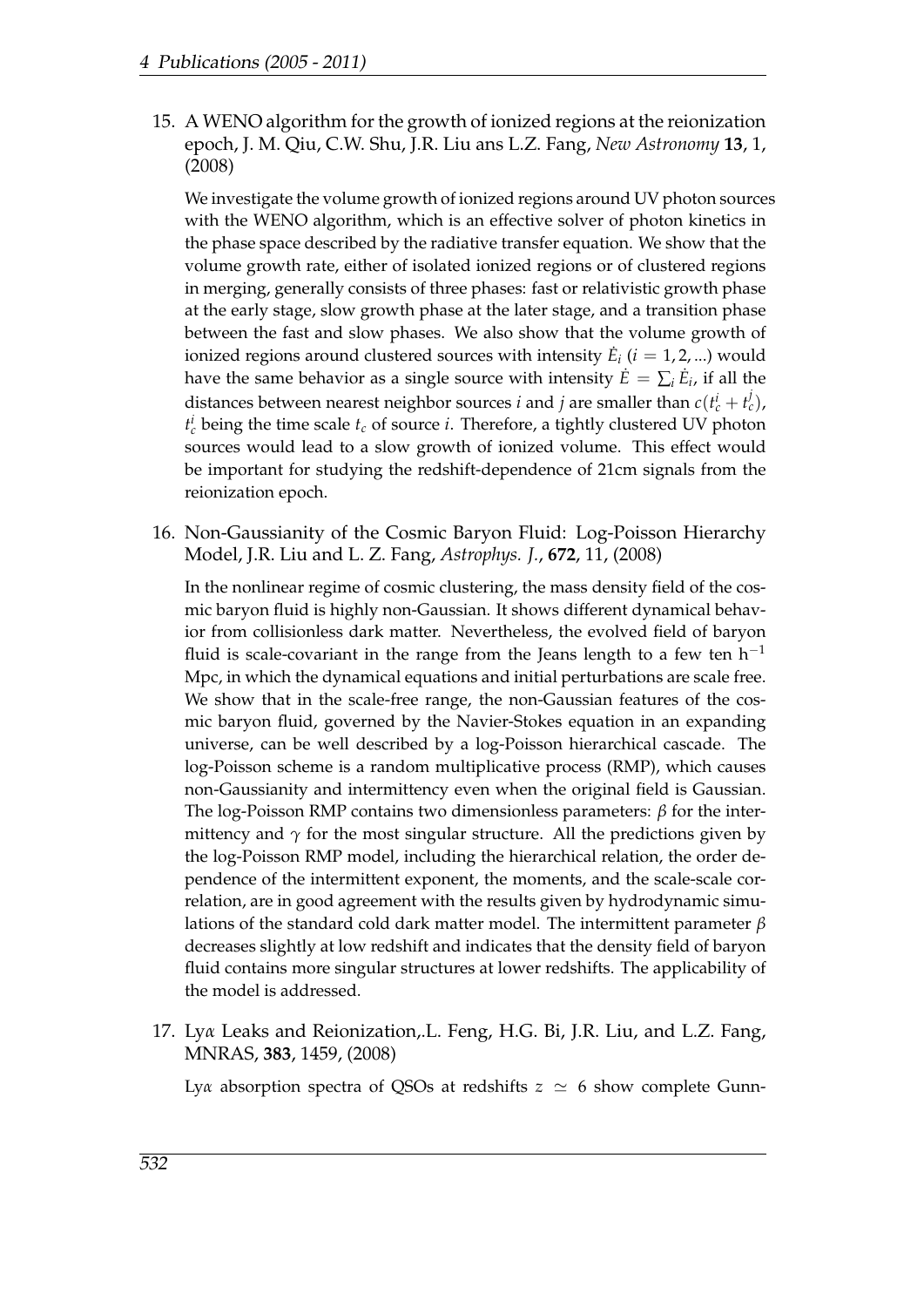Peterson absorption troughs (dark gaps) separated by tiny leaks. The dark gaps are from the intergalactic medium (IGM) where the density of neutral hydrogen are high enough to produce almost saturated absorptions, however, where the transmitted leaks come from is still unclear so far. We demonstrate that leaking can originate from the lowest density voids in the IGM as well as the ionized patches around ionizing sources using semi-analytical simulations. If leaks were produced in lowest density voids, the IGM might already be highly ionized, and the ionizing background should be almost uniform; in contrast, if leaks come from ionized patches, the neutral fraction of IGM would be still high, and the ionizing background is significantly inhomogeneous. Therefore, the origin of leaking is crucial to determining the epoch of inhomogeneous-to-uniform transition of the the ionizing photon background. We show that the origin could be studied with the statistical features of leaks. Actually, Ly*α* leaks can be well defined and described by the equivalent width *W* and the full width of half area *W*<sub>H</sub>, both of which are less contaminated by instrumental resolution and noise. It is found that the distribution of *W* and *W*<sub>H</sub> of Ly*α* leaks are sensitive to the modeling of the ionizing background. We consider four representative reionization models. It is concluded that the leak statistics provides an effective tool to probe the evolutionary history of reionization at  $z \approx 5 - 6.5$ . Similar statistics would also be applicable to the reionization of He II at  $z \approx 3$ 

18. DWT Analysis of the 2-degree Field Galaxy Redshift Survey, Y.-C. Cai, J. Pan, L.L. Feng and L.Z. Fang, *ChJAA*, **8**, 159, (2008)

The power spectrum of the two-degree Field Galaxy Redshift Survey (2dFGRS) sample is estimated with the discrete wavelet transform (DWT) method. The DWT power spectra within 0.04 < *k* < 2.3*h*Mpc−<sup>1</sup> are measured for three volume-limited samples defined in connective absolute magnitude bins  $-19 \sim -18$ ,  $-20 \sim -19$  and  $-21 \sim -20$ . We show that the DWT power spectrum can effectively distinguish ΛCDM models of  $\sigma_8 = 0.84$  and  $\sigma_8 = 0.74$ . We adopt maximum likelihood method to perform three-parameter fitting with bias parameter *b*, pairwise velocity dispersion  $\sigma_{pv}$  and redshift distortion parameter  $\beta \, = \, \Omega_m^{0.6}/b$  to the measured DWT power spectrum. Fitting results denotes that in a  $\sigma_8$  = 0.84 universe the best fitted  $\Omega_m$  given by the three samples are consistent in the range 0.28  $\sim$  0.36, and the best fitted  $\sigma_{pv}$  are 398<sup>+35</sup><sub>-27</sub>,  $475^{+37}_{-29}$  and  $550 \pm 20$ km/s for the three samples, respectively. However in the model of  $\sigma_8 = 0.74$ , our three samples give very different values of  $\Omega_m$ . We repeat the fitting by using empirical formula of redshift distortion. The result of the model of low  $\sigma_8$  is still poor, especially, one of the best value  $\sigma_{pv}$  is as large as  $10^3$ km/s. The power spectrum of 2dFGRS seems in disfavor of models with low amplitude of density fluctuations.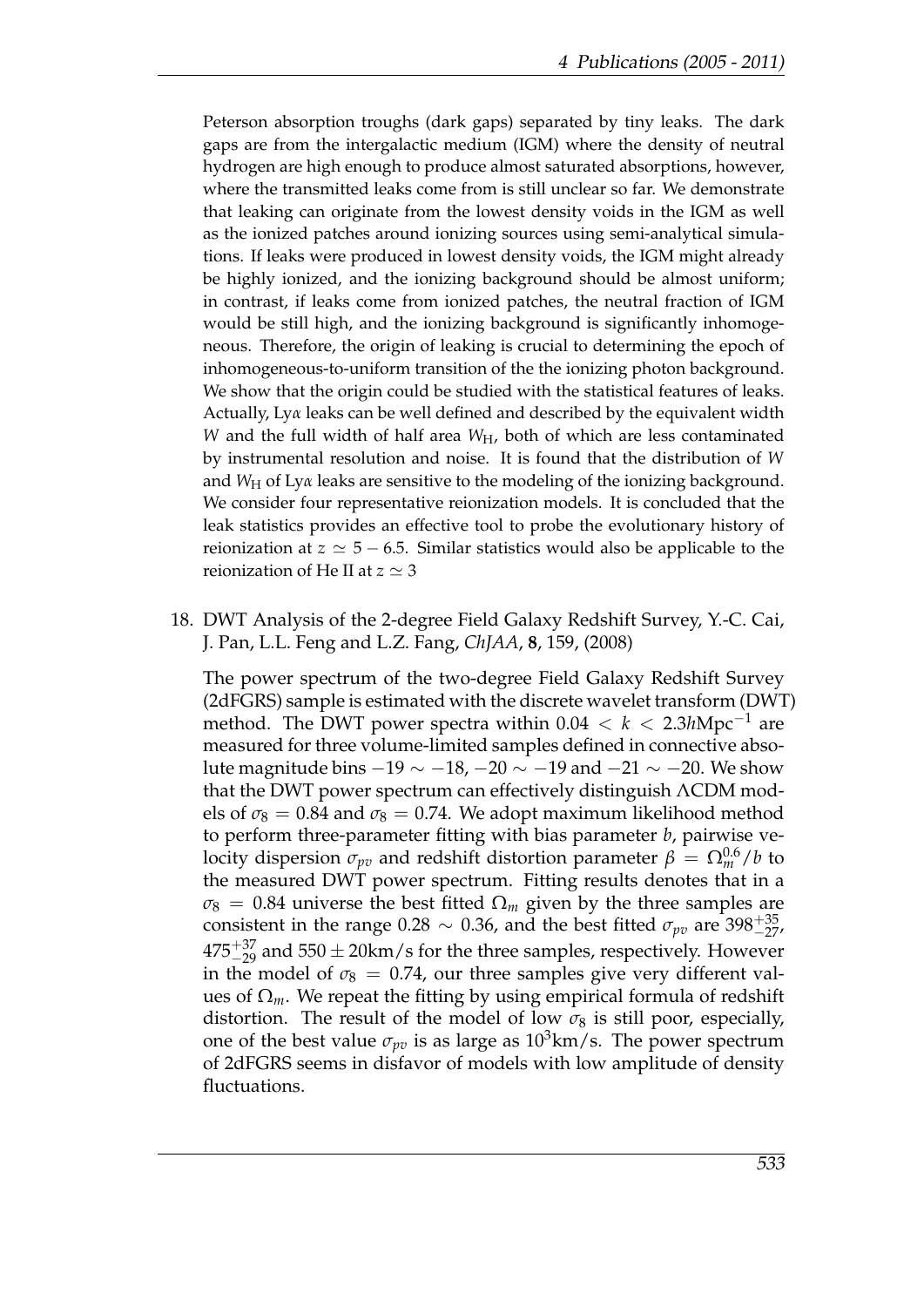19. Scaling relation between Sunyaev-Zel'dovich effect and X-ray luminosity and scale-free evolution of cosmic baryon field, Q. Yan, H.Y. Wan, T.J. Zhang, J.R. Liu, L.L. Feng and L.Z. Fang, *New Astronomy*, **14** 152, (2009)

It has been revealed recently that, in the scale free range, i.e. from the scale of the onset of nonlinear evolution to the scale of dissipation, the velocity and mass density fields of cosmic baryon fluid are extremely well described by the self-similar log-Poisson hierarchy. As a consequence of this evolution, the relations among various physical quantities of cosmic baryon fluid should be scale invariant, if the physical quantities are measured in cells on scales larger than the dissipation scale, regardless the baryon fluid is in virialized dark halo, or in previrialized state. We examine this property with the relation between the Compton parameter of the thermal Sunyaev-Zel'dovich effect, *y*(*r*), and X-ray luminosity,  $L_x(r)$ , where *r* being the scale of regions in which *y* and *L*<sup>x</sup> are measured. According to the self-similar hierarchical scenario of nonlinear evolution, one should expect that 1.) in the  $y(r)$ -*L*<sub>*x*</sub>(*r*) relation,  $y(r) = 10^{A(r)} [L_x(r)]^{\alpha(r)}$ , the coefficients  $A(r)$  and  $α(r)$ are scale-invariant; 2.) The relation  $y(r) = 10^{A(r)} [L_{\rm x}(r)]^{\alpha(r)}$  given by cells containing collapsed objects is also available for cells without collapsed objects, only if *r* is larger than the dissipation scale. These two predictions are well established with a scale decomposition analysis of observed data, and a comparison of observed  $y(r)$ - $L_x(r)$  relation with hydrodynamic simulation samples. The implication of this result on the characteristic scales of non-gravitational heating is also addressed.

20. Log-Poisson hierarchical clustering of cosmic neutral hydrogen and Ly*α* transmitted flux of QSO absorption spectrum, Y. Lu, Y.Q. Chu, and L. Z. Fang, *Astrophys. J.* **691**, 43, (2009)

We study, in this paper, the non-Gaussian features of the mass density field of neutral hydrogen fluid and the Ly transmitted flux of QSO absorption spectrum from the point-of-view of self-similar log-Poisson hierarchy. It has been shown recently that, in the scale range from the onset of nonlinear evolution to dissipation, the velocity and mass density fields of cosmic baryon fluid are extremely well described by the She-Leveques scaling formula, which is due to the log-Poisson hierarchical cascade. Since the mass density ratio between ionized hydrogen to total hydrogen is not uniform in space, the mass density field of neutral hydrogen component is not given by a similar mapping of total baryon fluid. Nevertheless, we show, with hydrodynamic simulation samples of the concordance ΛCDM universe, that the mass density field of neutral hydrogen, is also well described by the log-Poisson hierarchy. We then investigate the field of Ly transmitted flux of QSO absorption spec-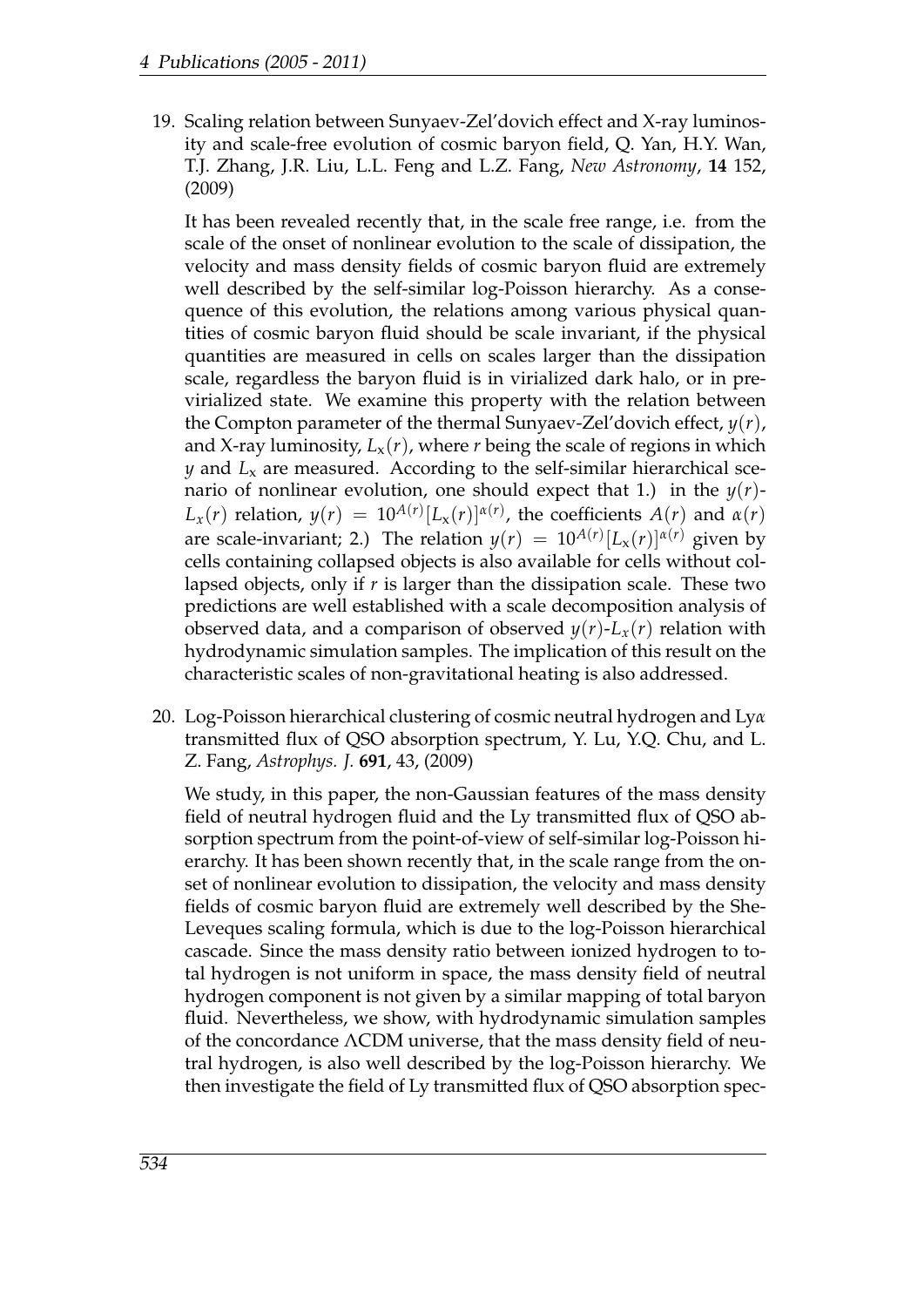trum. Due to redshift distortion, Ly transmitted flux fluctuations are no longer to show all features of the log-Poisson hierarchy. However, some non- Gaussian features predicted by the log-Poisson hierarchy are not affected by the redshift distortion. We test these predictions with the high resolution and high S/N data of quasars Ly absorption spectra. All results given by real data, including -hierarchy, high order moments and scale-scale correlation, are found to be well consistent with the log-Poisson hierarchy. We compare the log-Poisson hierarchy with the popular log-normal model of the Ly transmitted flux. The later is found to yield too strong non-Gaussianity at high orders, while the log- Poisson hierarchy is in agreement with observed data.

21. Time evolution of Wouthuysen-Field coupling, I. Roy, W. Xu, J.M. Qiu, C.W. Shu and L.Z. Fang, *Astrophys. J.* **694** 1121, (2009).

We study the Wouthuysen-Field coupling at early universe with numerical solutions of the integrodifferential equation describing the kinetics of photons undergoing resonant scattering. The numerical solver is developed based on the weighted essentially non-oscillatory (WENO) scheme for the Boltzmann-like integrodifferential equation. This method has perfectly passed the tests of analytic solution and conservation property of the resonant scattering equation. We focus on the time evolution of the Wouthuysen-Field (W-F) coupling in relation to the 21 cm emission and absorption at the epoch of reionization. We especially pay attention to the formation of the local Boltzmann distribution, *e* (*ν*−*ν*0)/*kT* , of photon frequency spectrum around resonant frequency *ν*<sub>0</sub>. We show that a local Boltzmann distribution will be formed if photons with frequency 0 have undergone a ten thousand or more times of scattering, which corresponds to the order of  $10<sup>3</sup>$  yrs for neutral hydrogen density of the concordance ΛCDM model. The time evolution of the shape and width of the local Boltzmann distribution actually doesn't dependent on the details of atomic recoil, photon sources, or initial conditions very much. However, the intensity of photon flux at the local Boltzmann distribution is substantially time-dependent. The time scale of approaching the saturated intensity can be as long as  $10^5 - 10^6$  yrs for typical parameters of the ΛCDM model. The intensity of the local Boltzmann distribution at time less than 105 yrs is significantly lower than that of the saturation state. Therefore, it may not be always reasonable to assume that the deviation of the spin temperature of 21 cm energy states from cosmic background temperature is mainly due to the W-F coupling if first stars or their emission/absorption regions evolved with a time scale equal to or less than Myrs. Subject headings

22. A WENO algorithm for radiative transfer with resonant scattering and the Wouthuysen-Field Coupling, I. Roy, J.M. Qiu, C.W. Shu and L.Z.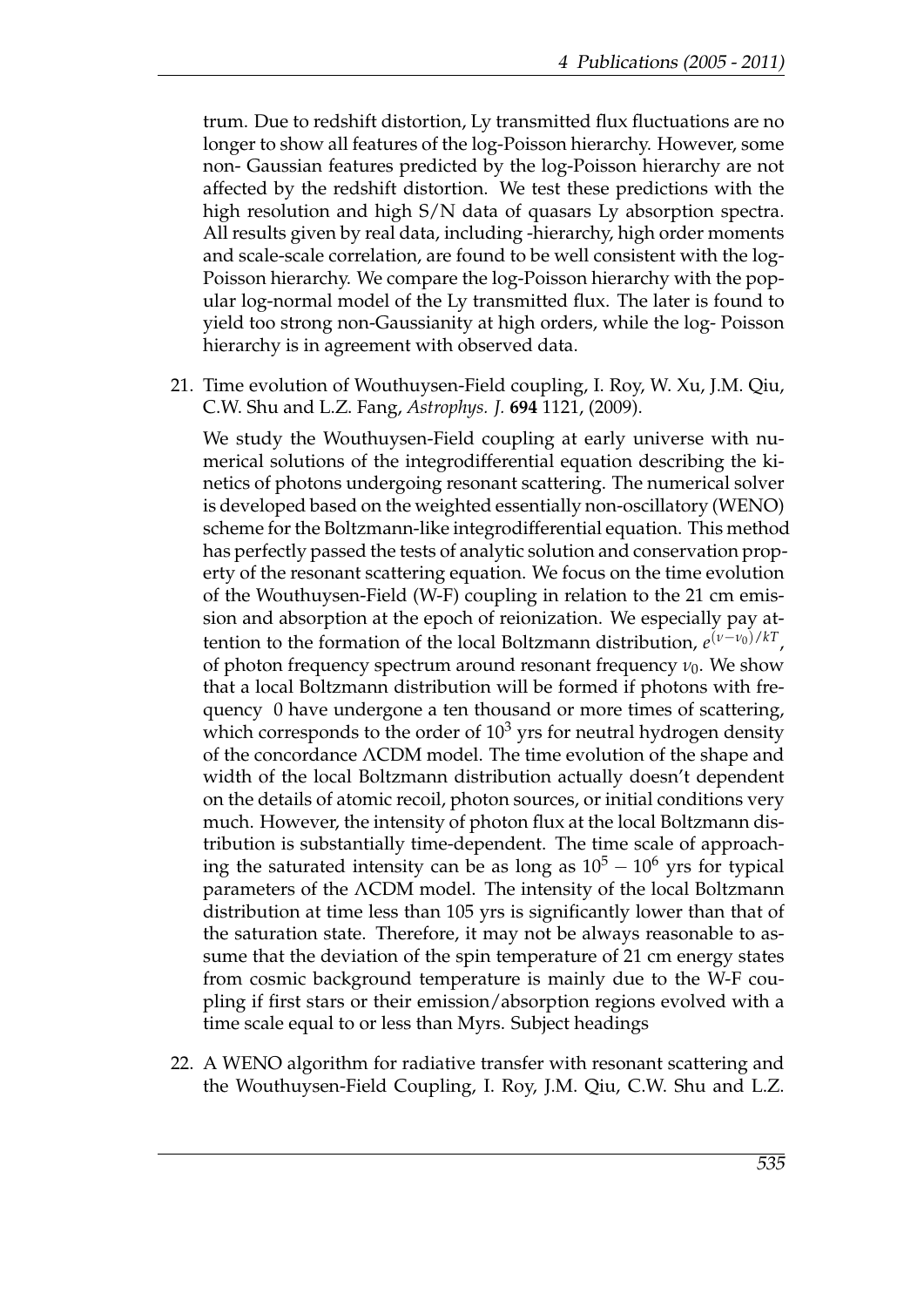Fang, *New Astronomy*, **14**, 513, (2009)

We develop a numerical solver for the integral-differential equations, which describe the radiative transfer of photon distribution in the frequency space with resonant scattering of Ly*α* photons by hydrogen gas in the early universe. The time-dependent solutions of this equation is crucial to the estimation of the effect of the Wouthuysen-Field (WF) coupling in relation to the 21 cm emission and absorption at the epoch of reionization. However, the time-dependent solutions of this equation have not yet been well performed. The resonant scattering leads to the photon distribution in the frequency space to be piecewise smooth containing sharp changes. The weighted essentially nonoscillatory (WENO) scheme is suitable to handle this problem, as this algorithm has been found to be highly stable and robust for solving Boltzmann equation. We test this numerical solver by 1.) the analytic solutions of the evolution of the photon distribution in rest background; 2.) the analytic solution in expanding background, but without resonant scattering; 3.) the formation of local Boltzmann distribution around the resonant frequency with the temperature to be the same as that of atom for recoil. We find that the evolution of the photon distribution due to resonant scattering with and without recoil generally undergoes three phases. First, the profile of the photon distribution is similar to the initial one. Second, an extremely flat plateau (without recoil) or local Boltzmann distribution (with recoil) form around the resonant frequency, and the width and height of the flat plateau or local Boltzmann distribution increase with time. Finally, the distribution around the resonant frequency is saturated when the photons from the source is balanced by the redshift of the expansion. This result indicates that the onset of the W-F coupling should not be determined by the third phase, but by the time scale of the second phase. We found that the time scale of the W-F coupling is equal to about a few hundreds of the mean free flight time of photons with resonant frequency, and it basically is independent of the Sobolev parameter if this parameter is much less than 1.

23. Wouthuysen-Field coupling in 21 cm region around high redshift sources, I. Roy, W. Xu, J.-M. Qiu, C.-W. Shu, and L. Z. Fang, *Astrophys. J.*, **703**, 1992, (2009)

The 21 cm emission and absorption from gaseous halos around the first generation of stars substantially depend on the Wouthuysen-Field (W-F) coupling, which relates the spin temperature with the kinetic temperature of hydrogen gas via the resonant scattering between Ly*α* photons and neutral hydrogen. Therefore, the existence of Ly photons in the 21 cm region is essential. Although the center object generally is a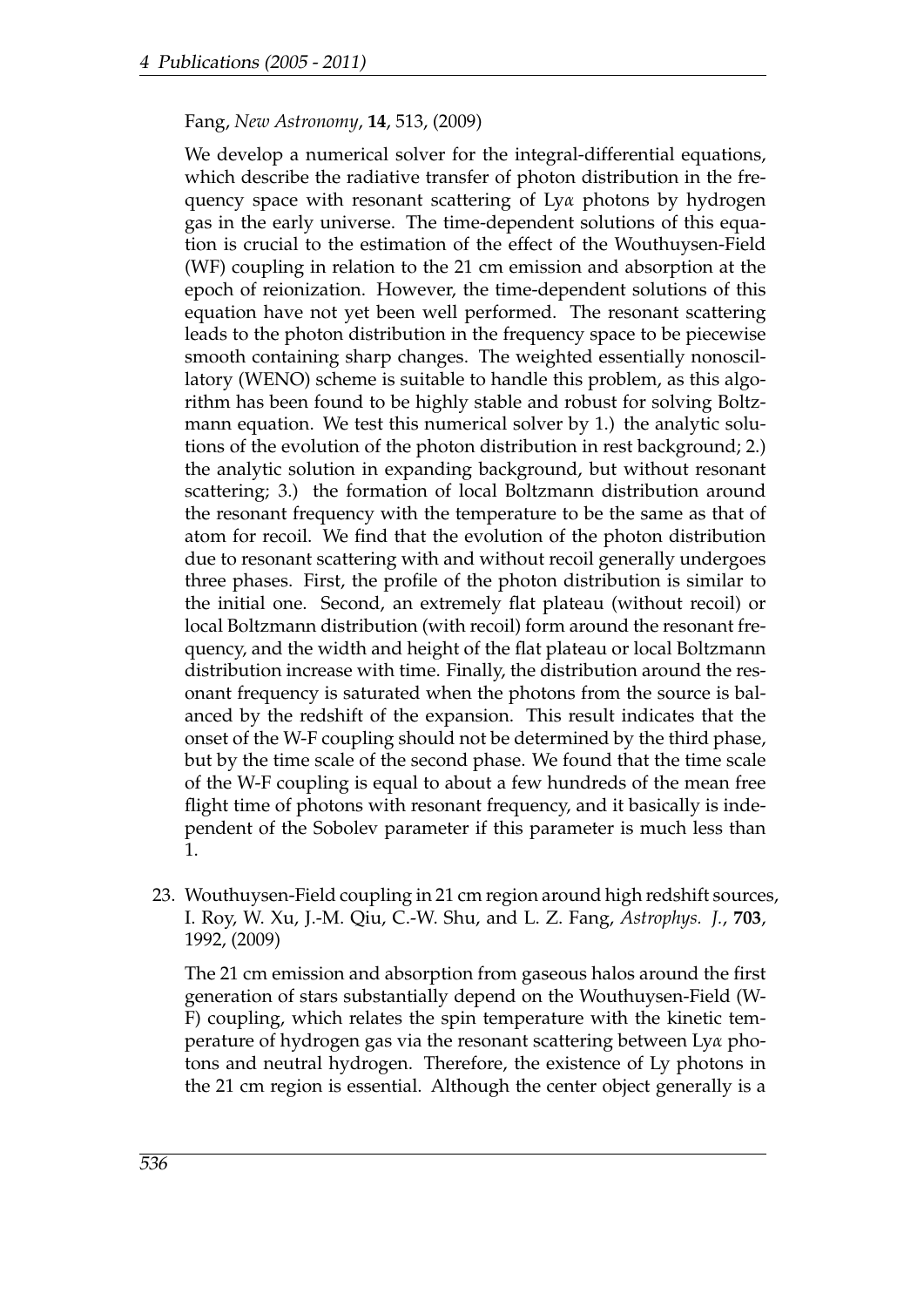strong source of Ly*α* photons, the transfer of Ly photons in the 21 cm region is very inefficient, as the optical depth of Ly*α* photons is very large. Consequently, the Ly photons 0 from the source may not be able to transfer to the entire 21 cm region timely to provide the W-F coupling. This problem is especially important considering that the lifetime of first stars generally is short. We investigate this problem with the numerical solution of the integrodifferential equation, which describes the kinetics of Ly*α* resonant photons in both physical and frequency spaces. We show that the photon transfer process in the physical space is actually coupled to that in the frequency space. First, the diffusion in the frequency space provides a shortcut for the diffusion in the physical space. It makes the mean time for the escape of resonant photon in optical depth *τ* media roughly proportional to the optical depth *τ*, not *τ* 2 . Second and more importantly, the resonant scattering is effective in bouncing photons with frequency  $\nu \neq \nu_0$  back to  $\nu_0$ . This process can quickly restore 0 photons and establish the local Boltzmann distribution of the photon spectrum around 0. Therefore, the mechanism of escape via shortcut plus bounce back enables the W-F coupling to be properly realized in the 21 cm region around first stars. This mechanism also works for photons injected into the 21 cm region by redshift.

24. The zeroth Law of thermodynamics of photon-hydrogen system and 21 cm cosmology, L. Z. Fang, *Int. J. of Mod. Phys. D*, **18**, 1943, (2009)

A basic physical problem of the 21 cm cosmology is the so-called Wouthuysen-Field coupling, which assume that the resonant scattering of Ly*α* photons with neutral hydrogen atoms will lock the color temperature of the photon spectrum around the Ly*α* frequency to be equal to the kinetic temperature of hydrogen gas. This assumption actually is the zeroth thermodynamic law on the formation of local statistically thermal equilibrium state of the photon-atom system. However, the timedependent process of approaching to a local statistically thermal equilibrium with the kinetic temperature has never been studied, as it needs to solve an integral-differential equations - the radiative transfer equation of the resonant scattering. Recently, with a state-of-the-art numerical method, the formation and evolution of the Wouthuysen-Field coupling has been systematically studied. This paper is to review the physical results, including the time scales of the onset of Wouthuysen-Field coupling, the profile of frequency distribution of photons in the state of local thermal equilibrium, the effects of the expansion of the universe, the Wouthuysen-Field coupling in a optical thick halos etc.

25. A wavelet-Galerkin algorithm of the E/B decomposition of CMB polarization maps, L. Cao and L. Z. Fang, *Astrophys. J.*, **706**, 1545, (2009) We develop an algorithm of separating the *E* and *B* modes of the CMB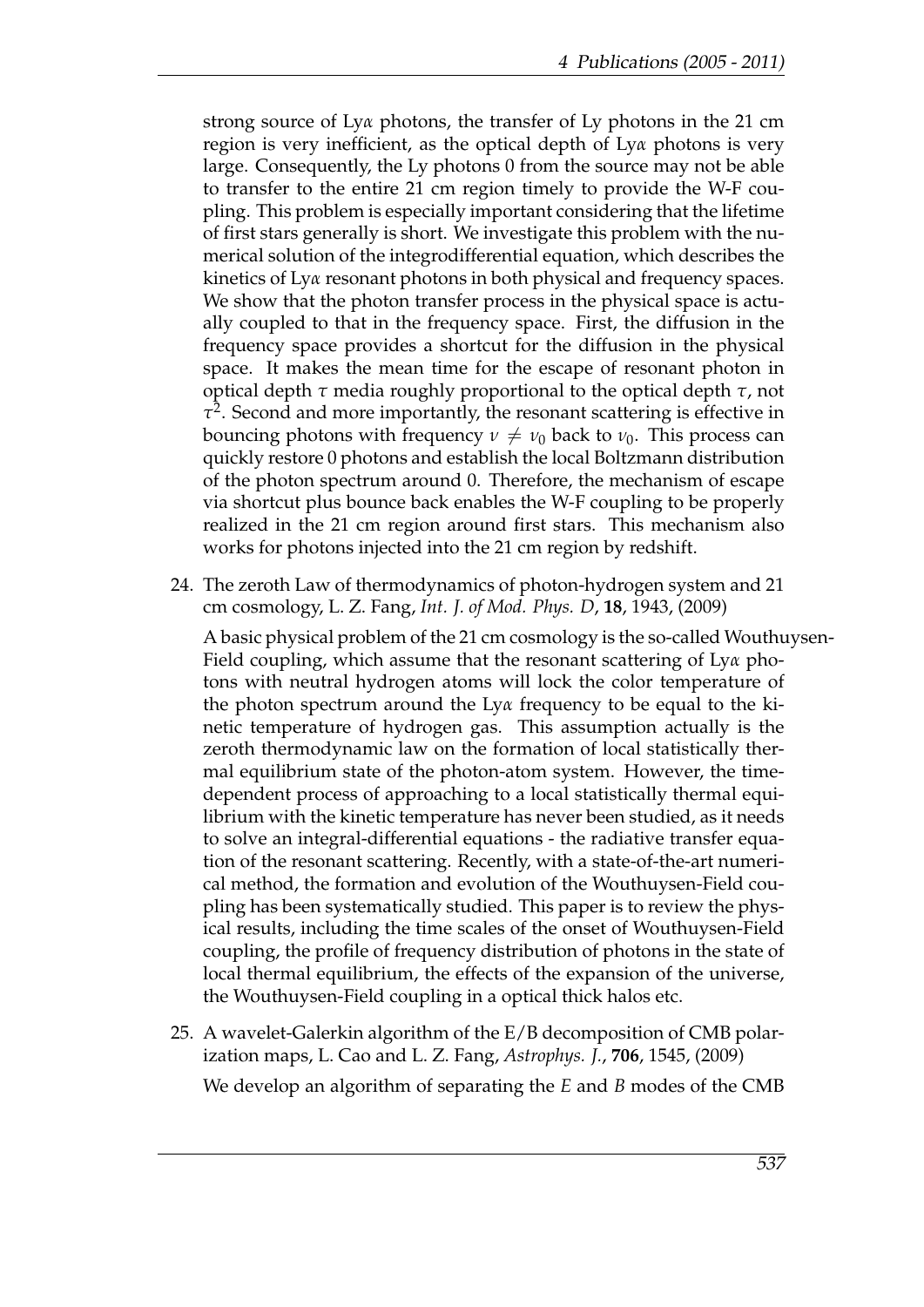polarization from the noisy and discretized maps of Stokes parameter *Q* and *U* in a finite area. A key step of the algorithm is to take a wavelet-Galerkin discretization of the differential relation between the *E*, *B* and *Q*, *U* fields. This discretization allows derivative operator to be represented by a matrix, which is exactly diagonal in scale space, and narrowly banded in spatial space. We show that the effect of boundary can be eliminated by dropping a few DWT modes located on or nearby the boundary. This method reveals that the derivative operators will cause large errors in the *E* and *B* power spectra on small scales if the *Q* and *U* maps contain Gaussian noise. It also reveals that if *Q* and *U* maps are random fields, their variances will lead to the cross correlation between the *E*- and *B*-modes. Consequently, the *B* mode will be contaminated if the powers of *E* modes are much larger than that of *B* modes. Nevertheless, with reasonable samples, numerical tests show that the power spectra of both *E* and *B* on scales that are larger than the finest scale by a factor of 4 and higher can be recovered, even when the power ratio of *E*to *B*-modes is as large as about  $10^2$ , and the signal-to-noise ratio is equal to 10 and higher. This is because 1.) the DWT power spectrum is an effective tool to denoise; the errors rapidly decrease with the increasing of scales; 2.) the Galerkin discretization is free of false correlations, and keeps the contamination under control. As wavelet variables contain information of both spatial and scale spaces, the developed method is also effective to recover the spatial structures of the *E* and *B* mode fields.

26. Vorticity of Intergalactic Medium Velocity Field on Large Scales W.S. Zhu, L.L. Feng and L.Z. Fang, *Astrophys. J.*, **712**, 1, (2010)

We investigate the vorticity of the intergalactic medium (IGM) velocity field on large scales with cosmological hydrodynamic simulation of the concordance model of ΛCDM. We show that the vorticity field is significantly increasing with time as it can effectively be generated by shocks and complex structures in the IGM. Therefore, the vorticity field is an effective tool to reveal the nonlinear behavior of the IGM, especially the formation and evolution of turbulence in the IGM. We find that the vorticity field does not follow the filament and sheet structures of the underlying dark matter density field and shows highly non-Gaussian and intermittent features. The power spectrum of the vorticity field is then used to measure the development of turbulence in Fourier space. We show that the relation between the power spectra of vorticity and velocity fields is perfectly in agreement with the prediction of a fully developed homogeneous and isotropic turbulence in the scale range from 0.2 to about 3 h<sup>-1</sup> Mpc at  $z \sim 0$ . This indicates that the cosmic baryonic field is in the state of fully developed turbulence on scales less than about 3 h<sup>-1</sup> Mpc. The random field of the turbulent fluid yields turbulent pressure to prevent the gravitational collapsing of the IGM. The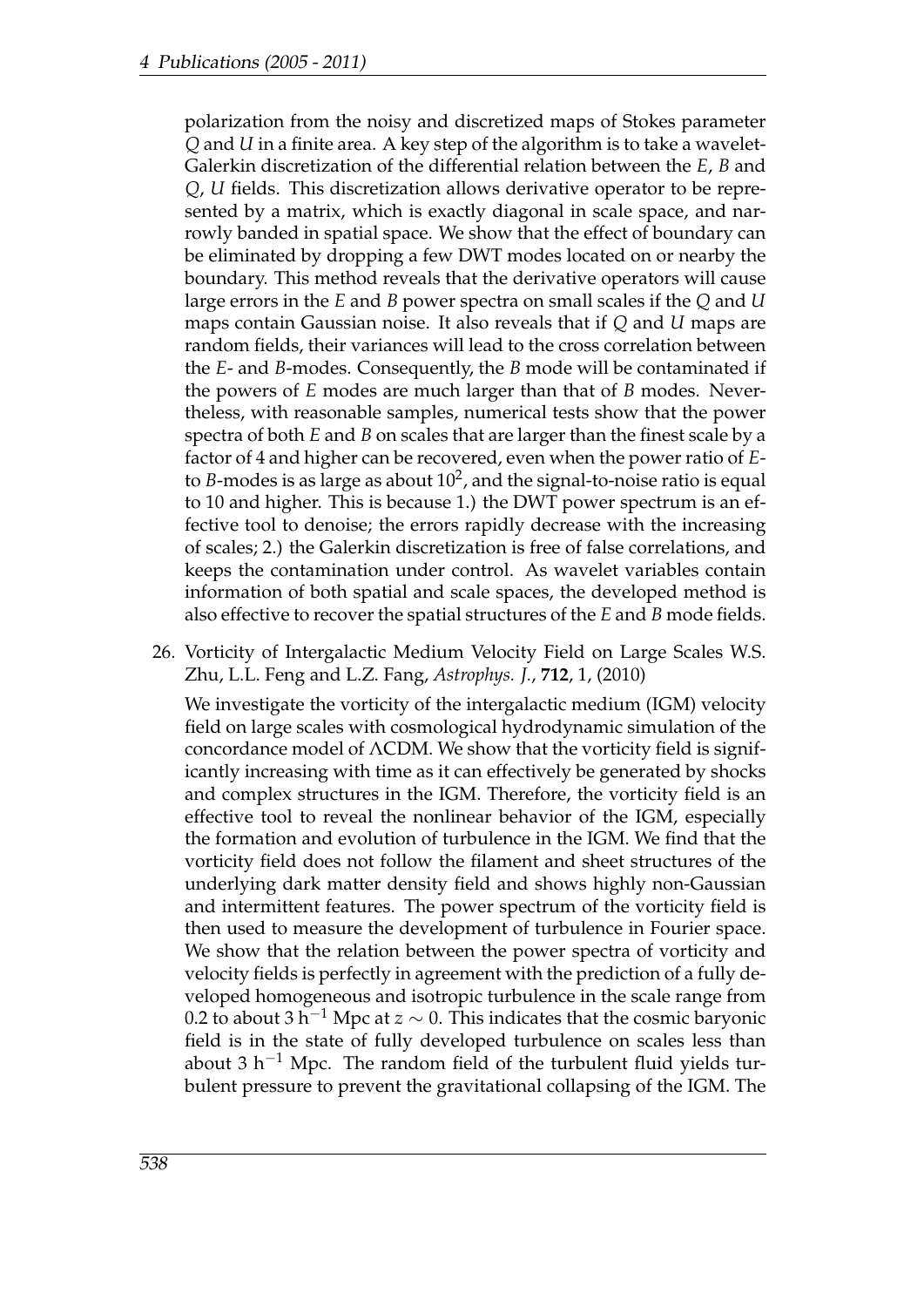vorticity and turbulent pressure are strong inside and even outside of high density regions. In IGM regions with 10 times mean overdensity, the turbulent pressure can be on an average equivalent to the thermal pressure of the baryonic gas with a temperature of  $1.0 \times 10^5$  K. Thus, the fully developed turbulence would prevent the baryons in the IGM from falling into the gravitational well of dark matter halos. Moreover, turbulent pressure essentially is dynamical and non-thermal, which makes it different from a pre-heating mechanism, as it does not affect the thermal state and ionizing process of hydrogen in the IGM.

27. Resonant Scattering and Ly*α* Radiation Emergent from Neutral Hydrogen Halos, I. Roy, Ishani, C.-W. Shu and L.Z. Fang, *Astrophys. J.*, **716**, 604, (2010)

With a state-of-the-art numerical method used for solving the integraldifferential equation of radiative transfer, we investigate the flux of the Ly*α* photon  $ν_0$  emergent from an optically thick halo containing a central light source. Our focus is on the time-dependent effects of the resonant scattering. We first show that the frequency distribution of photons in the halo is quickly approaching a locally thermalized state around the resonant frequency, even when the mean intensity of the radiation is highly time dependent. Since initial conditions are forgotten during the thermalization, some features of the flux, such as the twopeak structure of its profile, are actually independent of the intrinsic width and time behavior of the central source, if the emergent photons are mainly from photons in the thermalized state. In this case, the difference  $|\nu_{\pm} - \nu_0|$ , where  $\nu_{\pm}$  are the frequencies of the two peaks of the flux, cannot be less than 2 times the Doppler broadening. We then study the radiative transfer in the case where the light emitted from the central source is a flash. We calculate the light curves of the flux from the halo. It shows that the flux is still a flash. The time duration of the flash for the flux, however, is independent of the original time duration of the light source but depends on the optical depth of the halo. Therefore, the spatial transfer of resonant photons is a diffusion process, even though it is not a purely Brownian diffusion. This property enables an optically thick halo to trap and store thermalized photons around ?0 for a long time after the cessation of the central source emission. The photons trapped in the halo can yield delayed emission, of which the profile also shows typical two-peak structure as that from locally thermalized photons. Possible applications of these results are addressed.

28. Log-Poisson non-Gaussianity of Ly*α* transmitted flux fluctuations at high redshift, Y. Lu, W.S. Zhu, Y.Q. Chu, L.L. Feng and Fang, Li-Zhi, MN-RAS, **408**, 452, (2010)

We investigate the non-Gaussian features of the intergalactic medium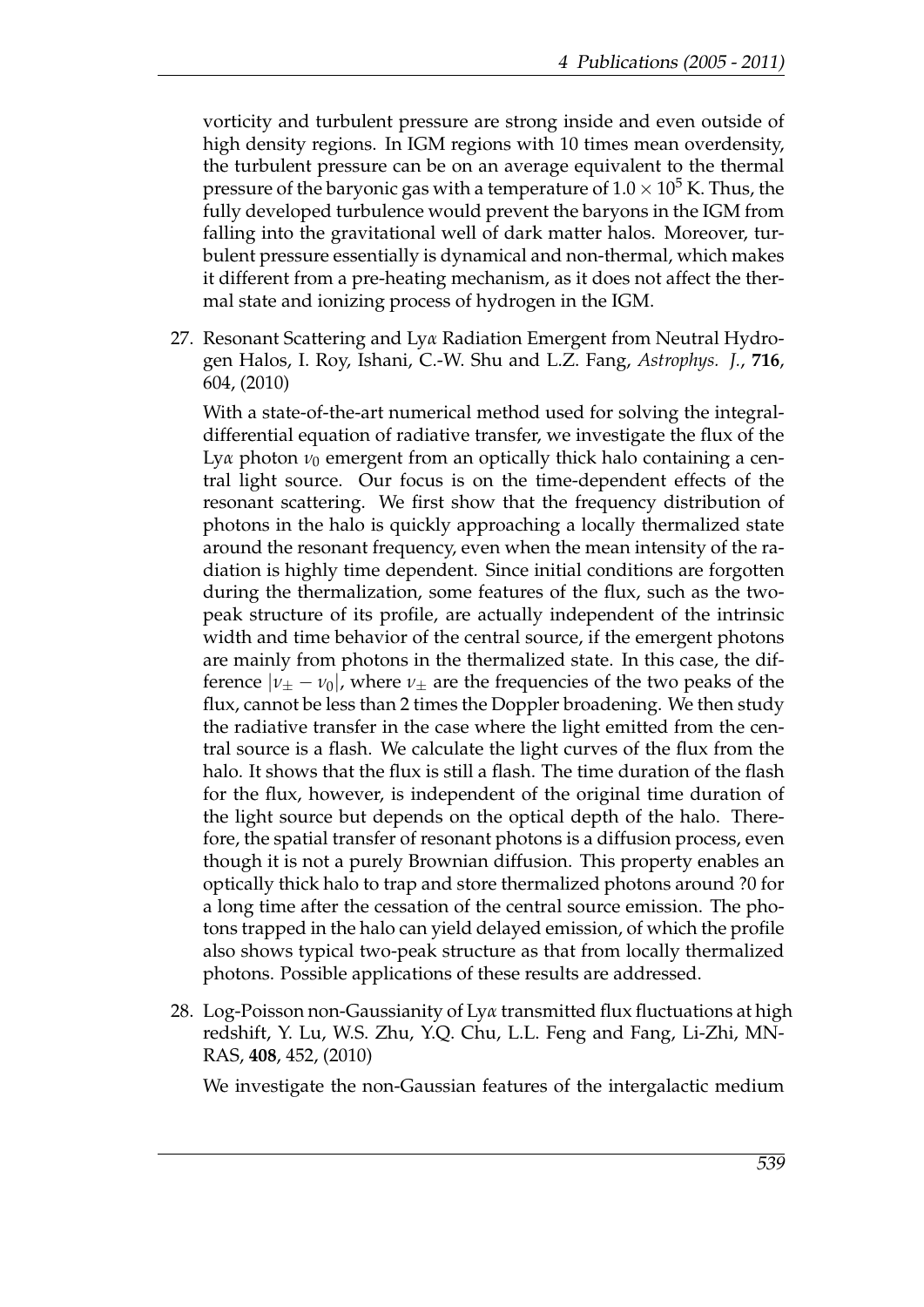(IGM) at redshift z 5-6 using the Ly*α* transmitted flux of quasar absorption spectra and a cosmological hydrodynamic simulation of the concordance ΛCDM universe. We show that the neutral hydrogen mass density field and Ly*α* transmitted flux fluctuations possess all the non-Gaussian features predicted by the log-Poisson hierarchy. This depends only on two dimensionless parameters *α* and *β*, describing, respectively, the intermittence and singularity of the random fields. We find that the non-Gaussianity of the Ly*α* transmitted flux of quasars from z = 4.9 to  $z = 6.3$  can be well reconstructed by the hydrodynamical simulation samples. Although the Gunn-Peterson optical depth and its variance undergoes a significant evolution in the redshift range of 5-6, the intermittency measured by  $\beta$  is almost redshift-independent in this range. More interestingly, the intermittency of the quasar's absorption spectra on physical scales 0.1-1 h<sup>-1</sup> Mpc in redshift 5-6 is found to be about the same as that on physical scales 1-10 h<sup>-1</sup> Mpc at redshifts 2-4. Considering the Jeans length is less than 0.1 h<sup>-1</sup> Mpc at z 5, and 1 h<sup>-1</sup> Mpc at z 2, these results imply that the non-linear evolution in high and low redshifts will lead the cosmic baryon fluid to a state similar to fully developed turbulence. The log-Poisson high-order behaviour of the current high-redshift data of a quasar's spectrum can be explained by the uniform ultraviolet background in the redshift range considered. We have also studied the log-Poisson non-Gaussianity by considering an inhomogeneous background. With several simplified models of the inhomogeneous background, we have found that the effect of the inhomogeneous background on the log-Poisson non-Gaussianity is no larger than 1*σ*.

29. Statistical and dynamical decoupling of the IGM from Dark Matter L.Z. Fang, W. Z. Zhu, Advances in Astronomy, **2011**, Article ID 492980, 9 pages, (2011)

Although the gravitational field in the universe is dominated by dark matter, cosmological observations show that the statistical properties of cosmic baryonic matter are significantly and systematically decoupled from that of the underlying dark matter. The dynamical reason of the decoupling is the difference of the nonlinear evolution of baryon fluid from that of collisionless dark matter. In highly nonlinear regime, the cosmic baryon fluid on scale free range evolves into the state of fully developed turbulence, of which the velocity field consists of shocks, vortices and complex structures. This scenario provides a coherent explanation of various phenomena referring to the statistical and dynamical decoupling of the IGM from dark matter.

30. Dynamical effect of the turbulence of IGM on the baryon fraction distribution, W. S. Zhu, L. L. Feng and L.Z. Fang, *Mon. Not. R. Astr. Soc.*, 415,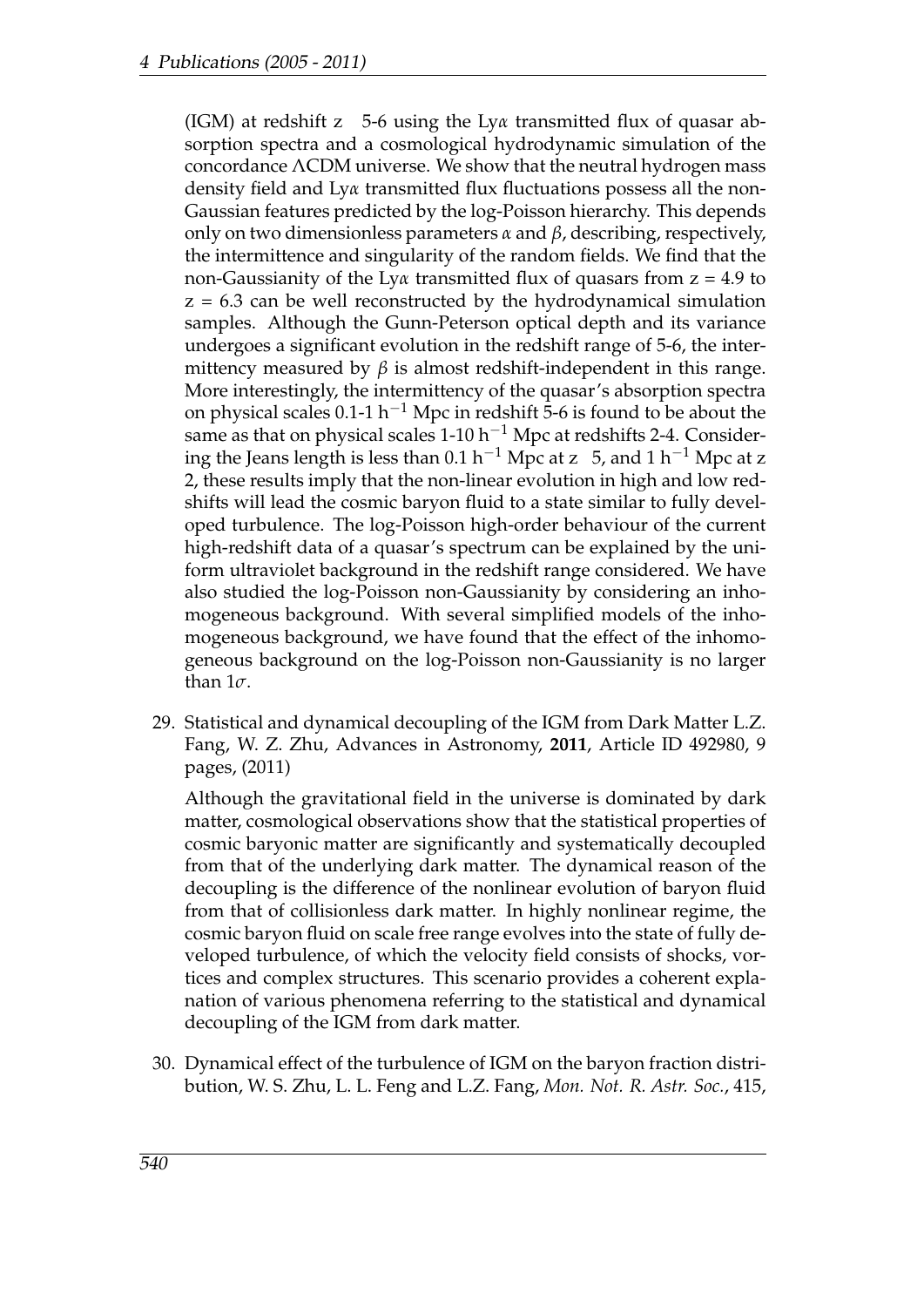#### 1093, (2011)

We investigate the dynamical effect of turbulence in the baryonic intergalactic medium (IGM) on the baryon fraction distribution. In the fully developed non-linear regime, the IGM will evolve into a state of turbulence, containing strong and curved shocks, vorticity and complex structures. Turbulence would mean that the density and velocity fields of the IGM would be different from those of the underlying collisionless dark matter. Consequently, the baryon fraction  $f<sub>b</sub>$  will deviate from its cosmic mean fcosmicb. We study these phenomena with simulation samples produced by the weighted essentially non-oscillatory (WENO) hybrid cosmological hydrodynamic/N-body code, which is effective for capturing shocks and complex structures. We find that the distribution of the baryon fraction is highly non-uniform on scales from hundreds of kpc to a few Mpc, and fb varies from as low as 1 per cent to a few times the cosmic mean. We further show that the turbulence pressure in the IGM is weakly scale-dependent and comparable to the gravitational energy density of haloes with mass around  $10^{11}$  h $^{-1}$  Msun. The baryon fraction in haloes with mass equal to or smaller than  $10^{11}$ h <sup>−</sup><sup>1</sup> Msun should be substantially lower than *fcosmicb*. Numerical results show that  $f_b$  is decreasing from 0.8fcosmicb at halo mass scales around  $10^{12}$  h<sup>-1</sup> Msun to 0.3  $f_{cosmicb}$  at  $10^{11}$  h<sup>-1</sup> Msun and shows further decrease when halo mass is less than  $10^{11}$  h<sup>-1</sup> Msun. The strong mass dependence of  $f_b$  is similar to the observed results. Although the simulated *f<sup>b</sup>* in haloes are higher than the observed value by a factor of 2, the turbulence of the IGM should be an important dynamical reason for the remarkable lack of baryonic matter in haloes with mass  $\leq 10^{12}$  h<sup>-1</sup> Msun.

31. Intermittence of the map of kinetic Sunyaev-Zel'dovich effect and turbulence of IGM, W. Zhu, L. L. Feng, and L. Z. Fang, *Astrophys. J. Lett,*, 734, 14, (2011)

We investigate the possibility of detecting the turbulent state of the intergalactic medium (IGM) with the kinetic Sunyaev-Zel'dovich (kSZ) effect. Being sensitive to the divergence-free component of the momentum field of the IGM, the kSZ effect might be used to probe the vorticity of the turbulent IGM. With cosmological hydrodynamical simulation in the concordance ?CDM universe, we find that the structure functions of two-dimensional kSZ maps show strong intermittence, and the intermittent exponents follow a law similar to the She-Leveque scaling formula of fully developed turbulence. We also find that the intermittence is weak in the maps of thermal Sunyaev-Zel'dovich (tSZ) effect. Nevertheless, the superposition of the kSZ and tSZ effects still contain significant intermittence. We conclude that the turbulent behavior of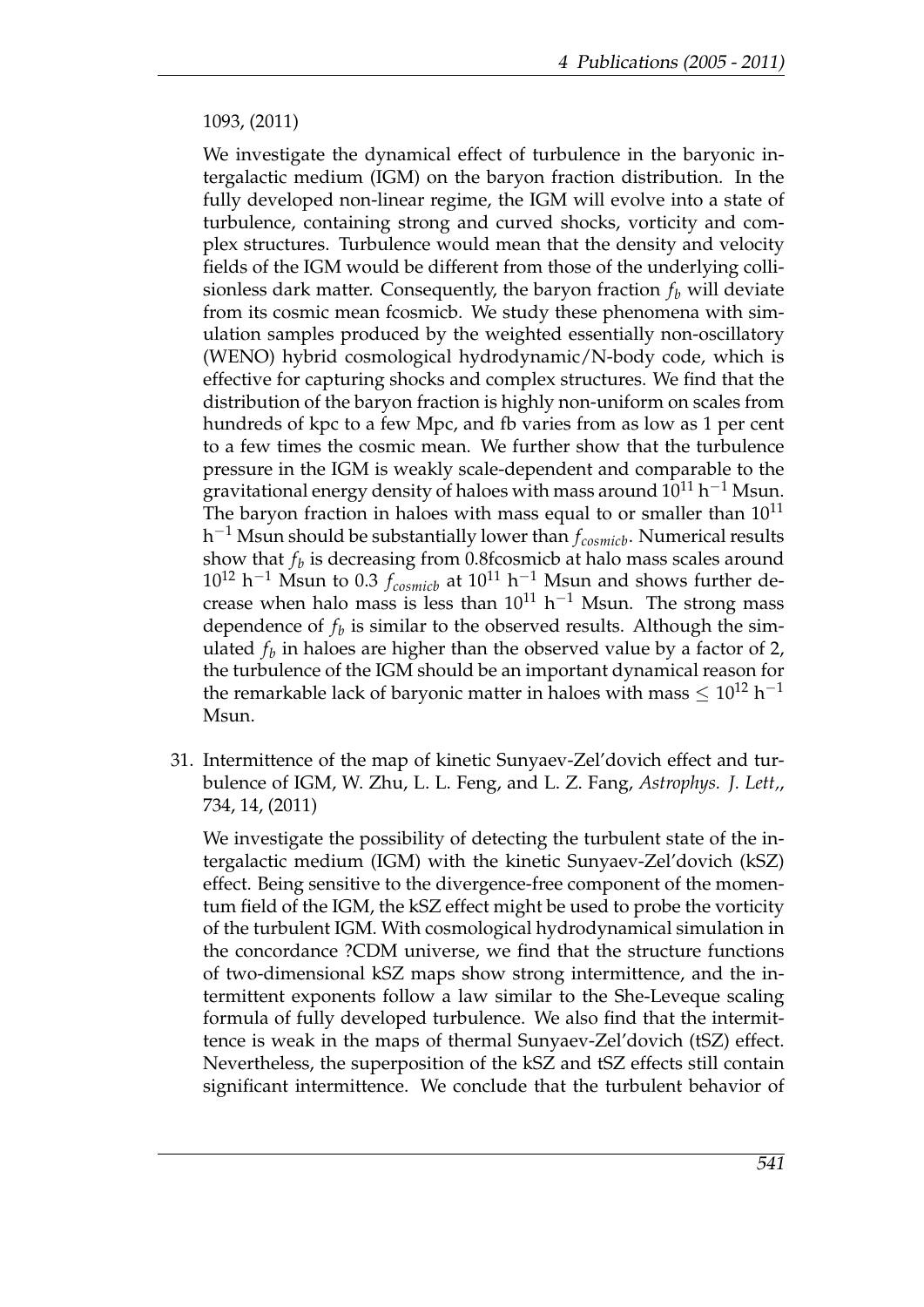the IGM may be revealed by the observation of the SZ effect on angular scales equal to or less than 0.5 arcmin, corresponding to the multipole parameter *l* >= 210<sup>4</sup> .

32. Effect of dust on Lyman-alpha photon transfer in optically thick halo. Y. Yang, I, Roy, C-W. Shu and L. Z. Fang, *Astrophys. J.*, 739, 91, (2011)

We investigate the effects of dust on Ly*α* photons emergent from an optically thick medium by solving the integro-differential equation of radiative transfer of resonant photons. To solve the differential equations numerically, we use the weighted essentially non-oscillatory method. Although the effects of dust on radiative transfer are well known, the resonant scattering of Ly*α* photons makes the problem non-trivial. For instance, if the medium has an optical depth of dust absorption and scattering of  $\tau_a \gg 1$ ,  $\tau \gg 1$ , and  $\tau \gg \tau_a$ , the effective absorption optical depth in a random walk scenario would be equal to  $\sqrt{\tau_a(\tau_a + \tau)}$ . We show, however, that for a resonant scattering at frequency  $\mu_0$ , the effective absorption optical depth would be even larger than  $\tau(\mu_0)$ . If the cross section of dust scattering and absorption is frequency-independent, the double-peaked structure of the frequency profile given by the resonant scattering is basically dust-independent. That is, dust causes neither narrowing nor widening of the width of the double-peaked profile. One more result is that the timescales of the Ly*α* photon transfer in an optically thick halo are also basically independent of the dust scattering, even when the scattering is anisotropic. This is because those timescales are mainly determined by the transfer in the frequency space, while dust scattering, either isotropic or anisotropic, does not affect the behavior of the transfer in the frequency space when the cross section of scattering is wavelength-independent. This result does not support the speculation that dust will lead to the smoothing of the brightness distribution of a Ly*α* photon source with an optically thick halo.

33. Time-dependent behavior of Lyman *α* photon transfer in high redshift optically thick medium, W. Xu, X.P. Wu, and L. Z. Fang, *Mon. Not. R. Astr. Soc.*, (2011) in press, arXiv:1108.4162

With Monte Carlo simulation method, we investigate the time dependent behavior of Ly*α* photon transfer in optically thick medium of the concordance ΛCDM universe. At high redshift, the Ly*α* photon escaping from optically thick medium has a time scale as long as the age of the luminous object, or even comparable to the age of the universe. In this case, time-independent, or stationary solutions of the Ly*α* photon transfer with resonant scattering will overlook important features of the escaped Ly*α* photons in physical and frequency spaces. More seriously, the expansion of the universe leads to that the timeindependent solutions of the Ly*α* photon transfer may not exist. We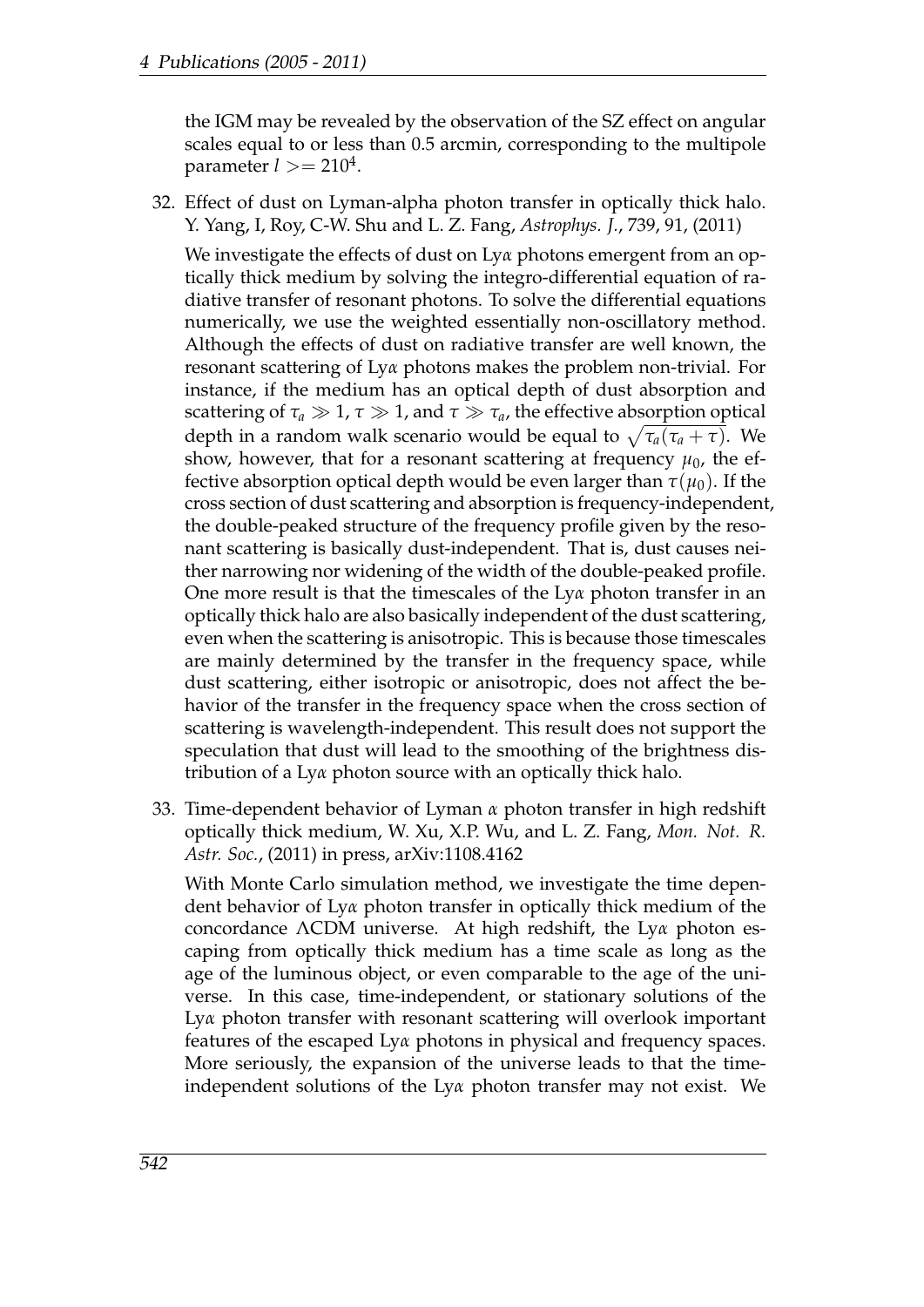show that time-dependent solutions sometimes are essential for understanding the Ly*α* emission and absorption at high redshifts. For Ly*α* photons from sources at redshift  $1 + z = 10$  and being surrounded by neutral hydrogen IGM of the ΛCDM universe, the escape coefficient is found to be always less, or much less than one, regardless of the age or life time of the sources. Under such environment, we also find that even when the Ly*α* photon luminosity of the sources is stable, the mean surface brightness is gradually increasing in the first 106 years, and then decreasing with a power law of time, but never approaches a stable, time-independent state. That is, all  $1 + z = 10$  sources in a neutral Hubble expanding IGM with Ly*α* luminosity L have their maximum of mean surface brightness ∼ 10−21(*L*/1043*erg*/*s*) erg s−<sup>1</sup> cm−<sup>2</sup> arcsec−<sup>2</sup> at the age of about  $10^6$  years. The time-dependent effects on the red damping wing profile are also addressed.

#### **Book Chapters and Proceedings**

- 1. Intergalactic medium in the LCDM universe from cosmological simulations, L.L. Feng, P. He, L.Z. Fang, C.W. Shu and M.P. Zhang, *J. of Korean Astr. Soc.*, **38**, 129, (2005)
- 2. Long-tailed time-dependent correlation of primordial cosmic perturbations in the inflationary cosmology and its observable effects, L.Z. Fang, in *Inquiring the Universe: Essays to celebrate Professor Mario Novellon jubilee*, Frontier Groups, (ISBN 2914601085) (2005)
- 3. The history of reionization, L. Z. Fang, *J. of Korean Phys. Soc.*, **49**, 697, (2006)
- 4. The DWT power spectrum of the two-degree field galaxy redshift survey, Y.C. Cai, J. Pan, Y.H. Zhao, L.L. Feng and L.Z. Fang, *Relativistic Astrophysics* eds. C.L. Bianco and S.-S. Xue, the AIP Conference Proceedings, **966**, 87, (2007)
- 5. Twenty one cm signals from ionized and heated regions around first stars, L.Z. Fang, *Relativistic Astrophysics* eds. C.L. Bianco and S.-S. Xue, the AIP Conference Proceedings, **966**, 95, (2007)
- 6. Intermittency of cosmic baryon fluid, L.Z. Fang, *Relativistic Astrophysics* eds. D.S. Lee, W.L. Lee and S.-S. Xue, the AIP Conference Proceedings, in press (2008)

#### **Invited talks at international conferences**

1. Colloquium: Turbulence-like behavior of cosmic baryon fluid and cosmological hydrodynamical simulation, Brown University, October 28, 2005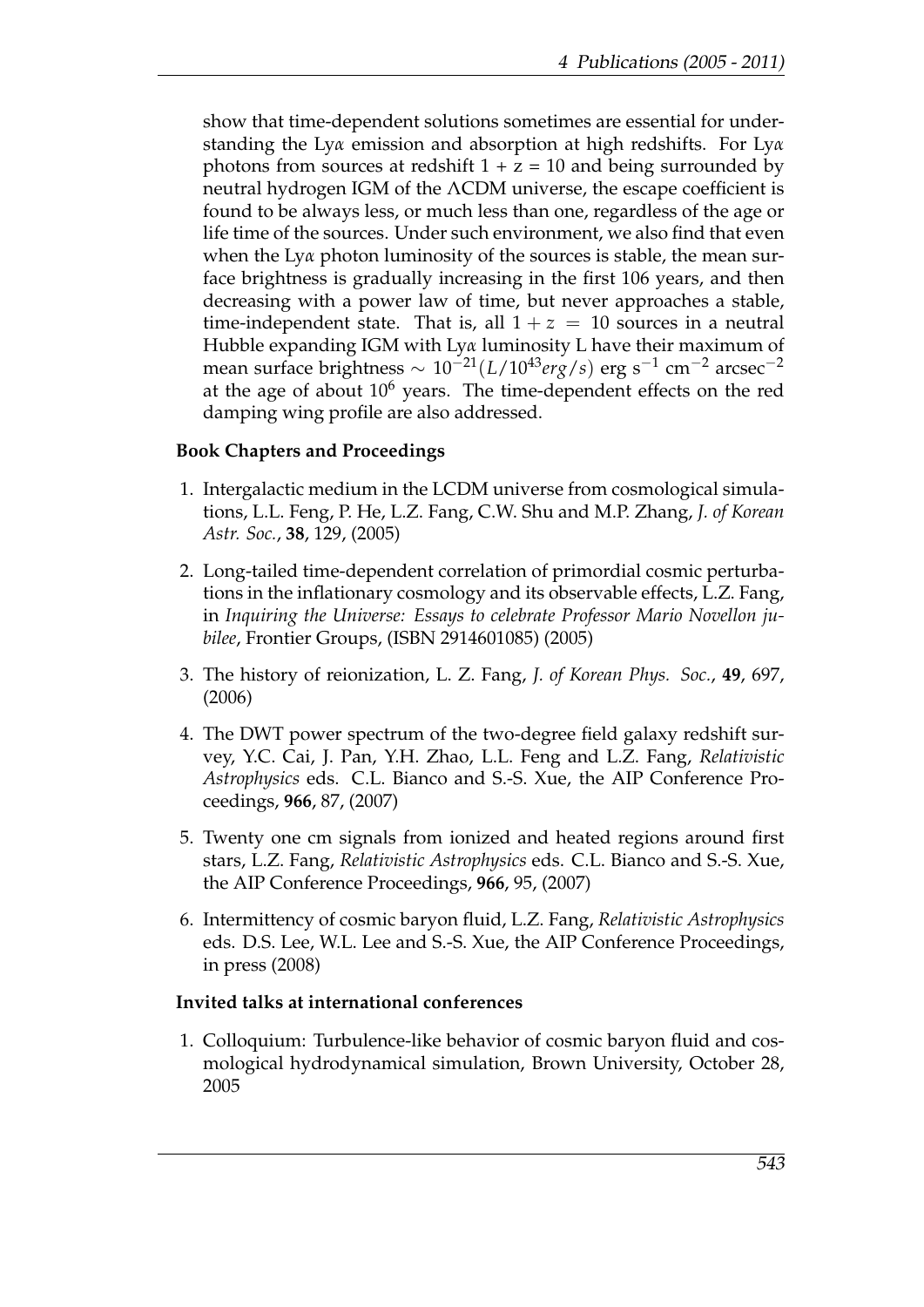- 2. Public talk: When would the sky fall ? July 20, 2005 Seoul C Mt. Kumgang, Korea
- 3. Invited talk: Abnormal features of cosmic temperature fluctuations. 14 June 2005, Pescara, Italy
- 4. Invited talk: Einstein, Social responsibility of physicists and human rights in China, APS March meeting, March 22, 2005, Los Angeles.
- 5. Invited talk: chronology of the dark ages of the universe, June 20, 2005, Seoul-Mt. Kumgang, Korea
- 6. Invited talk: Stories of SN 1006 in ancient Chinese literatures. 11 July 2006, meeting on "Supernova, GRB and cosmology" Pescara, Italy
- 7. Invited talk: Non-linear evolution of cosmic baryon fluid 13 July 2006, on "Supernova, GRB and cosmology" Pescara, Italy
- 8. Invited talk: Scaling in Cosmology, Institute of Physics, Academia Sinica, Taipei, May 30, 2007
- 9. Invited talk: 21 cm signals from ionized and heated regions around first stars, 4th Italian-Sino workshop on relativistic astrophysics, 23 July 2007
- 10. Invited talk: The standard cosmological model, Taipei School/Workshop on Large Scale Structures of the Universe National Center for Theoretical Sciences, May 28 C June 2, 2007
- 11. Invited talk: primordial perturbations, Taipei School/Workshop on Large Scale Structures of the Universe National Center for Theoretical Sciences, May 28 C June 2, 2007
- 12. Invited talk: nonlinear evolution of intergalactic medium (IGM), Taipei School/Workshop on Large Scale Structures of the Universe National Center for Theoretical Sciences, May 28 C June 2, 2007
- 13. Invited talk: probe of dark energy with large scale structures, Taipei School/Workshop on Large Scale Structures of the Universe National Center for Theoretical Sciences, May 28 C June 2, 2007
- 14. Colloquium: Studying cosmic baryon fluid with cosmological hydrodynamic simulation, NY university at Stony Brook, Feb 20, 2008
- 15. Colloquium: Studying cosmic baryon fluid with hydrodynamic simulation, Institute of Physics, Academia Sinica, Taipei, May 27, 2008
- 16. Invited talk: Intermittency of cosmic baryon fluid, 5th meeting on relativistic astrophysics, Taipei, May 28, 2008